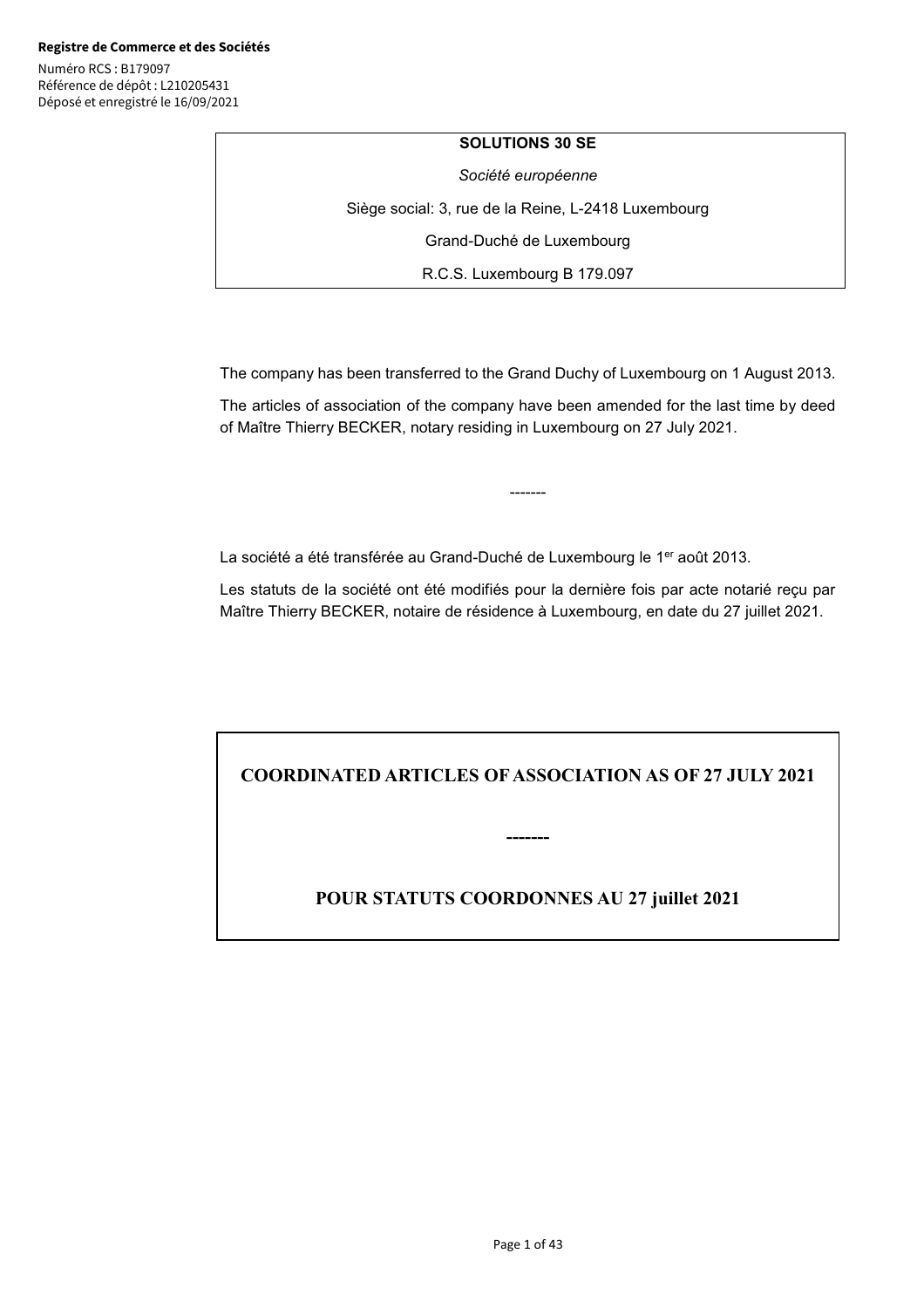## **1. FORM AND NAME**

There exists a European company (*société européenne* or *societas europea*) under the name **Solutions 30 SE** (the **Company**) which is governed by the provisions of Council regulation (EC) n° 2157/2001 dated 8 October 2001 regarding the statute for a European company (SE) (the **Regulation**) and the laws of the Grand Duchy of Luxembourg, in particular by the law dated 10 August 1915, on commercial companies, as amended from time to time (the **Law**), as well as by the present articles of association (the **Articles**).

# **2. REGISTERED OFFICE**

- 2.1. The registered office of the Company is established in Luxembourg, Grand Duchy of Luxembourg.
- 2.2. The management board of the Company may transfer the registered office of the Company within the same municipality or to any other municipality in the Grand Duchy of Luxembourg and amend the Articles accordingly. The registered office may equally be transferred by a resolution of an extraordinary general meeting of shareholders, adopted in the manner required for the amendment of the Articles, in accordance with article 18 of these Articles.
- 2.3. Branches, subsidiaries or other offices may be established either in the Grand Duchy of Luxembourg or abroad by a resolution of the management board of the Company.
- 2.4. Where the management board of the Company determines that extraordinary political, military, economic or social developments or events have occurred or are imminent and that these developments or events would interfere with the normal activities of the Company at its registered office, or with the ease of communication between such office and persons abroad, the registered office may be temporarily transferred abroad until the complete cessation of these extraordinary circumstances. Such temporary measures shall have no effect on the nationality of the Company which, notwithstanding the temporary transfer of its registered office, will remain a Luxembourg incorporated company.

## **3. DURATION**

- 3.1. The Company is established for an unlimited period of time.
- 3.2. The Company may be dissolved, at any time with or without cause, by a resolution of the general meeting of shareholder(s) of the Company adopted in the manner required for the amendment of the Articles, in accordance with article 18 of these Articles.

## **4. CORPORATE OBJECT**

- 4.1. The corporate object of the Company is:
	- 4.1.1. the trading of electronic products used by private individuals and professionals, under all its forms as well as all ancillary or related activities, delivery, installation, troubleshooting, training;
	- 4.1.2. the creation, design and marketing of websites;
	- 4.1.3. all services related to micro-communicating office automation and multimedia;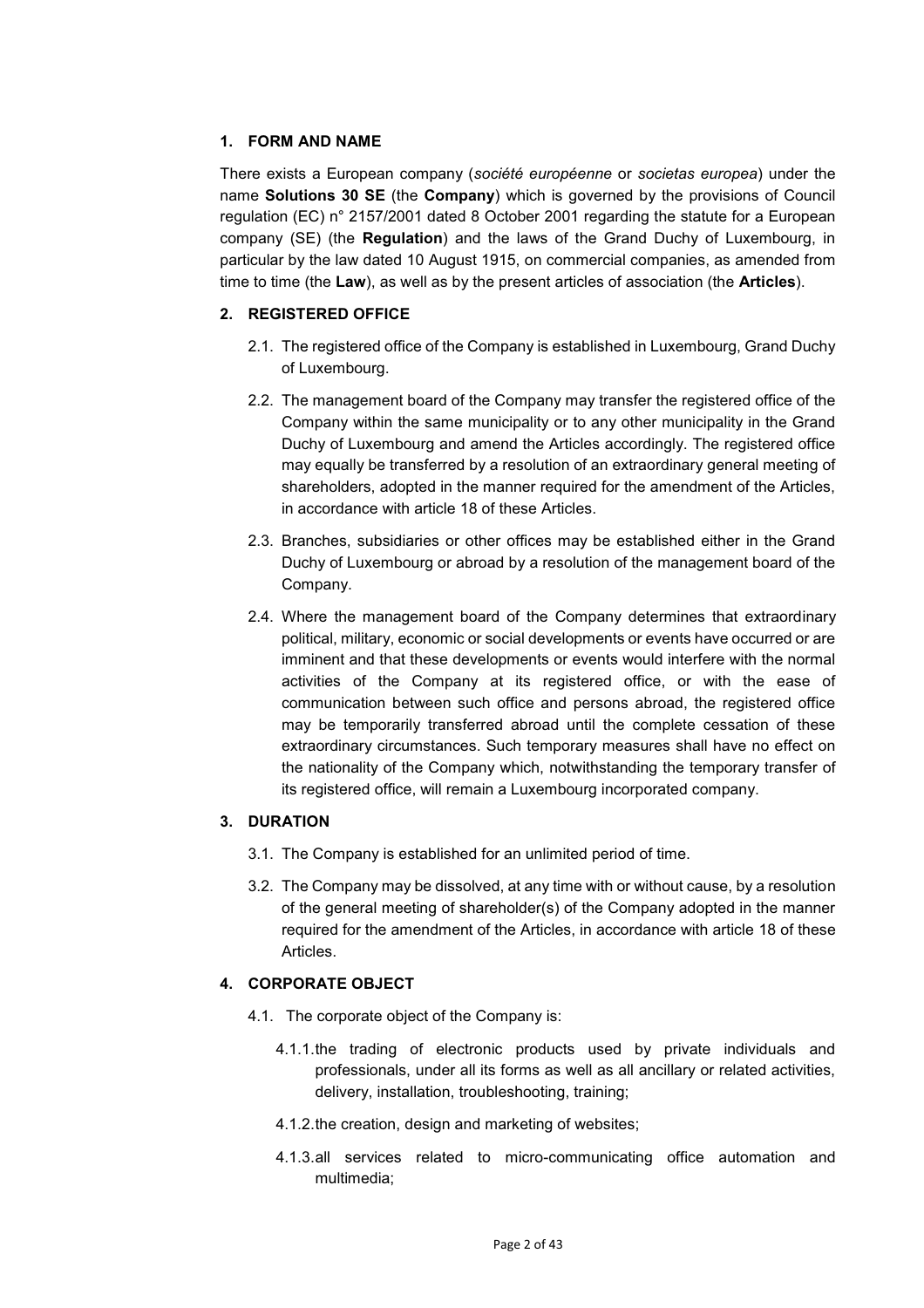- 4.1.4. the creation, acquisition, exchange, purchase, sale, operation of any goodwill related to the above activity or to similar or complementary activities, and that any participation or acquisition of interests in activities of the same nature through contributions, share subscriptions, acquisitions of business assets, mergers, purchases of securities or otherwise;
- 4.1.5. and more generally all operations of any nature whatsoever, legal, economic and financial, civil and commercial, relating to the above-mentioned object or to any other similar or related object, likely to directly or indirectly promote the aim pursued by the Company, its extension or its development;
- 4.2. In addition to the above, the Company, with the view to validly perform its corporate object, may:
	- 4.2.1. create, acquire, sell, exchange, take or lease, with or without a commitment to sale, manage and operate, directly or indirectly, all establishments and premises, all movable and material objects;
	- 4.2.2. obtain or acquire all patents, licenses, processes and trademarks, exploit them, transfer or contribute, grant all operating licenses in any country concerning these activities;
	- 4.2.3. participate, by any means, directly or indirectly, in any transactions that may relate to its corporate purpose by way of the creation of new companies, contributions, subscriptions or purchases of securities or corporate rights, mergers or otherwise, the creation, acquisition, leasing or management of any business;
	- 4.2.4. act, directly or indirectly, on its own behalf or on behalf of third parties, either alone or in association, participation or company, with any other company or natural or legal person and carry out, directly or indirectly, in the Grand-Duchy of Luxembourg or abroad in any form whatsoever the transactions falling within its corporate object;
- 4.3. The Company may borrow money in any form or obtain credit facility and raise funds through, including but not limited to, the issue of bonds, notes, promissory notes, certificates and other debts or equity instruments, convertible or not, or the use of financial derivatives or otherwise; and enter into any guarantee, pledge or any other form of security, whether by personal covenant or by mortgage or charge upon all or part of the undertaking, property assets (present or future) or by all or any of such methods, for the performance of any contracts or obligations of the Company.
- 4.4. In addition to the foregoing, the Company may realise its corporate object either directly or through the creation of companies, the acquisition, holding or acquisition of interests in any other companies, partnerships, memberships in associations, consortia and joint ventures.
- 4.5. In general, the Company's corporate object comprises the participation, in any form whatsoever, in companies and partnerships, and the acquisition by purchase, subscription or in any other manner as well as transfer by sale, exchange or in any other manners of shares, bonds, debt securities, warrants and other securities and instruments of any kind.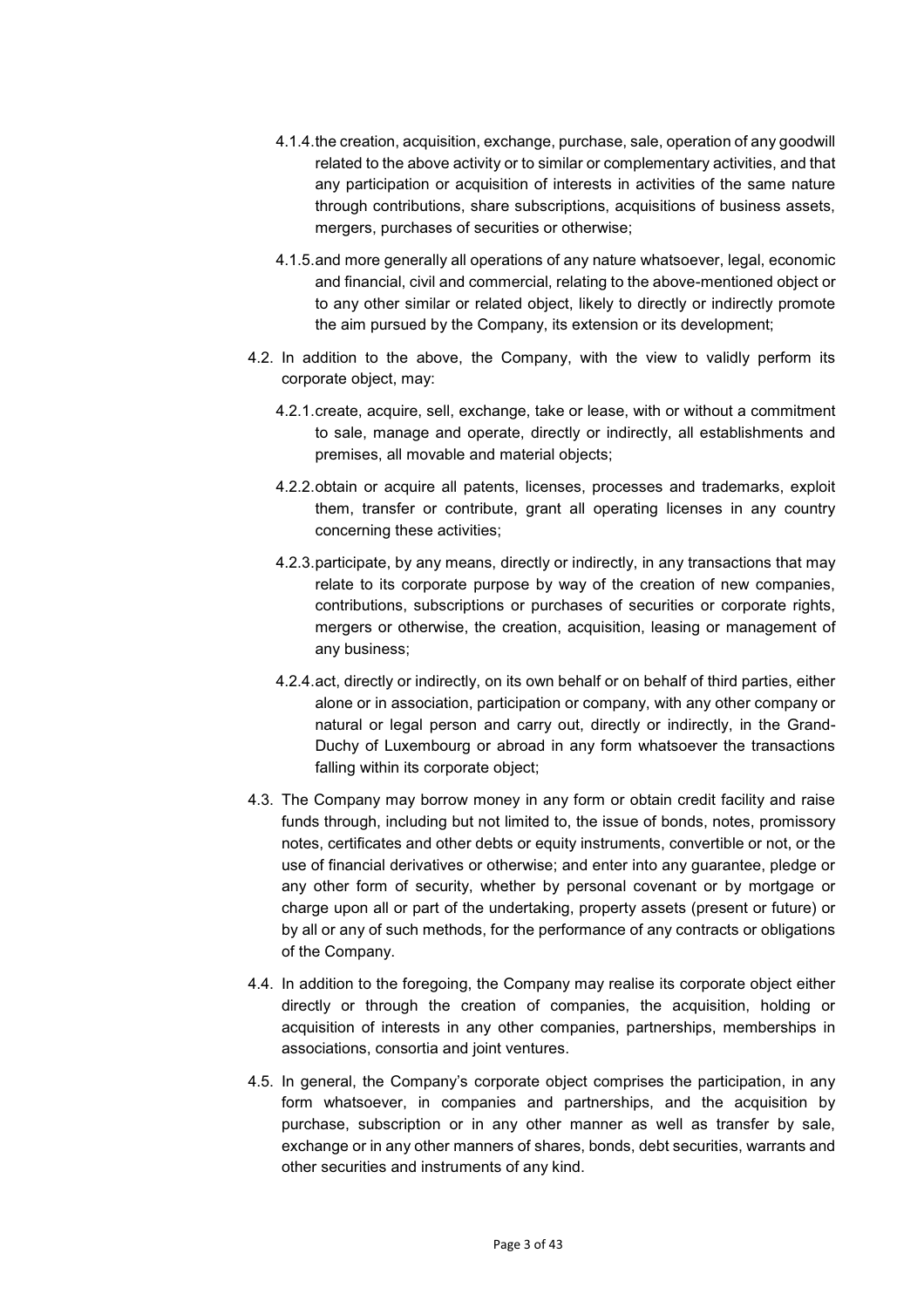- 4.6. It may grant assistance to any affiliated company and take any measure for the control and supervision of such companies.
- 4.7. It may carry out all legal, commercial, technical and financial transactions and, in general, all transactions which are necessary or useful to fulfil its corporate object as well as transactions directly or indirectly connected with the areas described above in order to facilitate the accomplishment of its corporate object in all areas described above.

## **5. SHARE CAPITAL**

- 5.1. The subscribed share capital is set up at thirteen million six hundred fifty-eight thousand eight hundred seventeen Euro and ninety-six cents (EUR 13,658,817.96) divided into one hundred and seven million one hundred twentyseven thousand nine hundred eighty-four (107,127,984) shares with a nominal value of zero point one thousand two hundred seventy five cents Euro (EUR 0.1275) each (the **Shares**).
- 5.2. The authorised share capital of the Company, excluding the subscribed share capital, is set at two million forty eight thousand eight hundred twenty-two Euro and sixty-eight Cents (EUR 2,048,822.68) divided into sixteen million sixty-nine thousand one hundred ninety-seven (16,069,197) shares with a nominal value of zero point one thousand two hundred seventy five cents Euro (EUR 0.1275) each.
- 5.3. The subscribed share capital and the authorised share capital of the Company may be increased or reduced by a resolution of the general meeting of shareholder(s) of the Company adopted in the manner required for the amendment of the Articles, in accordance with article 18 of these Articles.
- 5.4. Subject to the Law, each shareholder have a preferential subscription right in the event of the issue of new shares in return for contributions in cash; such preferential subscription right shall be proportional to the fraction of the share capital represented by the shares held by each individual shareholder. The right to subscribe the shares may be exercised within a period determined by the management board which, unless applicable law provides otherwise, may not be less than fourteen (14) days from the publication of the offer in accordance with applicable law. The management board may decide (i) that shares corresponding to the preferential subscription rights which remain unexercised at the end of the subscription period may be subscribed to by or placed with such person or persons as determined by the management board, or (ii) that such unexercised preferential subscription rights may be exercised in priority in proportion to the share capital represented by their shares, by the existing shareholders who already exercised their rights in full during the preferential subscription period. In each case, the terms of the subscription by or placement with such person or the subscription terms of the existing shareholders shall be determined by the management board.
- 5.5. The preferential subscription right may be limited or cancelled by a resolution of the general meeting of shareholder(s) of the Company adopted in the manner required for the amendment of the Articles, in accordance with article 18 of these Articles.
- 5.6. The preferential subscription right may also be limited or cancelled by the management board (i) in the event that the general meeting of shareholders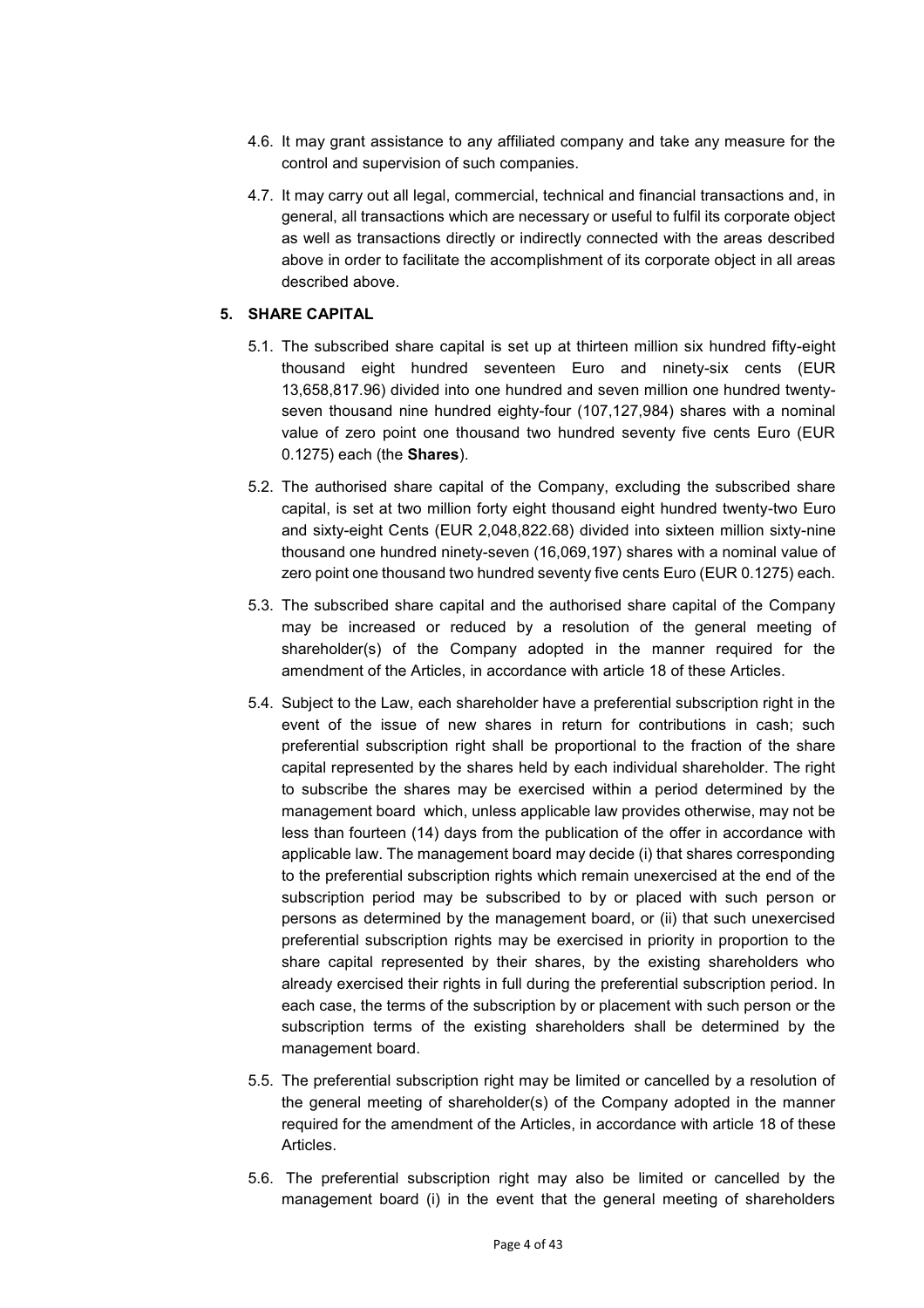delegates, under the conditions required for the amendment of the Articles, in accordance with article 18 of these Articles, to the management board the power to issue shares and to limit or cancel the preferential subscription right for a period of no more than five (5) years set by the general meeting of shareholders, as well as (ii) pursuant to the authorisation conferred by article 5.7 of the present Articles.

- 5.7. The management board is authorised, during a period starting on the day of the general meeting of shareholders held on July 27<sup>th</sup> 2021 and ending on the fifth anniversary of the date of publication in the Luxembourg legal gazette (*Recueil Electronique des Sociétés et Association*) (**RESA**) of the minutes of such general meeting, without prejudice to any renewals, to increase the issued share capital on one or more occasions within the limits of the authorised share capital as per article 5.2 of these Articles.
- 5.8. The management board is authorised to determine the conditions of any authorised share capital increase including through contributions in cash or in kind, by the incorporation of reserves, issue premiums or retained earnings, with or without the issue of new shares, or following the issue and the exercise of subordinated or non-subordinated bonds, convertible into or repayable by or exchangeable for shares (whether provided in the terms at issue or subsequently provided), or following, the issue of bonds with warrants or other rights to subscribe for shares attached, or through the issue of stand-alone warrants or any other instrument carrying an entitlement to, or the right to subscribe for, shares.
- 5.9. The management board is authorised to set the subscription price, with or without issue premium, the date from which the shares or other financial instruments will carry beneficial rights and, if applicable, the duration, amortisation, other rights (including early repayment), interest rates, conversion rates and exchanges rates of the aforesaid financial instruments as well as all the other terms and conditions of such financial instruments, including as to their subscription, issue and payment, for which the management board may make use of article 420-23 paragraph 3 of the Law.
- 5.10. The management board is allowed to limit or cancel the preferential subscription rights of existing shareholders.
- 5.11. The management board is authorised, subject to performance criteria, to allocate existing shares or new shares issued under the authorised share capital free of charge, to employees and corporate officers (including management board members) of the Company and of companies of which at least ten (10) percent of the share capital or voting rights is directly or indirectly held by the Company.
- 5.12. The terms and conditions of such allocations are to be determined by the management board.
- 5.13. Upon implementation of a complete or partial authorised share capital increase as per the foregoing provisions, article 5 of the present Articles shall be amended accordingly to reflect such increase.
- 5.14. The management board is expressly authorised to delegate to any natural or legal person to organise the market in subscription rights, accept subscriptions, conversions or exchanges, receive payment for the price of shares, bonds, subscription rights or other financial instruments, to have registered increases of share capital carried out as well as the corresponding amendments to article 5 of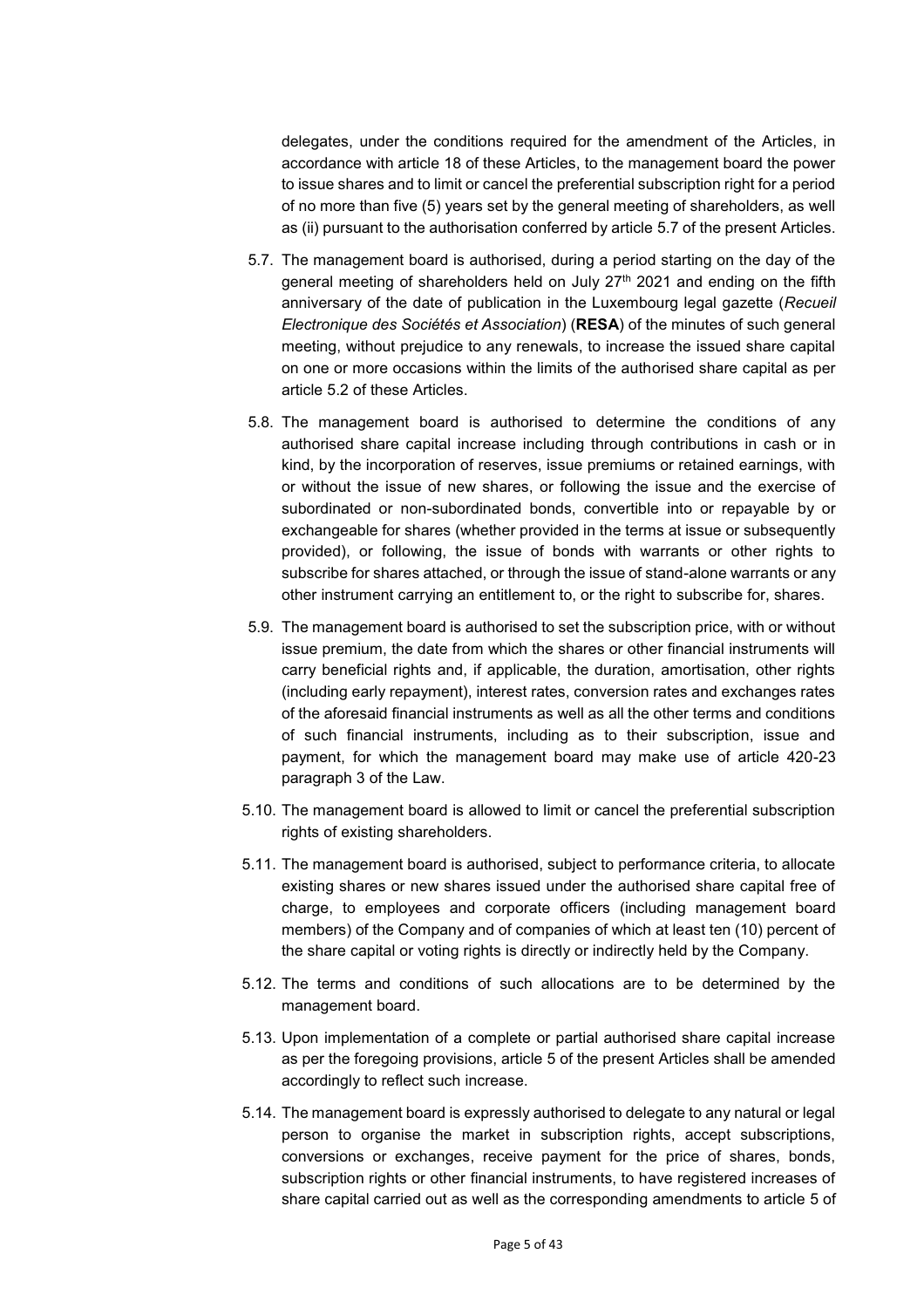the present Articles, the amount of which the authorisation to increase the share capital has actually been used and, where appropriate, the amounts of any such increase that are reserved for financial instruments which may carry an entitlement to shares.

## **6. SHARES AND SHARES CERTIFICATE**

- 6.1. Shares are in registered (*actions nominatives*) or bearer (*actions au porteur*) form. The Shares shall however be in registered form (*actions nominatives*) until they have been entirely paid-up.
- 6.2. Registered shares are registered in the shareholders register of the Company which shall be kept at the registered office of the Company, where it will be available for inspection by any shareholder. Such register shall set forth the name of each shareholder, his residence or elected domicile, the number of Shares held by him, the amounts paid in on each such Share, the transfers of Shares and the dates of such transfers. Ownership of Shares will be established by the entry in the shareholders register of the Company. A book entry certificate is issued to the holder of registered Shares, while bearer Shares are represented by a global bearer Shares certificate.
- 6.3. Notwithstanding any provision to the contrary in these Articles, where (i) registered Shares are entered in the shareholders register on behalf of one or more persons in the name of a securities settlement system or the operator of such a system, or in the name of a financial institution or any other professional securities depository or other depositary (these systems, professional or other depositaries are hereinafter referred to as the **Depositaries**), or other name of a sub-custodian designated by one or more Depositaries, or (ii) where bearer Shares are deposited with such Depositaries or sub-custodian, then, subject to the legal provisions and the conditions and restrictions applicable under any deposit agreement or other similar agreement in force, and upon presentation of confirmation from such Depositary or sub-depositary, the Company shall permit any person (an **Indirect Holder**) to exercise the rights attached to such Shares, including the admission of such person and his right to vote at general meetings and shall consider such Indirect Holder as a shareholder for this purpose and for the exercise of shareholder rights under these Articles.

Notwithstanding any provision to the contrary in these Articles, the Company shall make any payment (including any dividend payments and other distributions) in respect of Shares registered in the name of or deposited with a Depositary or subcustodian, as the case may be, in cash, shares or other assets, solely for the benefit of such Depositary or sub-custodian or in any other manner in accordance with its instructions, and such payment shall discharge the Company from any obligation relating to the payment concerned.

- 6.4. Within the limits set forth by the Regulation or the Law, the Company may redeem its own Shares or cause them to be redeemed by its subsidiaries.
- 6.5. The Shares are indivisible towards the Company and the Company shall recognise only one (1) legal owner per Share; owners *per indivisum* must be represented towards the Company by one single person in order to be able to exercise their rights.
- 6.6. All Shares shall carry the same rights.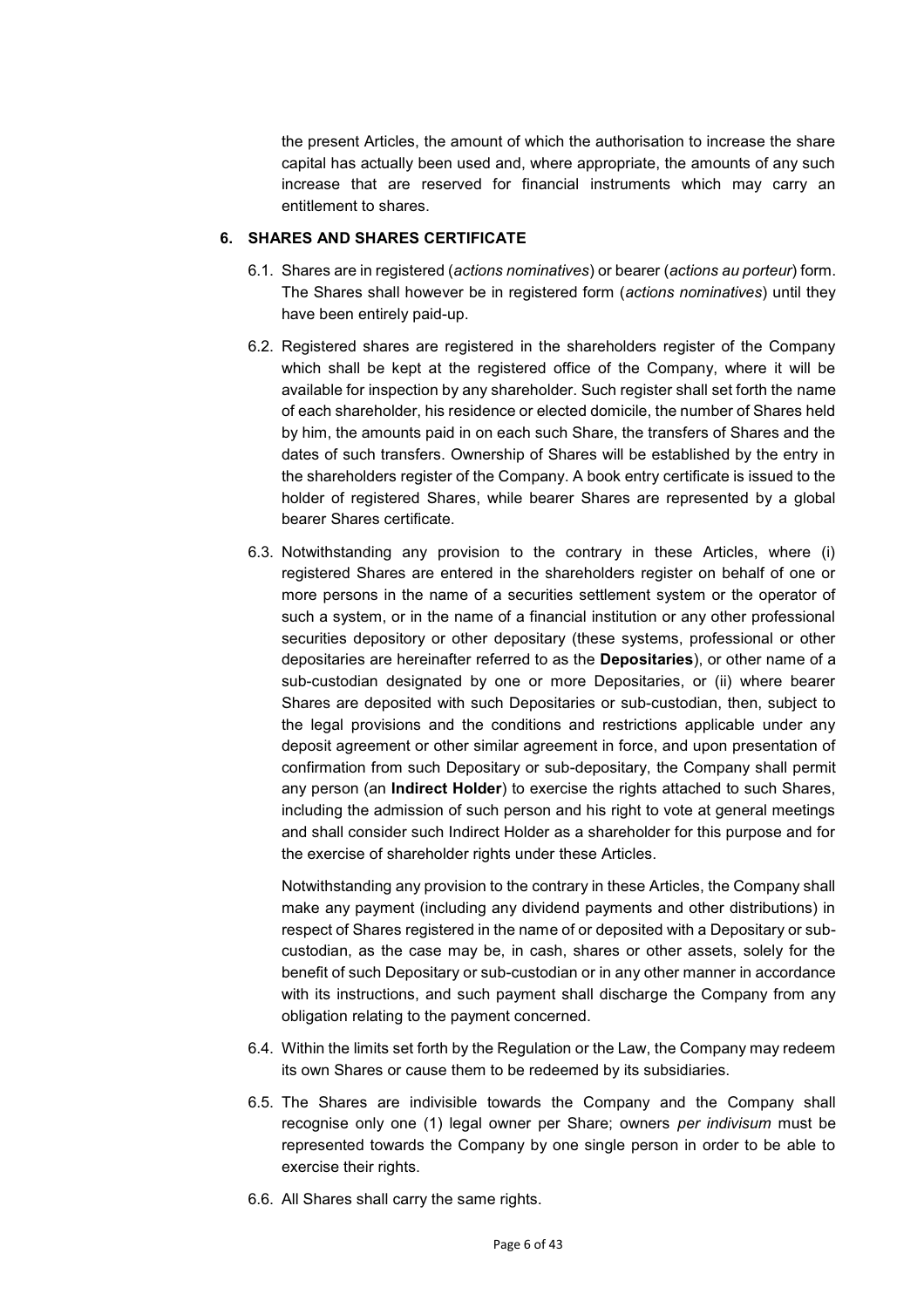6.7. Death, suspension of civil rights, dissolution, bankruptcy or insolvency or any other similar event regarding any of the shareholders shall not cause the dissolution of the Company.

# **7. TRANSFER OF SHARES**

- 7.1. Shares are freely transferrable subject to the provisions of the Regulation, the Law and these Articles. All rights and obligations attached to any Share are passed to any transferee thereof.
- 7.2. As stated above under article 6.5 of these Articles, the Company will recognise only one holder per Share; in case Share is owned by several persons, they must designate a single person to be considered as the sole owner of such Share towards the Company. The Company is entitled to suspend the exercise of all rights attached to a Share held by several owners until one owner has been designated.

## **8. RIGHTS AND OBLIGATIONS ATTACHED TO SHARES**

8.1. Each Share gives the right to a part in the profits (in the form of dividend distribution), the Company's assets and the liquidation surplus, in proportion to the portion of the share capital it represents. It also gives the right to vote and to be represented at general meetings as well as the right to be informed about the Company's operations and to obtain communication of certain corporate documents at the time and under the conditions provided for by the Regulation, the Law and these Articles.

# **9. NOTIFICATION OF THE ACQUISITION OR DISPOSAL OF MAJOR HOLDINGS**

- 9.1. The provisions of articles 8 to 15 inclusive of the law of 11 January 2008 on transparency requirements on issuers of securities as amended from time to time (the **Transparency Law**) as well as the implementing provisions under the related Grand Ducal and *Commission du Surveillance du Secteur Financier* (**CSSF**) regulations (as the same may be amended, supplemented or replaced) and the sanction of suspension of voting rights set out therein shall apply. This means that any shareholders who acquires or disposes of Shares, including depositary receipts representing Shares, of the Company and to which voting rights are attached, shall notify the Company of the proportion of voting rights of the Company held by such a shareholder as a result of the acquisition or disposal where that proportion reaches, exceeds or falls below the thresholds of five (5) percent, ten (10) percent, fifteen (15) percent, twenty (20) percent, twenty-five (25) percent, thirty three one third (33 1/3) percent, fifty (50) percent and sixty-six two third (66 2/3) percent.
- 9.2. The voting rights shall be calculated on the basis of all the Shares, including depositary receipts representing Shares, to which voting rights are attached, even if the exercise thereof is suspended. Moreover this information shall also be given in respect of all the Shares, including depositary receipts representing Shares.
- 9.3. This article 9 shall not apply to Shares, including depositary receipts representing Shares, acquired for the sole purpose of clearing and settling within the usual short settlement cycle, or to custodians holding Shares in their custodian capacity, provided such custodians may only exercise the voting rights attached to such Shares, including depositary receipts representing Shares, under instructions given in writing or by electronic means.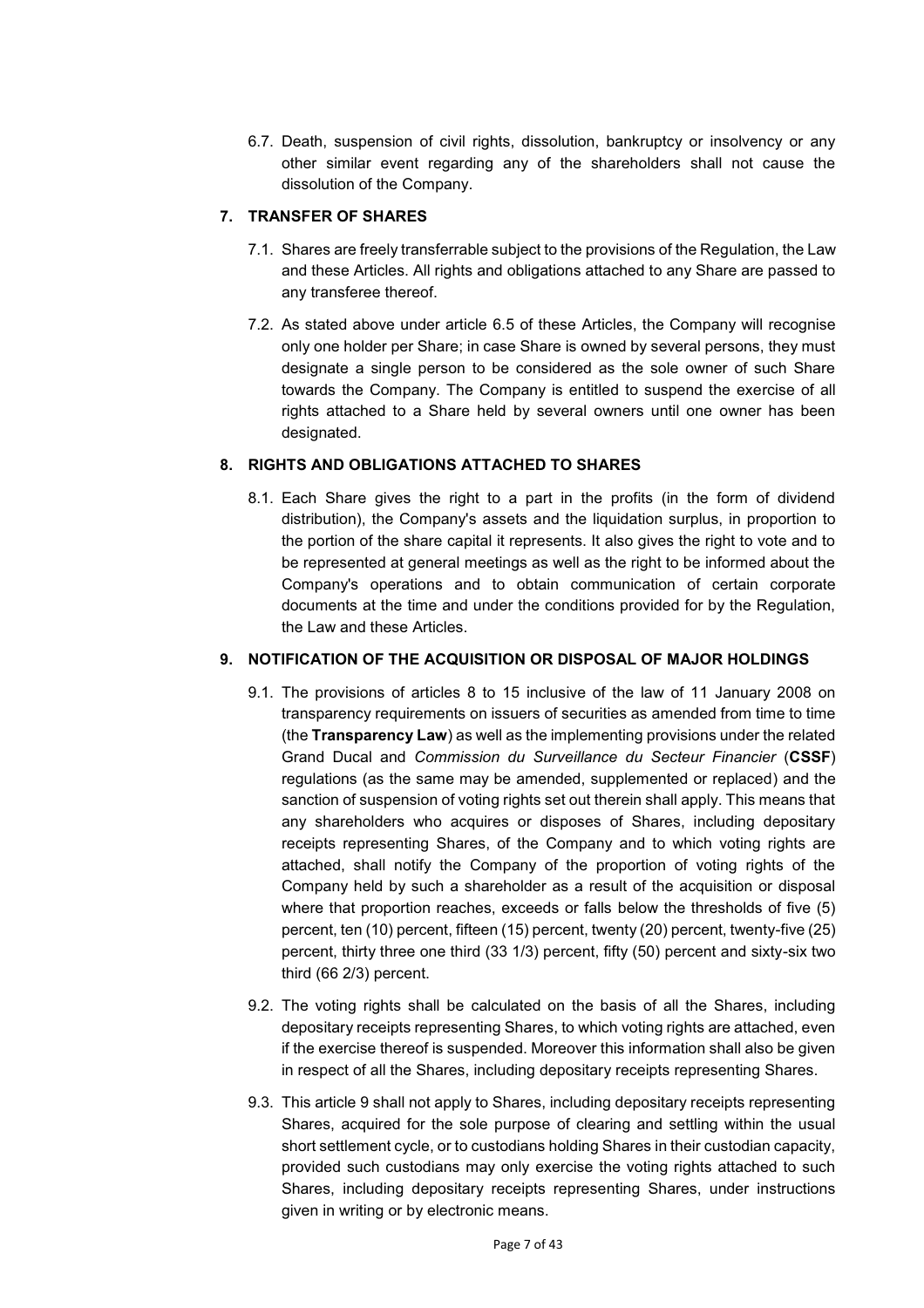### **10. ACQUISITION OR DISPOSAL OF MAJOR PROPORTIONS OF VOTING RIGHTS**

- 10.1. The notification requirements defined in article 9 of these Articles shall also apply to a natural person or legal entity to the extent it is entitled to acquire, to dispose of, or to exercise voting rights in any of the following cases or a combination of them:
	- 10.1.1. voting rights held by a third party with whom that person or entity has concluded an agreement, which obliges them to adopt, by concerted exercise of the voting rights they hold, a lasting common policy towards the management of the Company;
	- 10.1.2. voting rights held by a third party under an agreement concluded with that person or entity providing for the temporary transfer for consideration of the voting rights in question;
	- 10.1.3. voting rights attaching to Shares which are lodged as collateral with that person or entity, provided the person or entity controls the voting rights and declares in writing his, her or its intention of exercising them;
	- 10.1.4. voting rights attaching to Shares in which that person or entity has the usufructus;
	- 10.1.5. voting rights which are held, or may be exercised within the meaning of items 10.1.1 to 10.1.4 above, by an undertaking controlled by that person or entity;
	- 10.1.6. voting rights attaching to Shares deposited with that person or entity which the person or entity may exercise at its discretion in the absence of specific instructions from the shareholders that own such Shares;
	- 10.1.7. voting rights held by a third party in its own name on behalf of that person or entity; and/or
	- 10.1.8. voting rights which that person or entity may exercise as a proxy, where the person or entity may exercise the voting rights at its discretion in the absence of specific instructions from the shareholders.

# **11. PROCEDURES ON THE NOTIFICATION AND DISCLOSURE OF MAJOR HOLDINGS**

- 11.1. The CSSF defines the content and the form of the notification required pursuant to articles 9 and 10 of these Articles, which shall include the following information:
	- 11.1.1. the resulting situation in terms of voting rights;
	- 11.1.2. the chain of controlled undertakings through which voting rights are effectively held, if applicable;
	- 11.1.3. the date on which the threshold was reached or crossed; and
	- 11.1.4. the identity of the shareholder, even if that shareholder is not entitled to exercise voting rights under the conditions laid down in article 10 of these Articles, and of the natural person or legal entity entitled to exercise voting rights on behalf of that shareholder.
- 11.2. The notification to the Company shall be effected promptly, but not later than four (4) trading days after the date on which the shareholder, or the natural person or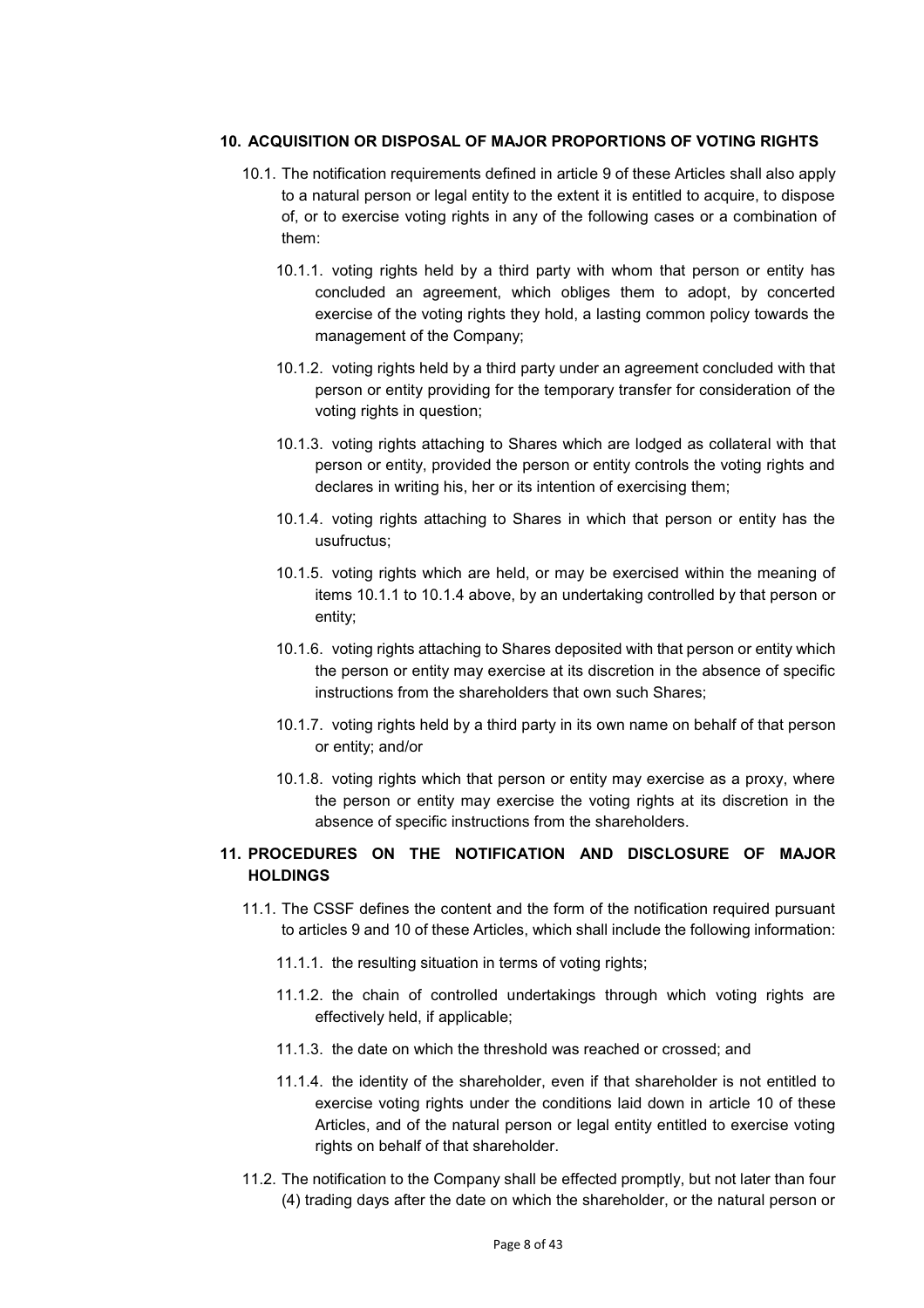legal entity referred to in article 10 of these Articles: (i) learns of the acquisition or disposal or of the possibility of exercising voting rights, or on which, having regard to the circumstances, should have learned of it, regardless of the date on which the acquisition, disposal or possibility of exercising voting rights takes effect; or (ii) is informed about a crossing of one of the thresholds mentioned above in article 9.1, as a result of events changing the breakdown of voting rights, and on the basis of the information disclosed pursuant to article 14 of the Transparency Law.

- 11.3. Upon receipt of the notification of article 11.2 above, but no later than three (3) trading days thereafter, the Company shall make public all the information contained in the notification.
- 11.4. In case the notification requirements provided in the Transparency Law and expressed in articles 9 and 10 of these Articles have not been complied with, the voting rights will be automatically suspended without any action from the Company and until the default has been duly and validly remedied.

### **12. NOTIFICATION OF INTENTION**

12.1. Any person or legal entity who, taking into account the above requirements of notification, acquires Shares resulting in possession of five (5) percent or more or a multiple of five (5) percent or more of the voting rights in the Company must, on pain of the suspension of the voting rights, inform the Company in compliance with article 11.2, of his, her or its intention to (a) acquire or dispose of Shares of the Company within the next twelve (12) months, (b) to seek to obtain control over the Company, or (iii) to seek to appoint a member to the Company's supervisory board and/or board of management.

#### **13. PROTECTION OF MINORITY SHAREHOLDERS AND MANDATORY OFFER**

- 13.1. Holders of Shares of the Company must always be treated equally; additionally, if a third person would acquire control of the Company, the other holders of Shares must be protected.
- 13.2. Takeover offers in Luxembourg are regulated by the law of 19 May 2006 transposing Directive 2004/25/EC of the European Parliament and of the Council of 21 April 2004 on takeover bids (the **Takeover Law**).
- 13.3. The Takeover Law applies to takeover bids for the securities of companies governed by the laws of a Member State of the European Union or the European Economic Area (**Member State**) where all or some of those securities are admitted to trading on a regulated market in one or more Member States.
- 13.4. In compliance with the Takeover Law, the CSSF, which exercises its functions impartially and independently of all parties to an offer, is the competent authority to supervise bids with regard to the rules adopted or introduced pursuant to the Takeover Law.
- 13.5. In this respect, pursuant to the Takeover Law, considering the Company's shares are not admitted to trading on a regulated market in Luxembourg where the Company has its registered office, the authority competent to supervise a potential bid shall be that of the Member State on the regulated market of which the company's securities are admitted to trading (the **Competent Authority**).
- 13.6. However, in compliance with the Takeover Law, matters relating to the consideration offered in the case of a bid, in particular the price, and matters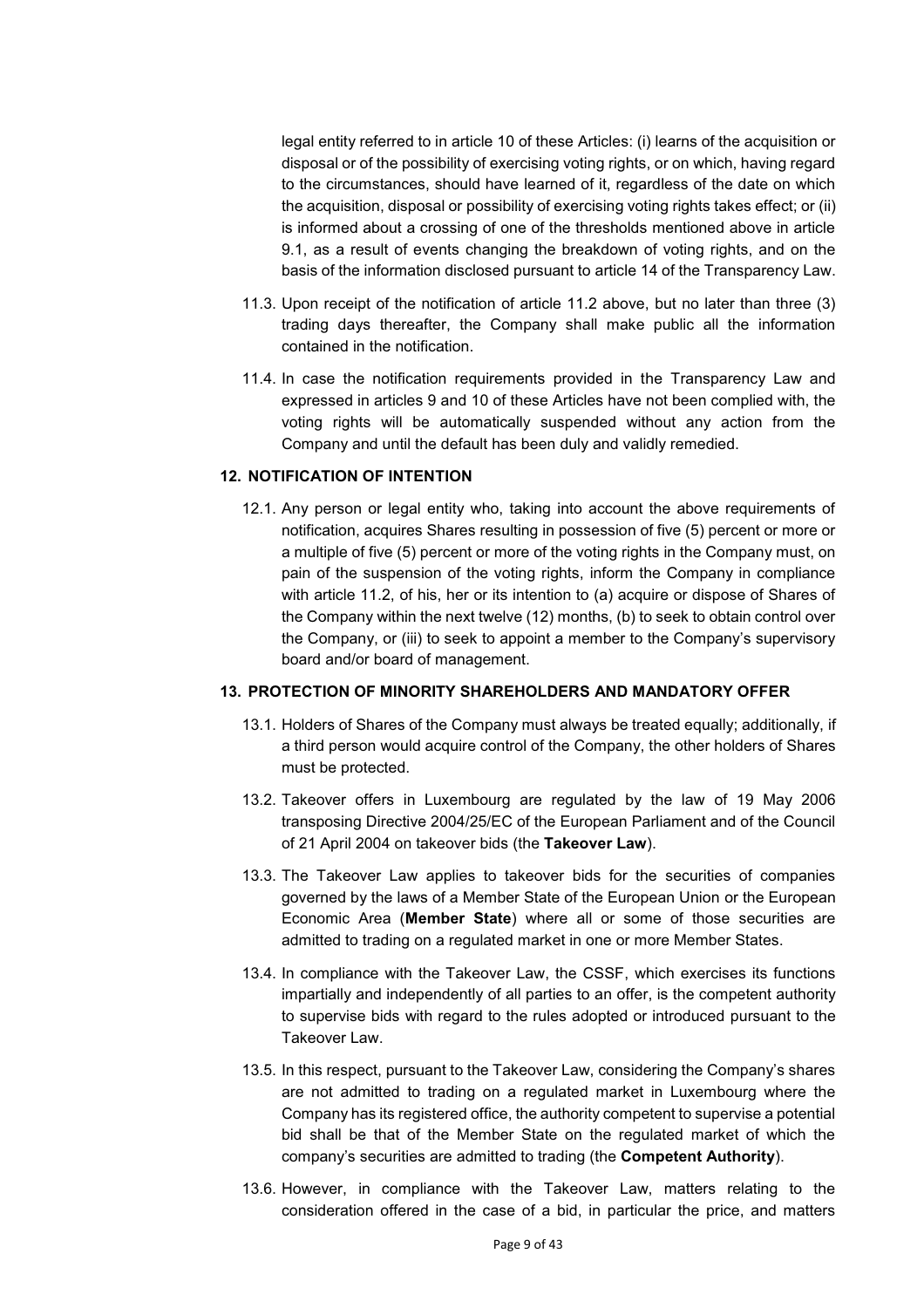relating to the bid procedure, in particular the information on the offeror's decision to make a bid, the contents of the offer document and the disclosure of the bid, shall be dealt with in accordance with the rules of the Member State of the Competent Authority.

In matters relating to the information to be provided to the employees of the Company and in matters relating to company law, in particular the percentage of voting rights which confers control and any derogation from the obligation to launch a bid, as well as the conditions under which the management board of the Company may undertake any action which might result in the frustration of the bid, the Takeover Law will apply and the CSSF will be the competent authority.

### **14. POWERS OF THE GENERAL MEETING OF SHAREHOLDERS**

- 14.1. The shareholders exercise their collective rights in the general meeting of shareholders. Any regularly constituted general meeting of shareholders of the Company shall represent the entire body of shareholders of the Company. The general meeting of shareholders is vested with the powers expressly reserved to it by the Regulation, the Law, the legal provisions implementing in Luxembourg Directive 2001/86/EC and by these Articles.
- 14.2. If the Company has only one shareholder, any reference made herein to the "general meeting of shareholders" shall be construed as a reference to the "sole shareholder", depending on the context, and as applicable, powers conferred upon the general meeting of shareholders shall be exercised by the sole shareholder.

#### **15. CONVENING OF GENERAL MEETINGS OF SHAREHOLDERS**

- 15.1. The general meeting of shareholders of the Company may at any time be convened by the management board as well as the supervisory board or, as the case may be, by the statutory auditor(s) pursuant to the Regulation or the Law.
- 15.2. The general meeting of shareholders must be convened by the management board, the supervisory board or the statutory auditor(s) upon the written request of one or several shareholders representing at least ten (10) percent of the Company's share capital.
- 15.3. Any duly constituted general meeting of the Company's shareholders shall represent all the shareholders in the Company.
- 15.4. The convening notice for every general meeting of shareholders shall contain the information required as per the law of 24 May 2011 on the exercise of certain rights of shareholders at general meetings of listed companies and transposing Directive 2007/36/EC of the European Parliament and of the Council of 11 July 2007 on the exercise of certain rights of shareholders in listed companies (the **Law 2011**).
- 15.5. General meetings shall be convened at least thirty (30) days before the meeting date. If the general meeting is reconvened for lack of quorum at the first convened meeting, the convening notice for the reconvened meeting shall be published at least seventeen (17) days before the meeting date, provided that the first convening notice complied with the requirements set by the Law 2011 and that no new item has been added to the agenda.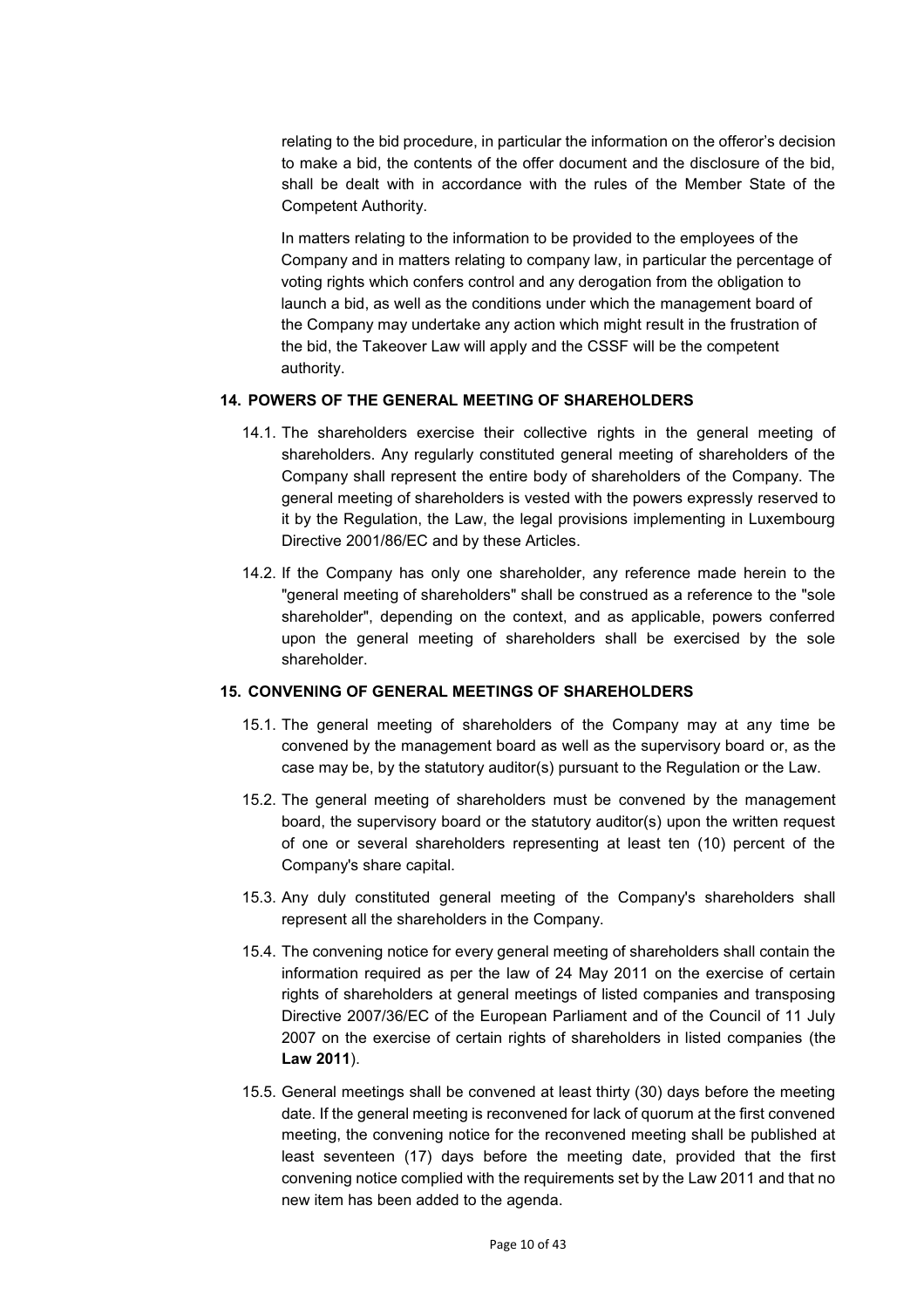- 15.6. Convening notices for all general meetings shall be published on the *Recueil électronique des sociétés et associations* (**RESA**) and in a Luxembourg newspaper; as well as in a media which may reasonably be relied upon for the effective dissemination of information to the public throughout the European Economic Area, and which are accessible rapidly and on a non-discriminatory basis.
- 15.7. The convening notices are communicated, in compliance with the notice periods referred to in article 15.5 of these Articles, to registered shareholders as well as members of the management board and members of the supervisory board, as applicable, and approved statutory auditors (*réviseurs d'entreprises agréés*). This communication is done by letter unless the addressees have individually, expressly and in writing, accepted to receive the convening notice through other means of communication, but no proof need to be given that this formality has been complied with.
- 15.8. If all of the shareholders are present or represented at a general meeting of shareholders and have waived any convening requirements, the meeting may be held without prior notice or publication.
- 15.9. The record date for general meetings shall be the fourteenth  $(14<sup>th</sup>)$  day at midnight (24:00 hours) (Luxembourg time) before the date of the general meeting (the **Record Date**). Shareholders shall notify the Company of their intention to participate in the general meeting in writing by post or electronic means at the postal or electronic address indicated in the convening notice, no later than the day determined by the management board, which may not be earlier than the Record Date, indicated in the convening notice.
- 15.10. The documents required to be submitted to the shareholders in connection with a general meeting shall be posted on the Company's website from the date of first publication of the general meeting convening notice in accordance with Luxembourg law.

## **16. CONDUCT OF GENERAL MEETINGS OF SHAREHOLDERS**

- 16.1. At least one (1) general meeting must be held in the Grand Duchy of Luxembourg every year. The annual general meeting of shareholders must be held within six (6) months of the end of each financial year in the Grand Duchy of Luxembourg at the registered office of the Company or at such other place in the Grand Duchy of Luxembourg as may be specified in the convening notice of such meeting. Other meetings of shareholders may be held at such place and time as may be specified in the respective convening notices.
- 16.2. A board (*bureau*) of the meeting shall be formed at any general meeting of shareholders, composed of a chairman, who shall be the chairman of the management board, a secretary and a scrutineer who need neither be shareholders nor members of the management board. The board (*bureau*) of the meeting shall especially ensure that the meeting is held in accordance with applicable rules and, in particular, in compliance with the rules in relation to convening, majority requirements, vote tallying and representation of shareholders.
- 16.3. An attendance list must be kept at all general meetings of shareholders.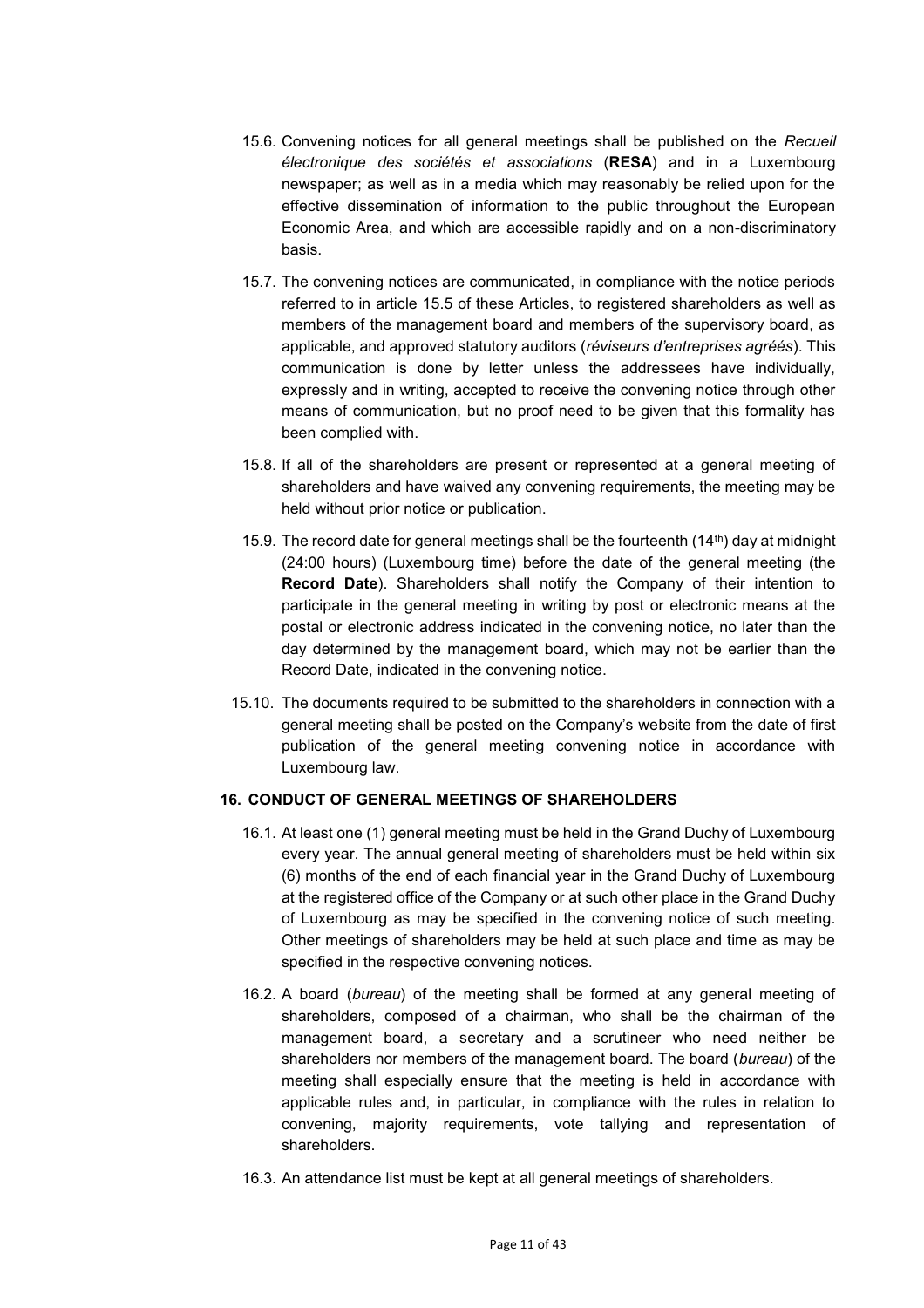- 16.4. A shareholder may act at any general meeting of shareholders by appointing another person as his proxy in writing or by facsimile, electronic mail or any other similar means of communication. One (1) person may represent several or even all shareholders.
- 16.5. When organising a general meeting, the management board may in its sole discretion decide to set up arrangements allowing shareholders to participate by electronic means in a general meeting by way inter alia of the following forms of participation: (i) real time transmission of the general meeting; (ii) real time twoway communication enabling shareholders to address the general meeting from a remote location; or (iii) a mechanism for casting votes, whether before or during the general meeting, without the need to appoint a proxyholder physically present at the meeting.
- 16.6. The management board may also determine that shareholders may vote from a remote location by correspondence, by means of a form provided by the Company including the following information: (i) the name, address and any other pertinent information concerning the shareholder; (ii) the number of votes the shareholder wishes to cast, (iii) the direction of his or her vote, or his or her abstention; (iv) at the discretion of the Company, the option to vote by proxy for any new resolution or any modification of the resolutions that may be proposed during the meeting or announced by the Company after the shareholder's submission of the form provided by the Company; (v) the period within which the form and the confirmation referred to below must be received by or on behalf of the Company; (vi) and the signature of the shareholder.

A shareholder using a voting form and who is not directly recorded in the register of shareholders must annex to the voting form a certificate of confirmation evidencing his shareholding as of the Record Date. Once the voting forms are submitted to the Company, they can neither be retrieved nor cancelled, except that in case a shareholder has included a proxy to vote in the circumstances envisaged above, the shareholder may cancel such proxy or give new voting instructions with regard to the relevant items by written notice as described in the convening notice, before the date specified in the voting form.

The shareholders may only use voting forms provided by the Company.

- 16.7. Voting forms which, for a proposed resolution, do not show (i) a vote in favour or (ii) a vote against the proposed resolution or (iii) an abstention are void with respect to such resolution. The Company shall only take into account voting forms received prior to the general meeting to which they relate.
- 16.8. The management board may determine further conditions that must be fulfilled by the shareholders for them to take part in any general meeting of shareholders.

#### **17. QUORUM, MAJORITY AND VOTE**

- 17.1. Each Share entitles to one (1) vote in general meetings of shareholders.
- 17.2. The management board of the Company may suspend the voting rights of any shareholder in breach of his obligations as described by these Articles or any relevant contractual arrangement entered into by such shareholder.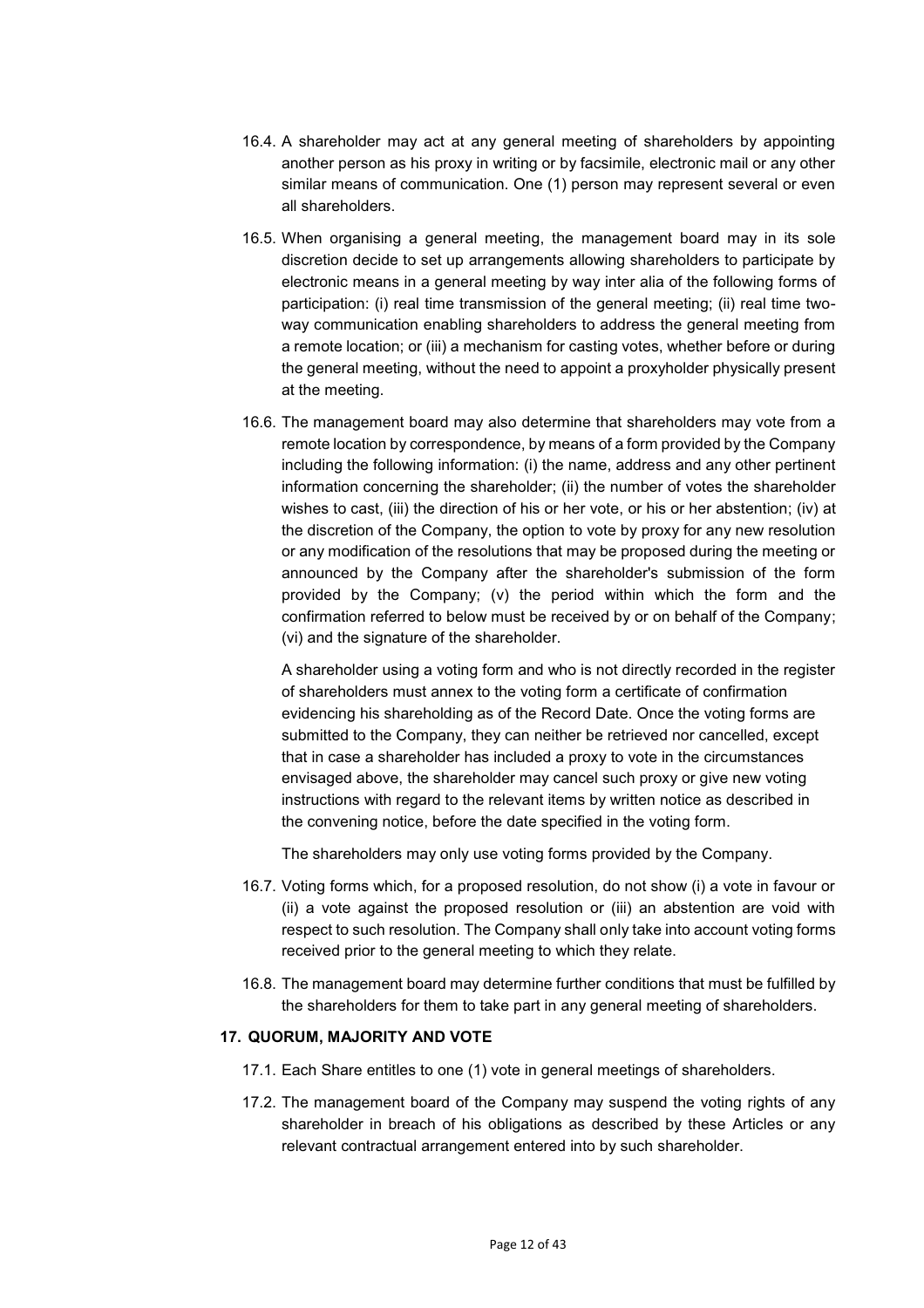- 17.3. A shareholder may individually decide not to exercise, temporarily or permanently, all or part of his voting rights. The waiving shareholder is bound by such waiver and the waiver is mandatory for the Company upon notification to the latter.
- 17.4. In case the voting rights of one or several shareholders are suspended in accordance with article 17.2 of these Articles or the exercise of the voting rights has been waived by one or several shareholders in accordance with article 17.3 of these Articles, such shareholders may attend any general meeting of the Company but the Shares they hold are not taken into account for the determination of the conditions of quorum and majority to be complied with at the general meetings of the Company.
- 17.5. Except as otherwise required by the Regulation, the Law or these Articles, resolutions at a general meeting of shareholders duly convened shall not require any quorum and shall be adopted at a simple majority of the votes validly cast regardless of the portion of the share capital represented. Abstentions and nil votes shall not be taken into account.

### **18. AMENDEMENTS OF THE ARTICLES**

- 18.1. An extraordinary general meeting shall not validly deliberate unless at least one half (1/2) of the share capital is represented and the agenda indicates the proposed amendments to these Articles and, where applicable, the text of those which relate to the object or the form of the Company. If no quorum is reached in a first meeting, a second meeting may be convened in accordance with the provisions of articles 15.4 to 15.6 of these Articles; such convening notice shall reproduce the agenda and indicate the date and the results of the previous meeting. The second meeting shall deliberate regardless of the proportion of the share capital represented. At both meetings, resolutions, in order to be adopted, must be carried by at least two thirds (2/3) of the votes cast. Cast votes shall not include votes attaching to shares in respect of which the shareholder has not taken part in the vote or has abstained or has returned a blank or invalid vote.
- 18.2. In case the voting rights of one or several shareholders are suspended in accordance with article 17.2 of these Articles or the exercise of the voting rights has been waived by one or several shareholders in accordance with article 17.3 of these Articles, the provisions of article 17.4 of these Articles apply mutatis mutandis.

#### **19. CHANGE OF NATIONALITY**

The shareholders may change the nationality of the Company and transfer the registered office of the Company into another Member State of the European Union in the conditions provided for by the Regulation and the Law.

## **20. ADJOURNMENT OF GENERAL MEETING OF SHAREHOLDERS**

Subject to the provisions of the Regulation or the Law, the management board of the Company is entitled to adjourn a meeting, while in session, to four (4) weeks. The management board of the Company must do so at the request of one or several shareholder(s) representing at least ten (10) percent of the share capital of the Company. In the event of an adjournment, any resolution already adopted by the general meeting of shareholders shall be cancelled.

## **21. MINUTES OF GENERAL MEETINGS OF SHAREHOLDERS**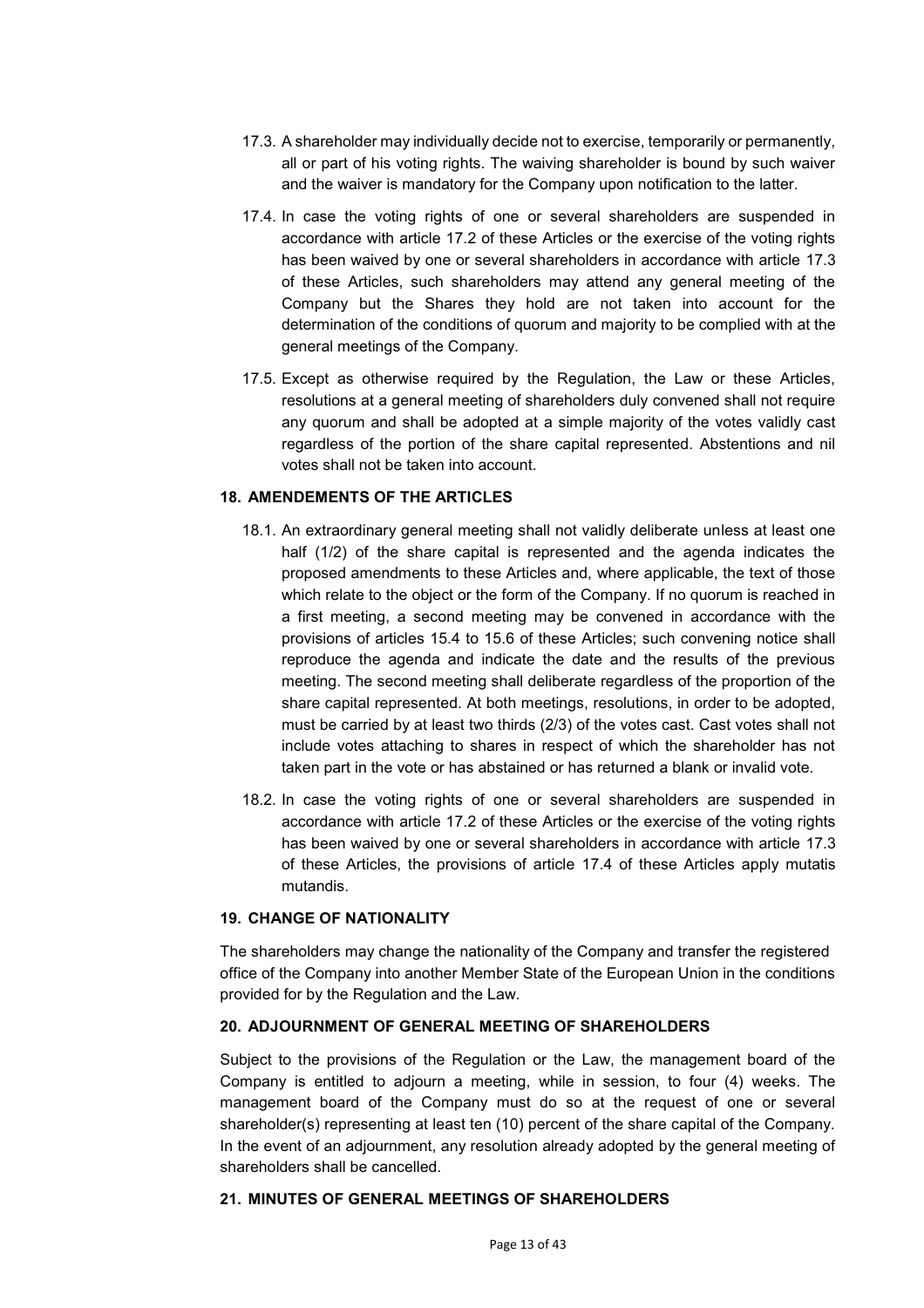- 21.1. The board (*bureau*) of any general meeting of shareholders shall draw up minutes of the meeting which shall be signed by the members of the board (*bureau*) of the general meeting as well as by any shareholder upon its request.
- 21.2. Any copy and excerpt of such original minutes to be produced in judicial proceedings or to be delivered to any third party shall be certified as a true copy of the original by the notary having had custody of the original deed, in case the meeting has been recorded in a notarial deed, or shall be signed by the chairman of the management board of the Company, if any, or by any two of its members or ultimately by the person to whom power of daily management has been delegated.

### **22. SUPERVISORY BOARD**

- 22.1. The supervisory board shall consist of at least three (3) members appointed by the shareholders for a term of four (4) years and are re-eligible. They may be removed from their mandate by a decision of the general meeting of the shareholders at any time, without cause.
- 22.2. Where a legal entity is appointed as member of the supervisory board, it shall designate a permanent representative to exercise that duty in the name and for the account of the legal entity. Such representative shall be subject to the same conditions and shall incur the same civil responsibility as if he fulfilled such duty in his own name and for his own account, without prejudice to the joint and several responsibility of the legal entity which he represents. The revocation by such legal entity of its representative is conditional upon the simultaneous appointment of a successor. The appointment and termination of the position of a permanent representative are subject to the same publicity rules as if acted in his own name and for his own account. A natural person may only be a permanent representative of one (1) member of the supervisory board and may not be himself a member of the supervisory board at the same time.
- 22.3. In the event of a vacancy in the office of a member of the supervisory board because of death, legal incapacity, bankruptcy, resignation or otherwise, this vacancy may be filled on a temporary basis and for a period of time not exceeding the initial mandate of the replaced member of the supervisory board by the remaining members of the supervisory board until the next general meeting of shareholders which shall resolve on the permanent appointment in compliance with the applicable legal provisions.
- 22.4. No person may at the same time be a member of the management board and the supervisory board. However, in the event of a vacancy in the management board, the supervisory board may appoint one (1) of its members to act as member of the management board; during such a period, the functions of the person concerned as a member of the supervisory board shall be suspended.
- 22.5. The supervisory board must elect a chairman and a vice-chairman from among its members, who are reeligible and who are responsible to convene the meetings of the supervisory board and to conduct the debate of the supervisory board*.*
- 22.6. The supervisory board may designate a secretary, who may not need to be member of the supervisory board. The secretary shall assist the chairman and vice-chairman of the supervisory board in the preparation of the supervisory board meeting and all formalities related thereto.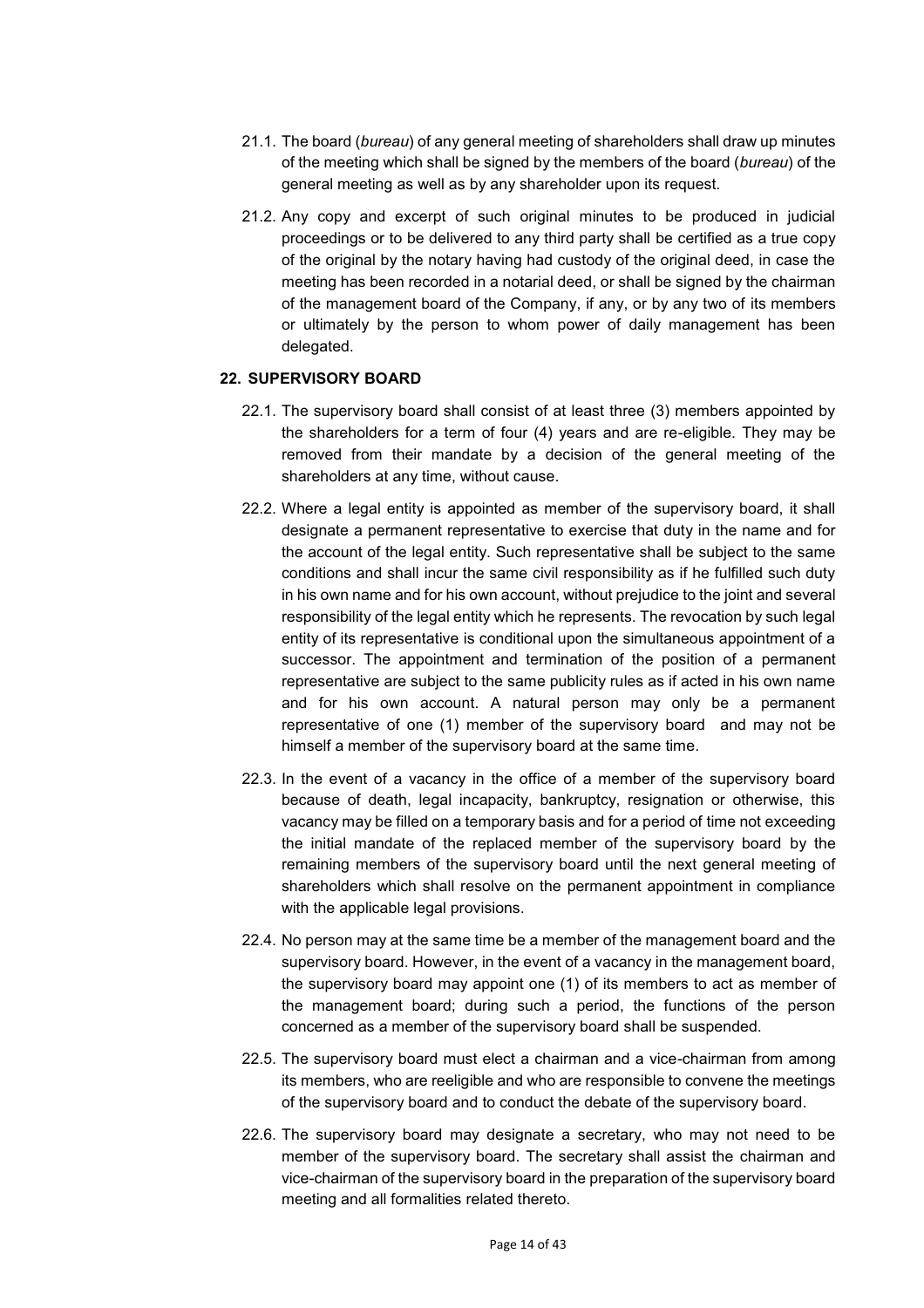### **23. MEETINGS OF THE SUPERVISORY BOARD**

- 23.1. The supervisory board shall hold its meetings as frequently as needed but it shall, in any case, hold at least four (4) meetings per year.
- 23.2. Supervisory board meetings shall be convened by the chairman of the supervisory board by any written mean. The chairman of the supervisory board shall also convene the supervisory board upon the request (by registered mail with acknowledgement receipt) of one (1) member of the management board or of one third (1/3) of the supervisory board members, in which case the chairman must convene the supervisory board meeting so that it must be held within fifteen (15) days as of the receipt of the request.
- 23.3. The agendas of supervisory board meetings are prepared by the chairman of the supervisory board. Each member of the supervisory board and the management board may request the chairman of the supervisory board to put specific items on the agenda. The draft agenda will be shared with the management board for consultation.
- 23.4. A notice convening a meeting, the agenda and the meeting documents shall be dispatched at least seven (7) days before each such meeting and sent to members of the supervisory board and the management board, unless (i) the chairman of the supervisory board determines that a shorter period for the notice, agenda and/or meeting documents are reasonably required in view of the circumstances at hand or (ii) all supervisory board members consent to a shorter period.
- 23.5. Supervisory board meetings are generally held at the registered office of the Company as specified in the chairman's convocation, but may also take place elsewhere. As a rule of preference, meetings of the supervisory board are held as a physical meeting. Alternatively, meetings may, in descending order of preference and at the chairman's discretion, be held by i) videoconference, ii) telephone or iii) other electronic means of communication, provided that all participants can be recognised and hear each other simultaneously.

## **24. RESOLUTIONS OF THE SUPERVISORY BOARD**

- 24.1. For supervisory board resolutions to be valid, all supervisory board members must be invited as per the rules stated above and a majority of the members must be present at the meeting, including the chairman or in his absence the vice-chairman of the supervisory board. The supervisory board meetings may also be validly held without being formally convened in the event that all supervisory board members are present at such meeting and none of them objected against holding such meeting or any matters on the agenda.
- 24.2. A quorum of the supervisory board shall be the presence or the representation of a majority of the members of the supervisory board holding office. Any member of the supervisory board may act at any meeting of the supervisory board by appointing in writing another member of the supervisory board as his proxy, considering that one (1) member of the supervisory board may hold only one (1) proxy from another supervisory board member at a time.
- 24.3. The supervisory board shall adopt resolutions by a simple majority of votes cast of the supervisory board members present or represented at such meeting.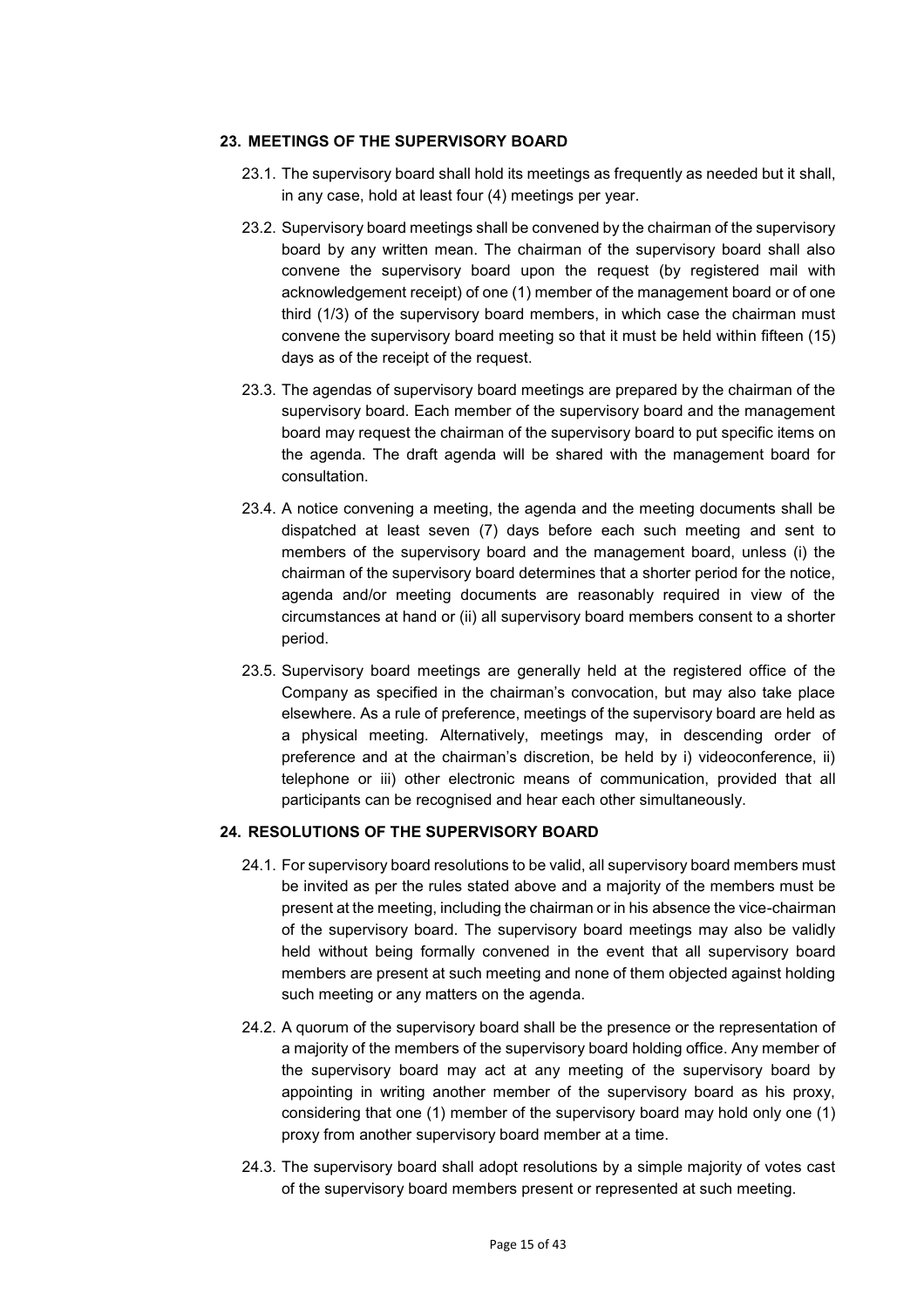- 24.4. In the case of an equality of votes, the chairman shall have the right to cast the deciding vote (the **Casting Vote**). For the avoidance of doubt, the Casting Vote is attached to the function of chairman of the supervisory board so that in the absence of the elected chairman of the supervisory board, the Casting Vote will be transferred to the elected vice-chairman of the supervisory board acting *pro tempore* as chairman of the supervisory board of a meeting of the supervisory board.
- 24.5. The supervisory board may adopt internal regulations which define its organisation and the manner of performance of its duties.
- 24.6. The internal regulations may provide that members of the supervisory board participating in a meeting of the supervisory board by videoconference or any other telecommunication methods allowing for their identification shall be deemed present for the purpose of quorum and majority computation. Such telecommunication methods shall satisfy such technical requirements that will enable the effective participation in the meeting and the deliberations of the meeting shall be retransmitted on a continuous basis.
- 24.7. A written decision, signed by all the members of the supervisory board, is proper and valid as though it had been adopted at a meeting of the supervisory board which was duly convened and held. Such a decision can be documented in a single document or in several separate documents having the same content and each of them signed by one or several members of the supervisory board.
- 24.8. Minutes of the supervisory board shall be signed for adoption by the chairman of the supervisory board or the vice-chairman of the supervisory board in the absence of the chairman of the supervisory board and another supervisory board member. The managing director (*Directeur Général*), the supervisory board secretary and the group general counsel may issue and sign extracts of the adopted minutes with information to the chairman of the supervisory board or the vice-chairman of the supervisory board.

### **25. DELEGATIONS BY THE SUPERVISORY BOARD**

25.1. The supervisory board may delegate its members or special committees appointed by it for the performance of specific supervisory actions.

#### **26. POWERS OF THE SUPERVISORY BOARD**

- 26.1. The supervisory board shall exercise permanent supervision of the management of the Company by the management board without interfering in that management.
- 26.2. Apart from the matters specified by the Law or in other provisions of these Articles, the powers and duties of the supervisory board shall include:
	- 26.2.1. the evaluation of the annual financial statements and the report of the statutory auditor, or, if applicable, the report of the independent auditor on the Company's activities, as well as the report of the management board;
	- 26.2.2. the issuance of a recommendation, if applicable, concerning the identity of the independent auditor to be elected by the general meeting of shareholders;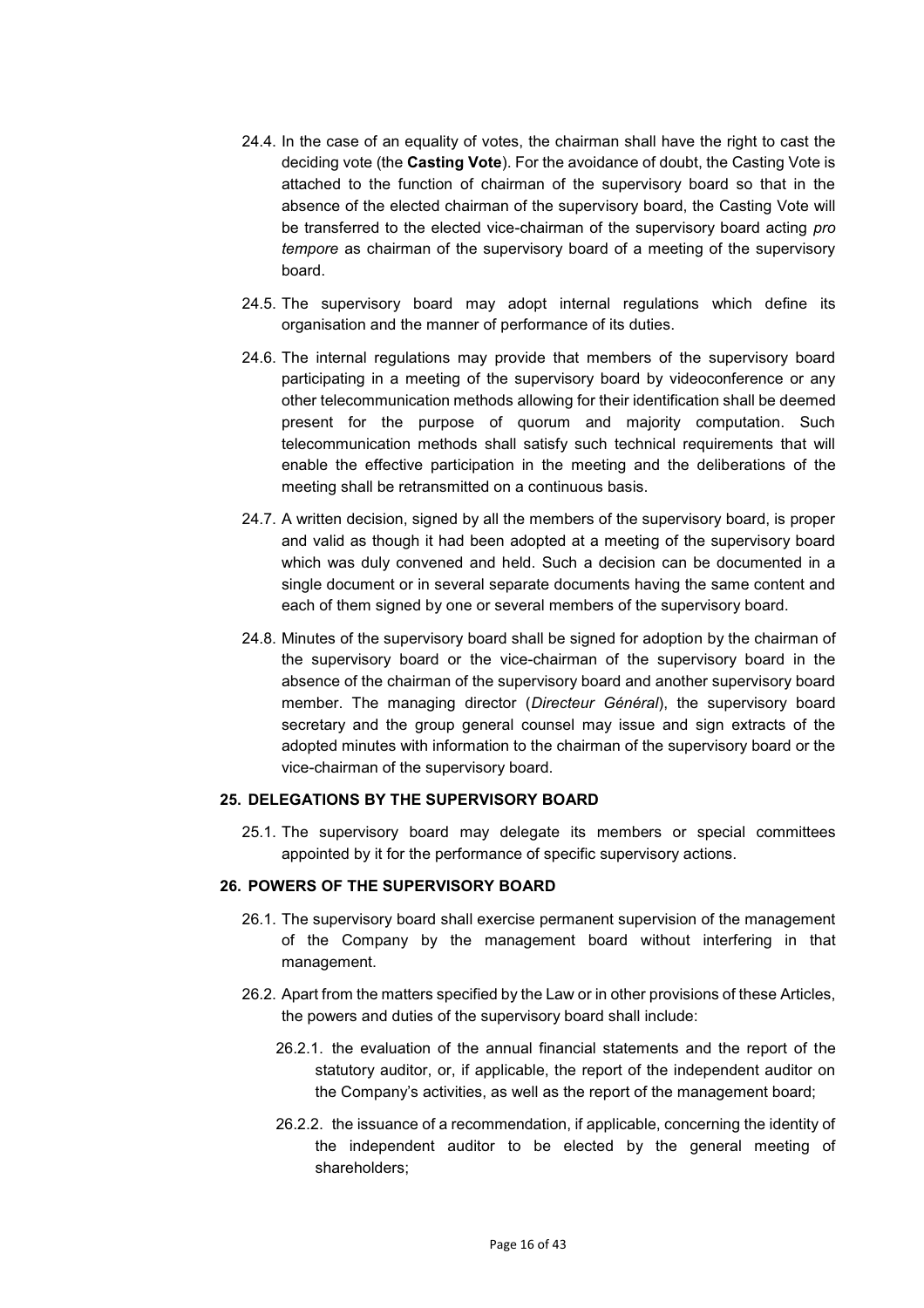26.2.3.the evaluation of the management board recommendation relating to the distribution of profits or the coverage of losses.

26.3. The members of the management board and of the supervisory board may receive fees in that capacity. The type of remuneration and the amount of the fees payable to the members of the management board shall be determined by the supervisory board. The type of remuneration and the amount of the fees payable to the members of the supervisory board shall be determined by the general meeting of shareholders.

#### **27. MANAGEMENT BOARD**

- 27.1. The Company shall be managed by a management board, composed of not less than three (3) members, who need not be shareholders. If the Company has only one (1) shareholder or if the capital is less than five hundred thousand Euro (EUR 500,000-), the management board may be composed of only one (1) member.
- 27.2. Where a legal entity is appointed as member of the management board, it shall designate a permanent representative to exercise that duty in the name and for the account of the legal entity. Such representative shall be subject to the same conditions and shall incur the same civil responsibility as if he fulfilled such duty in his own name and for his own account, without prejudice to the joint and several responsibility of the legal entity which he represents. The revocation by such legal entity of its representative is conditional upon the simultaneous appointment of a successor. The appointment and termination of the position of a permanent representative are subject to the same publicity rules as if acted in his own name and for his own account.
- 27.3. A natural person may only be a permanent representative of one (1) member of the management board and may not be himself a member of the management board at the same time.
- 27.4. The supervisory board must appoint one member of the management board as chairman of the management board. The supervisory board may, at any time and without grounds, replace, such chairman of the management board, who, in such a case, remains a full member of the management board.
- 27.5. The members of the management board shall be appointed and removed by the supervisory board, which will determine their number, for a period of four (4) years, and they will hold office until their successors are elected. They are re-eligible and they may be removed at any time, with cause, by a resolution adopted by the supervisory board.
- 27.6. In case of vacancy of the office of a member of the management board, the remaining members of the management board may fill the vacancy on a provisional basis. In such a case, the supervisory board or the general meeting, as the case may be, shall make the final appointment at the next meeting. The appointed member of the management board shall serve the term of office of the member whom he replaces.
- 27.7. Member of the management board shall not be at the same time member of the supervisory board.
- 27.8. The compensation of the members of the management board is determined by the supervisory board in the minutes resolving upon the nomination of the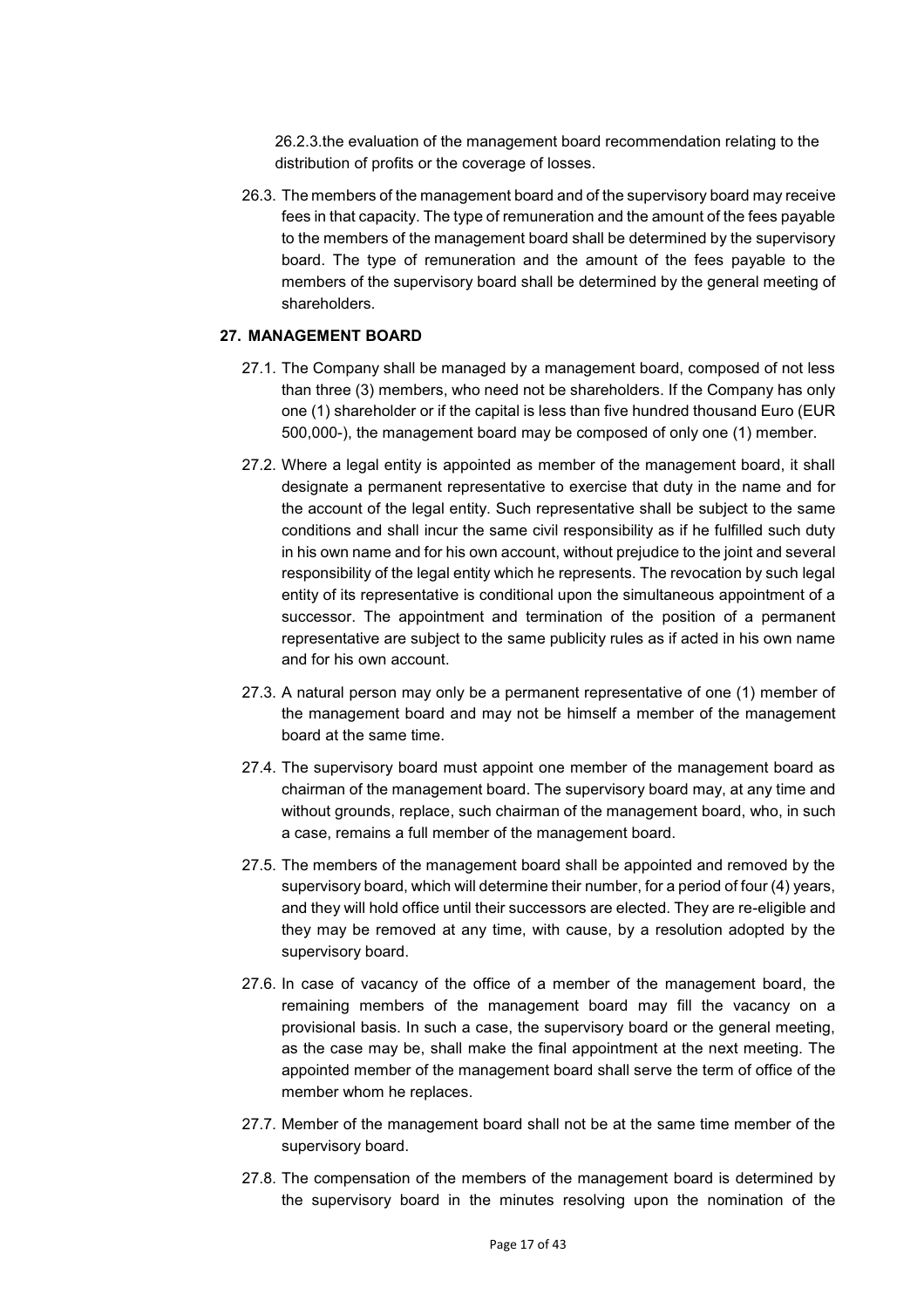management board members. Such compensation may be fixed or proportional or both and may be amended under the terms and conditions determined by the supervisory board.

27.9. The management board may adopt corporate governance rules governing the management board, which will define in detail the governance and internal procedure rules of the management board, and of, prospective bodies and committees to be established from time to time by the management board. The management board as well as any of the bodies and committees established by it will be bound by these rules as from time to time in effect.

## **28. POWERS OF THE MANAGEMENT BOARD**

- 28.1. The management board is vested with the broadest powers to perform all acts necessary or useful for accomplishing the Company's corporate object. All powers not expressly reserved by these Articles or by the Law to the general meeting of shareholders or the supervisory board are of the competence of the management board.
- 28.2. At least, the following actions and transactions in relation to the Company's management require an express decision of the management board:
	- 28.2.1. prepare and approve the annual report of the Company to be presented to the general meeting of shareholders of the Company;
	- 28.2.2. decide upon the acquisition and disposal of subsidiaries of the Company;
	- 28.2.3. decide upon the acquisition and sale of participations in other companies as well as the closure and sale of enterprises and business operation;
	- 28.2.4. mergers, consolidations, recapitalisations or other business combinations;
	- 28.2.5. the acquisition, the sale and the encumbrances of real estate;
	- 28.2.6. request additional funding by way of capital contributions, shareholders' loans or any other credit support by shareholders;
	- 28.2.7. the granting of loans and credits and any security whatever the form related thereto;
	- 28.2.8. effect or agree to any transactions or series of related transactions;
	- 28.2.9. decide upon the stipulation of general principles of business policy.

### **29. CONVENING MEETINGS OF THE MANAGEMENT BOARD**

- 29.1. The management board shall meet as frequently as needed but in any case shall meet at least once every three (3) months to discuss the progress and foreseeable development of the Company's business.
- 29.2. The management board shall meet upon call by the chairman. However, each member of the management board is entitled to convene a management board meeting provided that no such meeting has been held for more than two (2) months.
- 29.3. Meetings of the management board shall be held at the registered office of the Company unless otherwise indicated in the convening notice of meeting.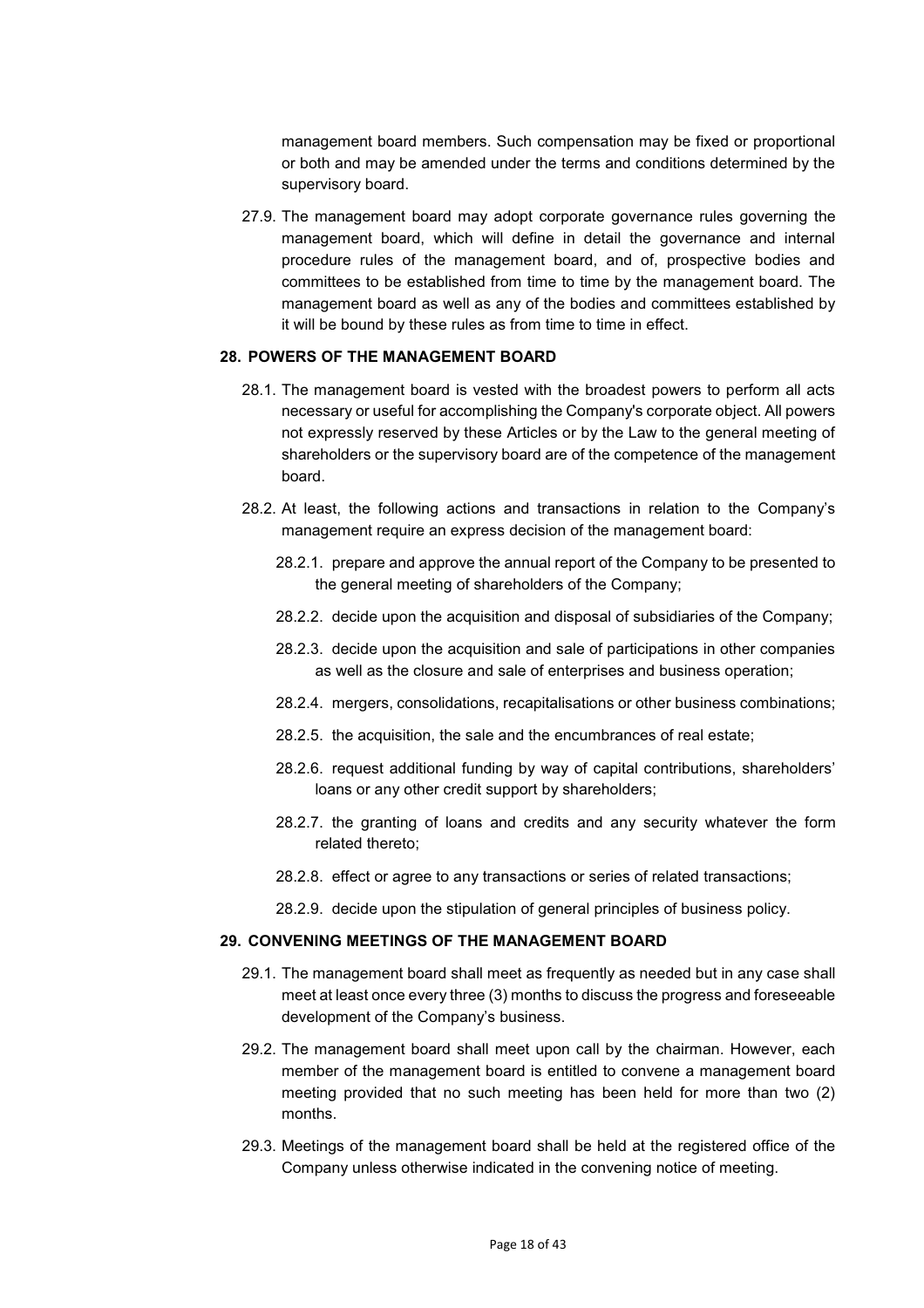- 29.4. Written notice of any meeting of the management board must be given to members twenty-four (24) hours at least in advance of the time scheduled for the meeting, except in case of emergency, in which case the nature and the reasons of such emergency must be mentioned in the notice. Such notice may be omitted in case of consent of each member in writing, by facsimile, electronic mail or any other similar means of communication, a copy of such signed document being sufficient proof thereof. No prior notice shall be required for a management board meeting to be held at a time and location determined in a prior resolution adopted by the management board which has been communicated to all members.
- 29.5. No prior notice shall be required in case all the members of the management board are present or represented at a management board meeting and waive any convening requirements or in the case of resolutions in writing approved and signed by all members of the management board.

### **30. CONDUCT OF MEETINGS OF THE MANAGEMENT BOARD**

- 30.1. The management board meeting is opened under the chair of the chairman of the management board, who may be assisted by a secretary, who needs not to be a member of the management board and who shall be responsible for keeping the minutes of the meetings.
- 30.2. The chairman of the management board shall chair all meetings of the management board, but in his absence, the management board may appoint another member as chairman pro tempore by vote of the majority of members present or represented at any such meeting. Where the chairman pro tempore cannot be designated by the other member of the management board, the oldest member of the management board shall act as chairman pro tempore.
- 30.3. Any members may act at any meeting of the management board by appointing another member as his proxy in writing, or by facsimile, electronic mail or any other similar means of communication, a copy of the appointment being sufficient proof thereof. A management board member may represent only one (1) other member of the management board at a time.
- 30.4. Meetings of the management board may also be held by conference call or video conference or by any other means of communication, allowing all persons participating at such meeting to hear one another on a continuous basis and allowing for an effective participation in the meeting. Participation in a meeting by these means is equivalent to participation in person at such meeting.
- 30.5. The management board may deliberate or act validly only if at least half (1/2) of the members of the management board are present at a meeting of the management board.
- 30.6. Decisions shall be adopted by a majority of the members present or represented at such meeting. In the case of a tie, the chairman, if any, shall have a casting vote.
- 30.7. The management board may, unanimously, pass resolutions by circular means when expressing its approval in writing, by facsimile, electronic mail or any other similar means of communication. Each member may express his consent separately, the entirety of the consents evidencing the adoption of the resolutions. The date of such resolutions shall be the date of the last signature.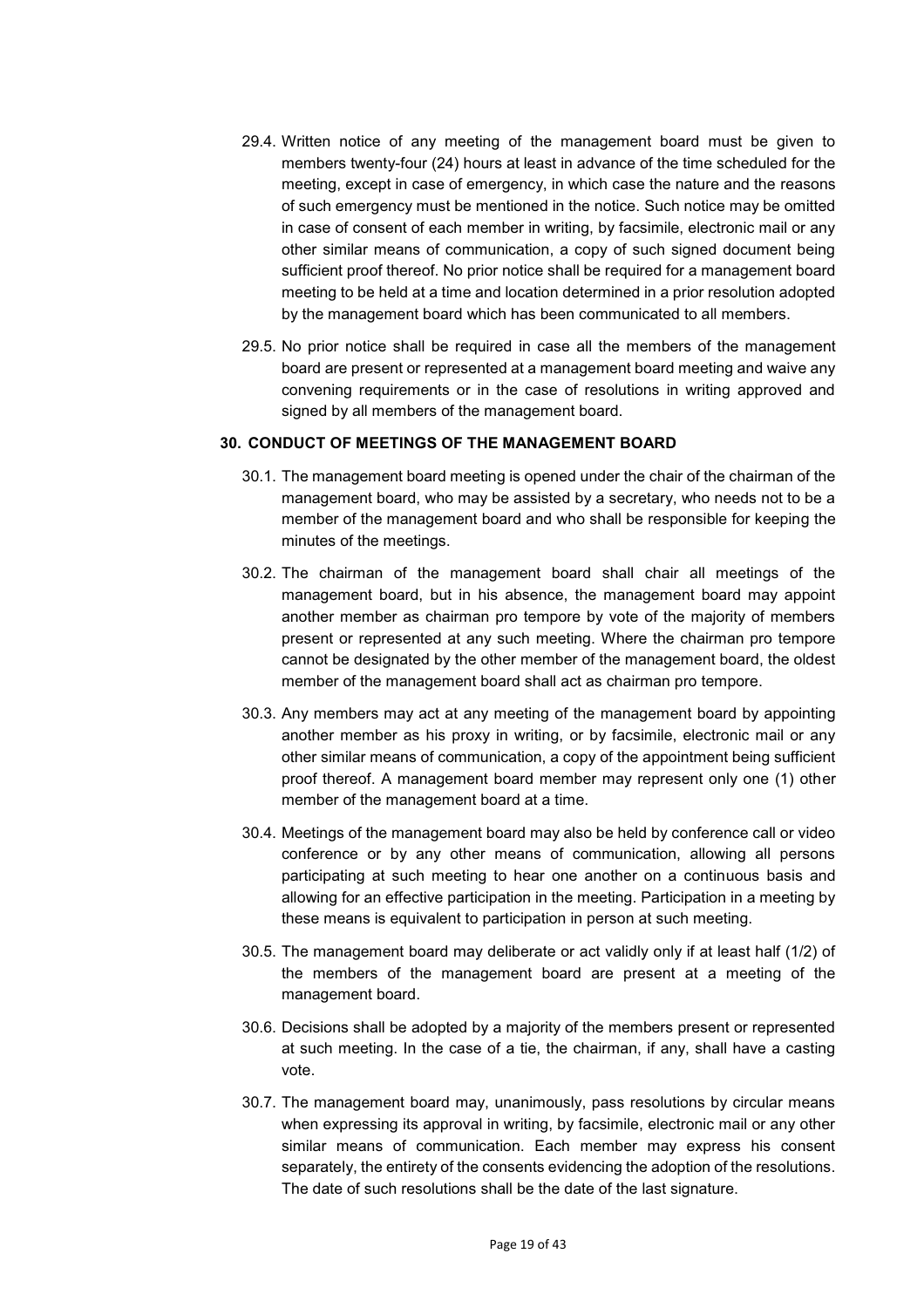### **31. MINUTES OF THE MEETING OF THE MANAGEMENT BOARD**

- 31.1. Minutes of any meeting of the management board shall be signed jointly by the chairman of the management board, or, in his absence, by the chairman pro tempore, and another member of the management board.
- 31.2. The managing director (*Directeur Général*), the supervisory board secretary and the group general counsel may issue and sign extracts of the adopted minutes with information to the chairman of the management board or the vice-chairman pro-tempore.

### **32. DELEGATION OF POWERS, REPRESENTATION OF THE COMPANY**

- 32.1. The chairman of the management board represents the Company towards third parties and as such may validly engage the Company by his single signature.
- 32.2. By decision of the supervisory board, the Company may also be represented by one or more other members of the management board, who shall then hold the title of "Executive Officer" (*Directeur Général*) with individual or joint signing authority, as decided by the supervisory board. The supervisory board may withdraw at any time the power of representation granted to a member of the management board, which shall therefore lose his title of Executive Officer (*Directeur Général*).
- 32.3. In the daily management, the Company shall be validly engaged vis-à-vis third parties by the sole signature of the Executive Officer (*Directeur Général*) or by any other person to whom such signing powers would be delegated.
- 32.4. In addition, the Company may as well be validly engaged by the joint or individual signature of person to whom such signing powers have been delegated.

## **33. DUTY OF CONFIDENTIALITY**

Members of the management board and those of the supervisory board, the Executive officer, if any, any member of any sub-committee existing as well as any person invited to attend the meetings of such corporate bodies of the Company, shall be under a duty, even after they have ceased to hold office, not to divulge any information which they have concerning the Company, the disclosure of which might be prejudicial to the Company's interest, except where such disclosure is required or permitted by a legal or regulatory provision applicable to the Company or is in the public interest.

## **34. CONFLICT OF INTERESTS OF THE MANAGEMENT BOARD AND THE SUPERVISORY BOARD**

- 34.1. Save as otherwise provided by the Law, each member of the management board or supervisory board having a direct or indirect financial interest conflicting with that of the Company in a transaction which has to be considered by the management board or the supervisory board, must advise the management board or the supervisory board thereof and cause a record of his statement to be included in the minutes of the meeting. He may not take part in these deliberations.
- 34.2. At the next following general meeting, before any other resolution is put to the vote, a special report shall be made on any transactions in which any of the members of the management board or the supervisory board may have had an interest conflicting with that of the Company.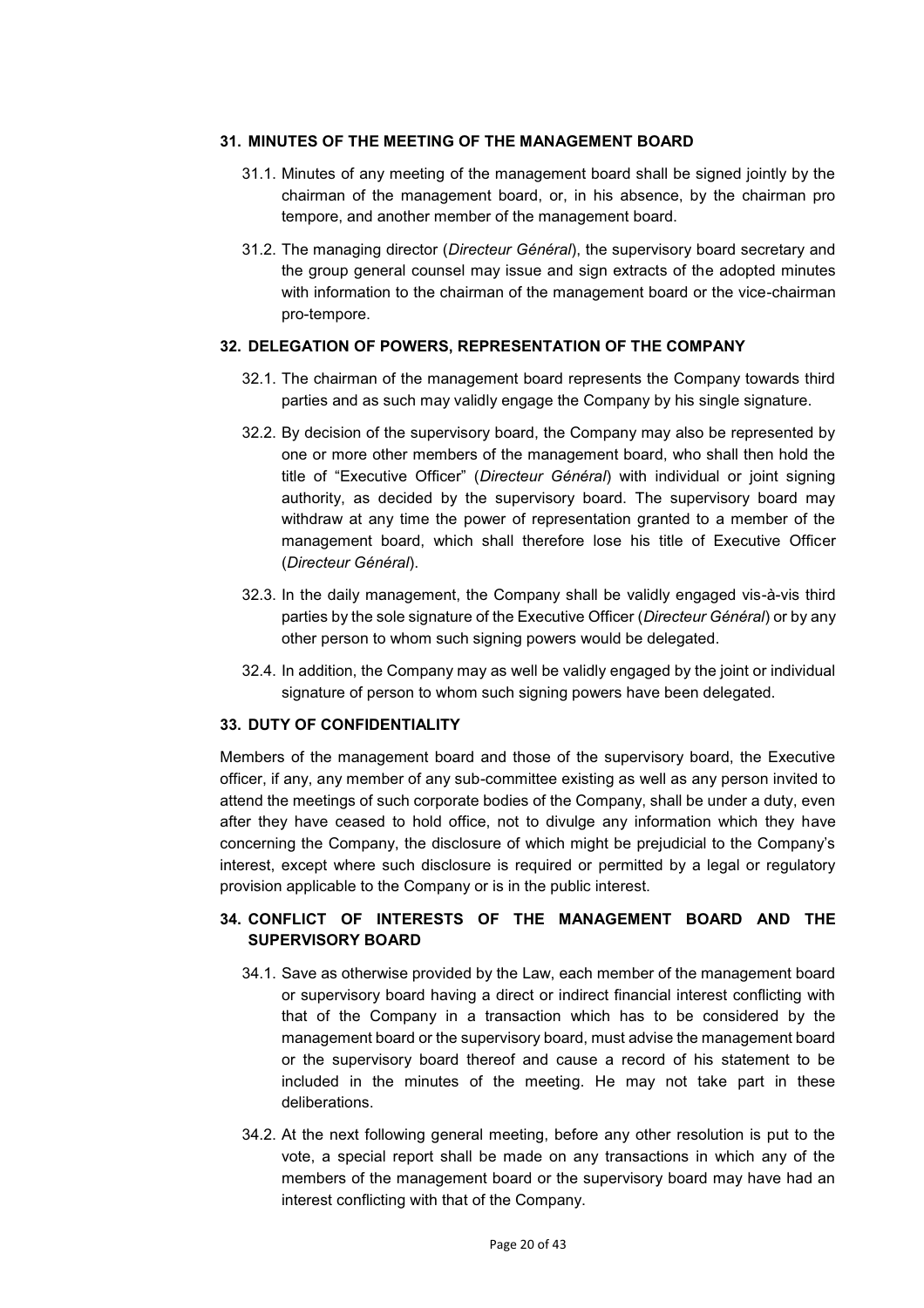- 34.3. By derogation to article 34.1 of these Articles, where the management board or the supervisory board of the Company comprises a single member, the transactions made between the Company and the member of the management board or the supervisory board having an interest conflicting with that of the Company, is only mentioned in minutes.
- 34.4. Where, because of a conflict of interest, the number of members required by the Articles to decide and vote on the relevant matter is not reached, the management board or the supervisory board may, unless otherwise provided for by the Articles, decide to refer the decision on that matter to the general meeting of shareholders.
- 34.5. Where the transaction gives rise to a conflict of interest between the Company and a member of the management board, it shall in addition require the authorisation of the supervisory board.
- 34.6. The provisions of the preceding articles 34.1 to 34.5 of these Articles shall not apply where the decisions under consideration relate to ordinary business entered into under normal conditions.

# **35. AUDITOR**

- 35.1. The operations of the Company shall be supervised by one or more approved independent auditor(s) (*réviseur d'entreprises agréé*). The approved independent auditor(s) (*réviseur d'entreprises agréé*) shall be elected for a term not exceeding six (6) years and shall be re-eligible.
- 35.2. The approved independent auditor(s) will be appointed by the general meeting of shareholder(s) of the Company which will determine their number, their remuneration and the term of their office. The approved independent auditor(s) in office may be removed at any time by the general meeting of shareholders of the Company with or without cause.

### **36. ACCOUNTING YEAR**

The accounting year of the Company shall begin on the first  $(1<sup>st</sup>)$  January of each year and shall terminate on the thirty-first (31<sup>st</sup>) of December of each year.

## **37. ALLOCATION OF PROFITS**

- 37.1. From the annual net profits of the Company, five (5) percent shall be allocated to the reserve required by the Law. This allocation shall cease to be required as soon as such legal reserve amounts to ten (10) percent of the share capital of the Company as stated or as increased or reduced from time to time as provided in article 5 above, but it must be resumed until the reserve is entirely reconstituted if, at any time, for any reason whatsoever, the reserve falls below ten (10) percent of the share capital of the Company.
- 37.2. The balance is at the disposal of the general meeting of shareholders of the Company who may alone decide, in its sole discretion, to distribute such surplus or to carry it forward in whole or in part.
- 37.3. Dividends may be paid in Euro and at such places and times as may be determined by the management board of the Company.
- 37.4. The management board of the Company may decide to pay interim dividends under the conditions and within the limits laid down in the Law.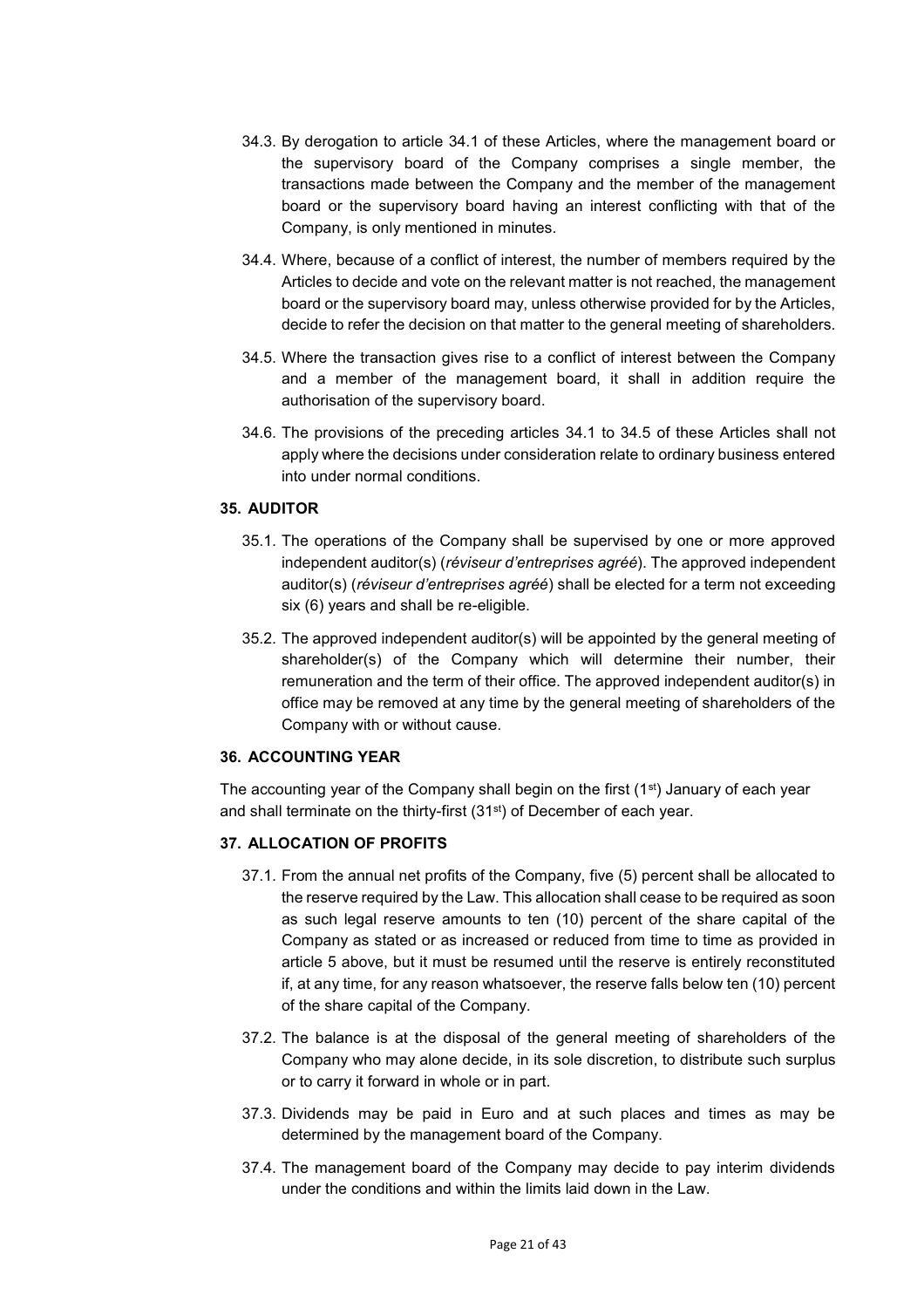## **38. DISSOLUTION AND LIQUIDATION**

The Company may be dissolved, at any time, by a resolution of the general meeting of shareholder(s) of the Company adopted in the manner required for amendment of the Articles. In the event the Company is dissolved, the liquidation shall be carried out by one or several liquidators (who may be physical persons or legal entities) named by the general meeting of shareholders of the Company deciding such liquidation. Such general meeting of shareholders of the Company shall also determine the powers and the remuneration of the liquidator(s).

## **39. CHANGE OF CORPORATE FORM**

- 39.1. The Company may change its corporate form (*forme sociale*) if, at the time the decision is taken pursuant to the Regulation and the Law, (i) the Company has existed for at least two (2) years and (ii) if the financial accounts of the Company for the said two (2) years have been established and approved by the general meeting of shareholders of the Company.
- 39.2. The decision to change the corporate form (*forme sociale*) of the Company shall be taken as per, and in the conditions laid down by, the Regulation and the Law.

## **40. INVOLVMENT OF EMPLOYEES**

The legal provisions implementing in Luxembourg Directive 2001/86/EC such as, in particular, article L 441-1 sqq. shall apply to the Company.

## **41. APPLICABLE LAW**

All matters not expressly governed by these Articles shall be determined in accordance with the Regulation and the Law.

*The present Articles are worded in English followed by a French version. In case of discrepancies between the English text and the French text, the English version shall prevail.* 

# **SUIT LA TRADUCTION FRANCAISE DU TEXTE QUI PRECEDE**

## **1. FORME ET DENOMINATION**

Il est formé une société européenne (*societas europea*) sous la dénomination sociale **Solutions 30 SE** (la **Société**) régie par les dispositions du Règlement du Conseil (CE) n°2157/2001 du 8 octobre 2001 relatif au statut de la société européenne (SE) (le **Règlement**) et les lois du Grand-Duché de Luxembourg, en particulier la loi du 10 août 1915 sur les sociétés commerciales, telle que modifiée (la **Loi**), ainsi que par les présents statuts (les **Statuts**).

## **2. SIEGE SOCIAL**

- 2.1. Le siège social de la Société est établi à Luxembourg-Ville, Grand-Duché de Luxembourg.
- 2.2. Le directoire de la Société peut décider de transférer le siège social de la Société d'une commune à une autre ou à l'intérieur d'une même commune sur le territoire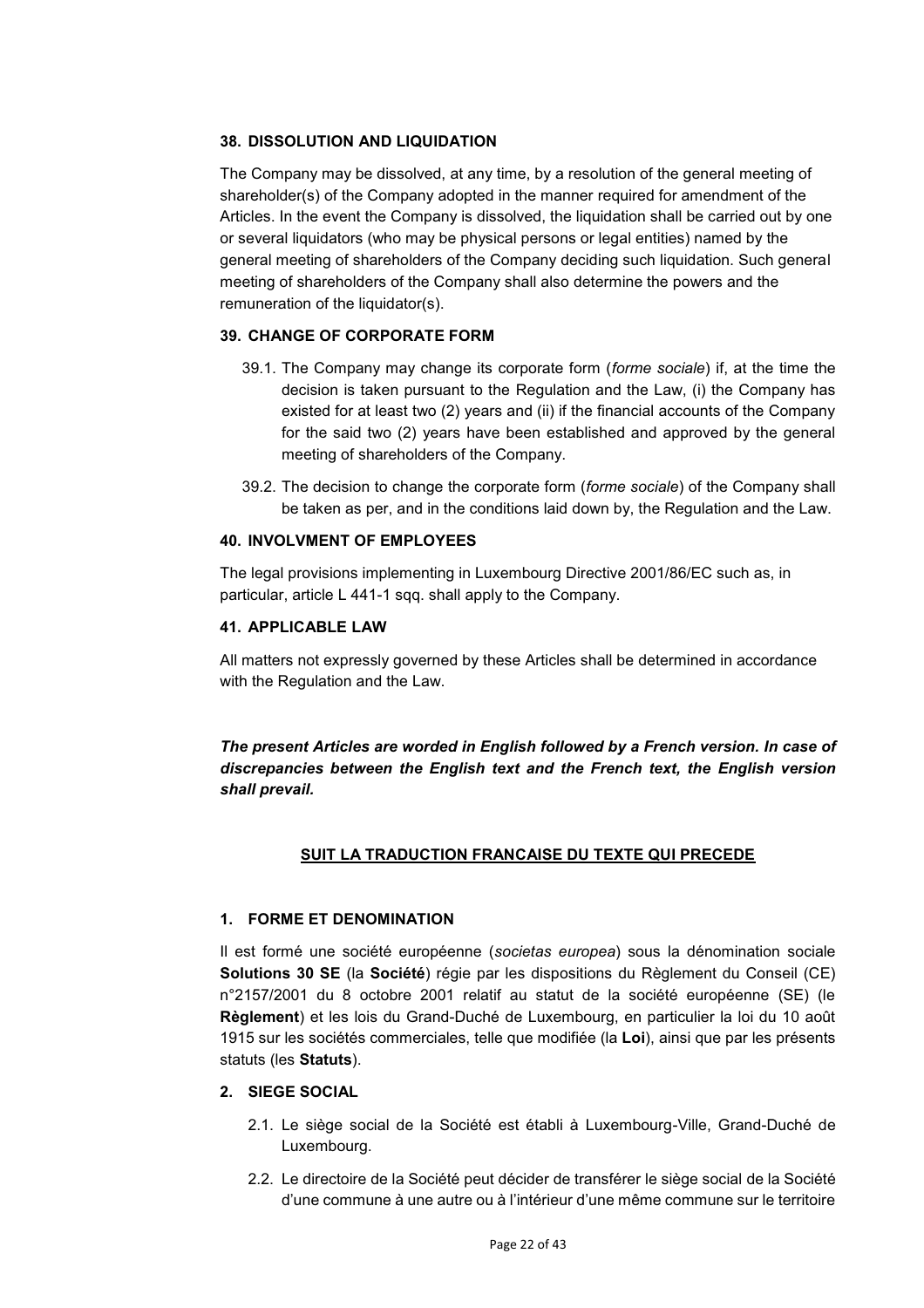du Grand-Duché de Luxembourg et de modifier les Statuts en conséquence. Le siège social peut également être transféré par décision de l'assemblée générale des actionnaires, adoptée dans les conditions requises pour la modification des Statuts, conformément à l'article 18 des présents Statuts.

- 2.3. Des succursales, des filiales ou autres bureaux peuvent être établis au Grand-Duché de Luxembourg ou à l'étranger par décision du directoire de la Société.
- 2.4. Lorsque le directoire détermine que des évènements ou des changements extraordinaires d'ordre politique, militaire, économique ou social se sont produits ou sont imminents, qui seraient de nature à compromettre le cours normal des activités de la Société à son siège social ou la facilité de communication entre le siège social et les personnes à l'étranger, le siège social pourra être transféré provisoirement à l'étranger jusqu'au moment où les circonstances seront redevenues complètement normales. De telles mesures temporaires ne changeront en rien la nationalité de la Société, qui demeurera une société de droit luxembourgeois malgré le transfert temporaire de siège social.

### **3. DUREE**

- 3.1. La Société est constituée pour une durée illimitée.
- 3.2. La Société pourra être dissoute à tout moment, avec ou sans motif, en vertu d'une décision de l'assemblée générale des actionnaires de la Société adoptée dans les formes requises pour les modifications des Statuts, conformément à l'article 18 des présents Statuts.

### **4. OBJET SOCIAL**

- 4.1. La Société a pour objet social:
	- 4.1.1. le négoce de produits électroniques utilisés par les particuliers et les professionnels, sous toutes ses formes, ainsi que toute activité annexe ou connexe, livraison, installation, dépannage, formation;
	- 4.1.2. la création, la conception et la commercialisation de sites internet;
	- 4.1.3. toutes prestations de services liées à la bureautique micro communicante et au multimédia;
	- 4.1.4. la création, l'acquisition, l'échange, l'achat, la vente, l'exploitation de tous fonds de commerce se rapportant à l'activité ci-dessus visée ou à des activités similaires ou complémentaires, ainsi que toutes participations ou prises d'intérêts dans des activités de même nature par voie d'apports, de souscriptions de titres, d'acquisitions de fonds de commerce, de fusion, d'achat de titres ou autrement;
	- 4.1.5. et plus généralement, toutes opérations de quelque nature qu'elles soient, juridiques, économiques et financières, civiles et commerciales, se rattachant à l'objet susindiqué ou à tous autres objets similaires ou connexes, de nature à favoriser directement ou indirectement le but poursuivi par la Société, son extension ou son développement.
- 4.2. En plus de ce qui précède, la Société, en vue d'accomplir valablement son objet social, peut notamment: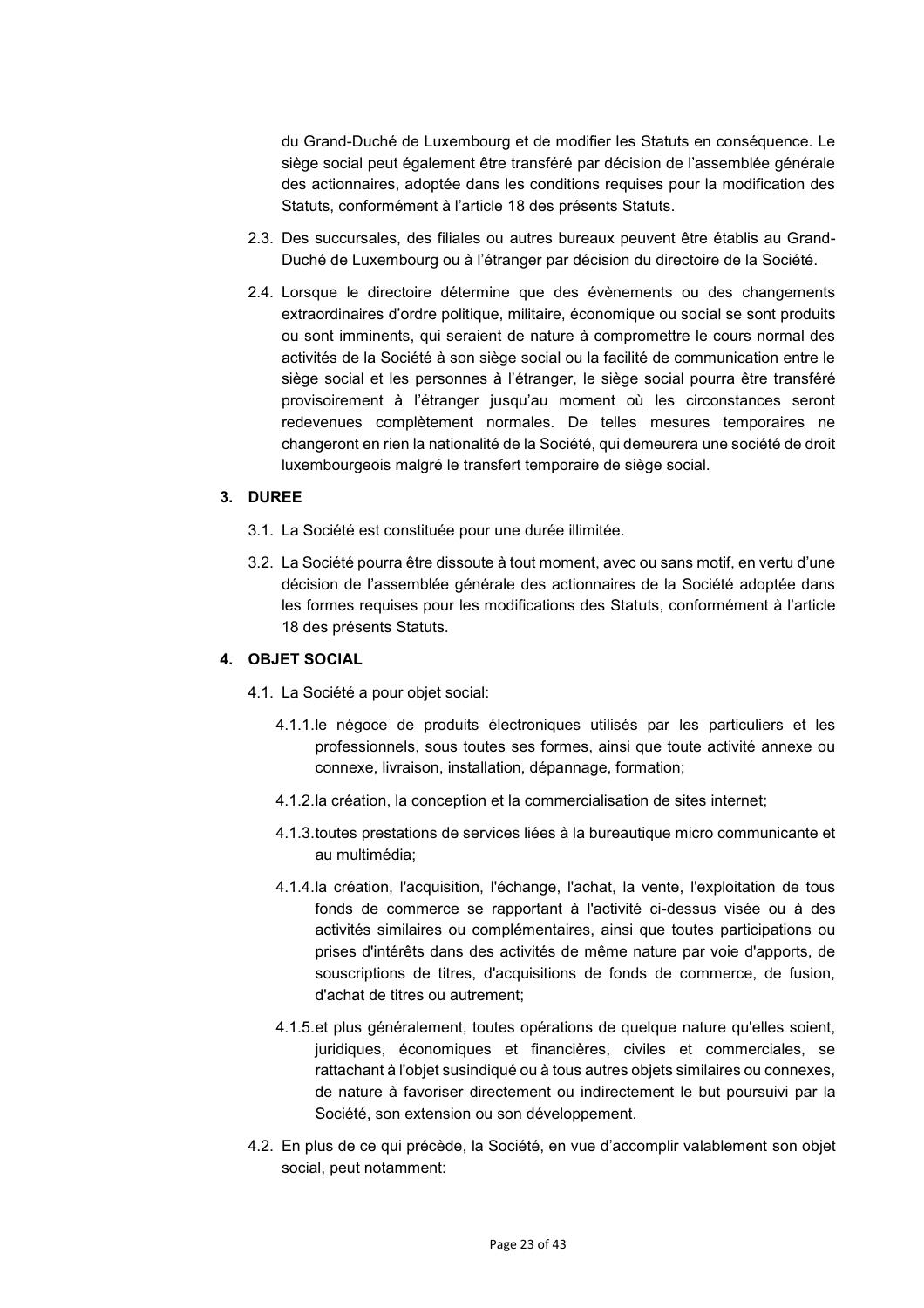- 4.2.1. créer, acquérir, vendre, échanger, prendre ou donner à bail, avec ou sans promesse de vente, gérer et exploiter, directement ou indirectement, tous établissements et locaux, tous objets mobiliers et matériels;
- 4.2.2. obtenir ou acquérir tous brevets, licences, procédés et marques de fabrique, les exploiter, céder ou apporter, concéder toutes licences d'exploitation en tous pays concernant ces activités;
- 4.2.3. participer, par tous moyens, directement ou indirectement, à toutes opérations pouvant se rattacher à son objet social par voie de création de sociétés nouvelles, d'apport, de souscriptions ou d'achat de titres ou droits sociaux, de fusion ou autrement, de création, d'acquisition, de location, de prise en location-gérance de tous fonds de commerce;
- 4.2.4. agir, directement ou indirectement, pour son compte ou pour le compte de tiers, soit seule, soit en association, participation ou société, avec toutes autres sociétés ou personnes physiques ou morales, et réaliser, directement ou indirectement, au Grand-Duché de Luxembourg ou à l'étranger, sous quelque forme que ce soit, les opérations entrant dans son objet social.
- 4.3. La Société peut emprunter, sous quelque forme que ce soit, ou obtenir des crédits et lever des fonds, incluant mais sans s'y limiter, par voie d'émission d'obligations, de créances, de billets à ordre, de certificats de dépôt, et de tout autre titre de créance ou de capital, convertible ou non, ou en ayant recours aux produits financiers dérivés ou autrement; ainsi que consentir des garanties ou des sûretés, gager, nantir, céder, grever de charges tout ou partie de ses avoirs (présents ou futurs) ou créer, de toute autre manière, des sûretés afin de garantir l'accomplissement des contrats ou obligations de la Société.
- 4.4. La Société peut en outre réaliser son objet social, soit directement soit à travers la création de sociétés, acquisition, détention ou prise de participations dans toutes sociétés, tous partenariats, affiliations à des associations, consortiums ou entreprises communes.
- 4.5. D'une manière générale, l'objet social de la Société inclut la participation, sous quelque forme que ce soit, dans des sociétés ou entreprises, et l'acquisition par voie d'achat, de souscription et de toute autre manière, y compris par voie de transfert par la vente, d'échange ou de toute autre manière d'actions, d'obligations, de titres de créances, de warrants ou de tout autre instrument ou valeur de quelque nature que ce soit.
- 4.6. Elle peut octroyer des aides à ses filiales et prendre toute mesure en vue de contrôler ou surveiller de telles sociétés.
- 4.7. Elle peut réaliser toutes opérations juridiques, commerciales, techniques, financières, et plus généralement toutes opérations qui sont nécessaires ou utiles à la réalisation de son objet social, ainsi que toutes transactions pouvant se rapporter, directement ou indirectement, aux activités mentionnées ci-dessus afin de favoriser la réalisation de son objet social dans tous les domaines mentionnés ci-dessus.

## **5. CAPITAL SOCIAL**

5.1. Le capital social souscrit de la Société est fixé à treize millions six cent cinquantehuit mille huit cent dix-sept euros et quatre-vingt-seize centimes d'euros (EUR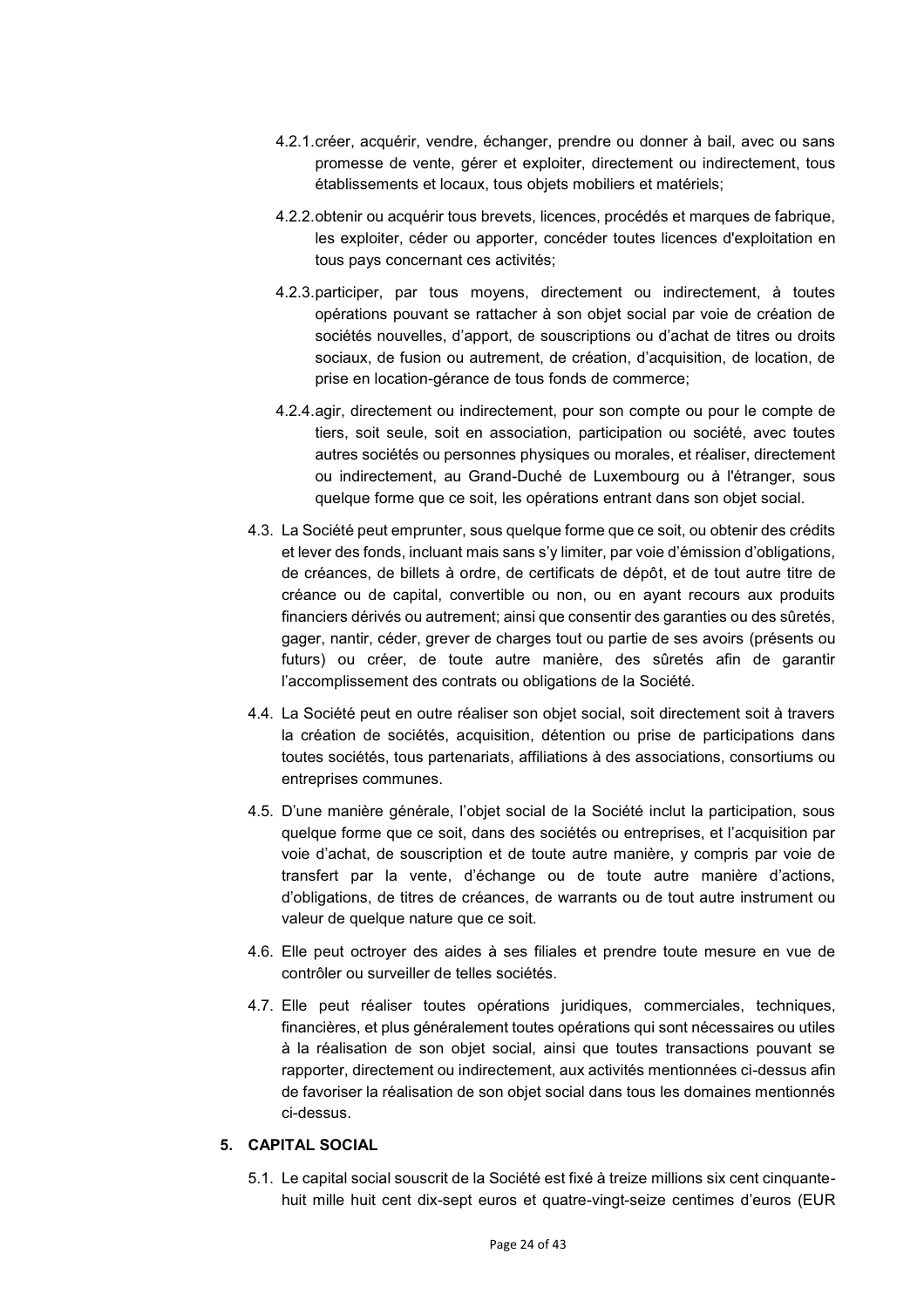13.658.817,96) divisé en cent sept millions cent vingt-sept mille neuf cent quatrevingt-quatre (107.127.984) actions d'une valeur nominale de zéro virgule mille deux cent soixante-quinze centimes d'euros (EUR 0,1275) chacune (les **Actions**).

- 5.2. Le capital social autorisé de la Société, à l'exclusion du capital social souscrit, est fixé à deux millions quarante-huit mille huit cent vingt-deux euros et soixante-huit centimes d'euros (EUR 2.048.822,68) divisé en seize millions soixante-neuf mille cent quatre-vingt-dix-sept (16.069.197) actions d'une valeur nominale de zéro virgule mille deux cent soixante-quinze centimes d'euros (EUR 0,1275) chacune.
- 5.3. Le capital social souscrit de la Société ainsi que le capital social autorisé de la Société peuvent être augmentés ou réduits par décision de l'assemblée générale des actionnaires de la Société prise dans les formes requises pour la modification des Statuts, conformément à l'article 18 des présents Statuts.
- 5.4. Sous réserve des dispositions de la Loi, tout actionnaire dispose d'un droit préférentiel de souscription en cas d'émission d'actions nouvelles en contrepartie d'apports en numéraire; ce droit préférentiel de souscription est proportionnel à la partie du capital social représentée par les actions détenues par chaque actionnaire individuellement. Le droit de souscription peut être exercé pendant un délai fixé par le directoire qui, sauf disposition contraire de la loi applicable, ne peut être inférieur à quatorze (14) jours à compter de la publication de l'offre conformément à la loi applicable. Le directoire peut décider que (i) les actions faisant l'objet des droits préférentiels de souscription qui n'ont pas été exercés à la fin de la période de souscription peuvent être souscrites par ou placées auprès d'une ou de plusieurs personne(s) désignée(s) par le directoire, ou (ii) de tels droits préférentiels de souscription non-exercés peuvent être exercés en priorité par les actionnaires existants, proportionnellement à la partie du capital social représentée par leurs actions, qui ont déjà pleinement exercé leurs droits de préférence pendant la période de souscription. Dans tous les cas, les conditions de souscription par ou placement auprès de telles personnes ou conditions de souscription par les actionnaires existants doivent être déterminées par le directoire.
- 5.5. Le droit préférentiel de souscription peut être limité ou supprimé par décision de l'assemblée générale des actionnaires de la Société adoptée dans les formes requises pour la modification des Statuts, conformément à l'article 18 des présents Statuts.
- 5.6. Le droit préférentiel de souscription peut être limité ou supprimé par le directoire (i) si l'assemblée générale des actionnaires délègue au directoire, dans les conditions requises pour la modification des Statuts, conformément à l'article 18 des présents Statuts, le pouvoir d'émettre les actions et de limiter ou supprimer le droit préférentiel de souscription pour la période qui ne peut excéder cinq (5) ans fixée par l'assemblée générale des actionnaires, ainsi que (ii) en vertu de l'autorisation conférée par l'article 5.7 des présents Statuts.
- 5.7. Le directoire est autorisé, pendant une période commençant à compter du 27 juillet 2021 et se terminant au cinquième anniversaire de la date de publication au Recueil Electronique des Sociétés et Associations de Luxembourg (**RESA**) du procès-verbal de l'assemblée générale correspondante, sous réserve du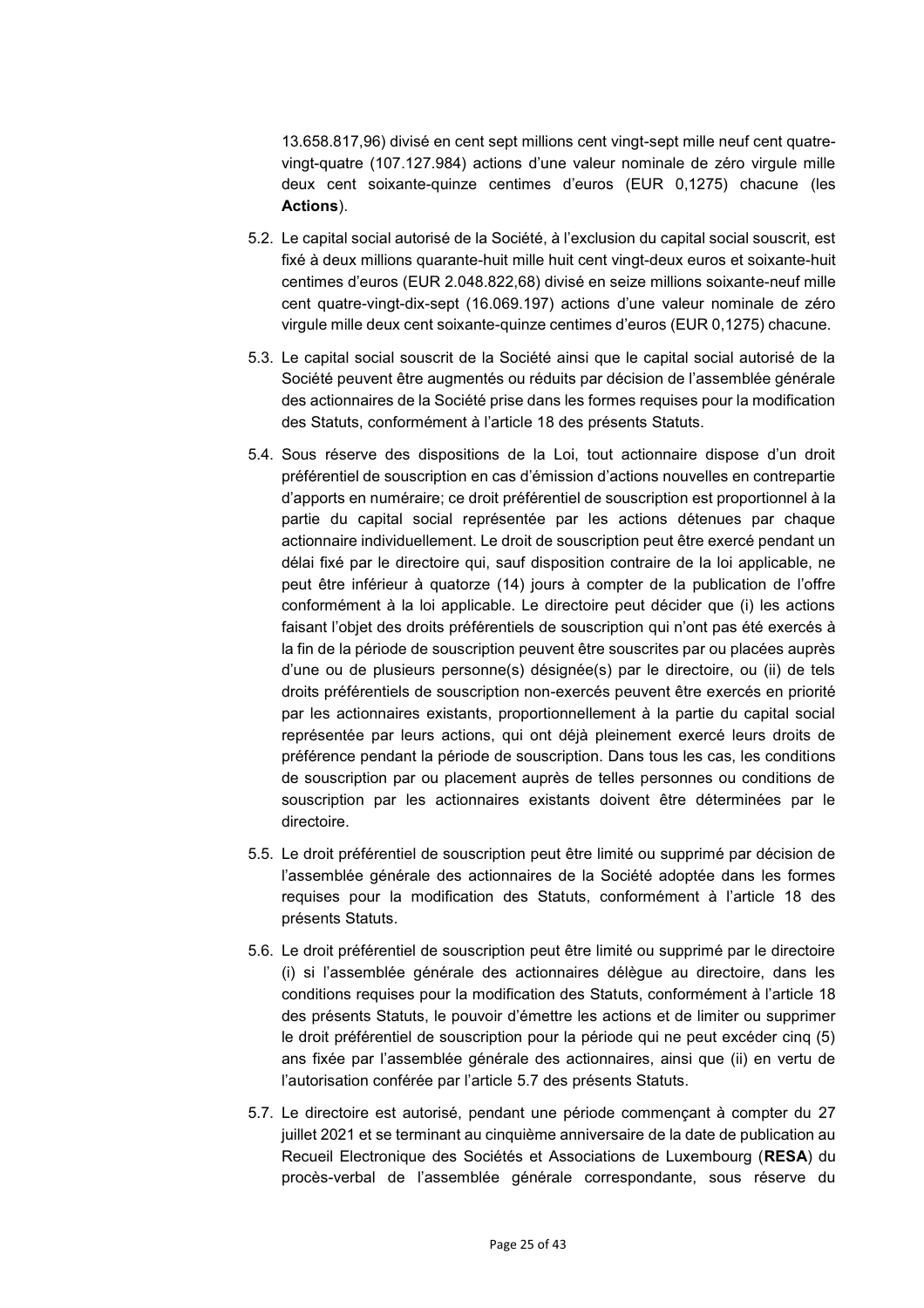renouvellement, à augmenter en une ou plusieurs fois le capital souscrit à l'intérieur des limites du capital autorisé selon l'article 5.2 des présents Statuts.

- 5.8. Le directoire est autorisé à déterminer les conditions de toute augmentation de capital dans les limites du capital autorisé, y compris par apports en numéraire ou en nature, par incorporation de réserves, primes d'émission ou bénéfices reportés, avec ou sans émission d'actions nouvelles, ou suite à l'émission et l'exercice d'obligations subordonnées ou non subordonnées, convertibles ou remboursables ou échangeables en actions (comme prévu par les conditions de l'émission ou ultérieurement), ou suite à l'émission d'obligations avec warrants ou tout autre instrument donnant accès au capital ou conférant le droit de souscrire aux actions.
- 5.9. Le directoire est autorisé à déterminer le prix de l'émission, avec ou sans prime d'émission, la date à partir de laquelle les actions ou autres instruments financiers porteront des droits, le cas échéant, la durée, l'amortissement, les autres droits (y compris le droit au remboursement anticipé), le taux d'intérêt, de conversion et de change de ces instruments financiers, ainsi que tous autres termes et conditions de tels instruments financiers, incluant les conditions de leur souscription, émission et paiement, pour lesquels le directoire pourra faire application de l'article 420-23 paragraphe 3 de la Loi.
- 5.10. Le directoire est autorisé à supprimer ou limiter le droit préférentiel de souscription des actionnaires existants.
- 5.11. Le directoire est autorisé, sous réserve des critères de performance, à procéder à l'attribution gratuite d'actions existantes ou d'actions nouvelles émises dans le cadre du capital autorisé au profit des salariés ou agents (y compris les membres du directoire) de la Société ou des sociétés dont au moins dix (10) pourcent du capital social ou des droits de vote sont directement ou indirectement détenus par la Société.
- 5.12. Les modalités et conditions de telles attributions sont déterminées par le directoire.
- 5.13. Après la réalisation de toute augmentation du capital dans les limites du capital autorisé pour le montant total ou partiel du capital autorisé conformément aux dispositions qui précèdent, l'article 5 des présents Statuts sera modifié en conséquence afin de refléter cette augmentation.
- 5.14. Le directoire est expressément autorisé à déléguer à toute personne physique ou morale la fonction d'organiser le marché des droits de souscription, accepter les souscriptions, conversions, échanges, recevoir le paiement du prix des actions, obligations, droits de souscription ou autres instruments financiers représentant tout ou partie de cette augmentation de capital, de procéder à l'enregistrement des augmentations de capital ainsi réalisées et de refléter au niveau de l'article 5 des présents Statuts le montant ayant été utilisé pour l'augmentation de capital social et, le cas échéant, les montants de toute augmentation de capital social qui serait réservée à des instruments financiers pouvant donner droit à des actions.

## **6. ACTIONS ET CERTIFICATS D'ACTIONS**

6.1. Les Actions seront nominatives ou au porteur. Les Actions doivent toutefois rester nominatives jusqu'à leur entière libération.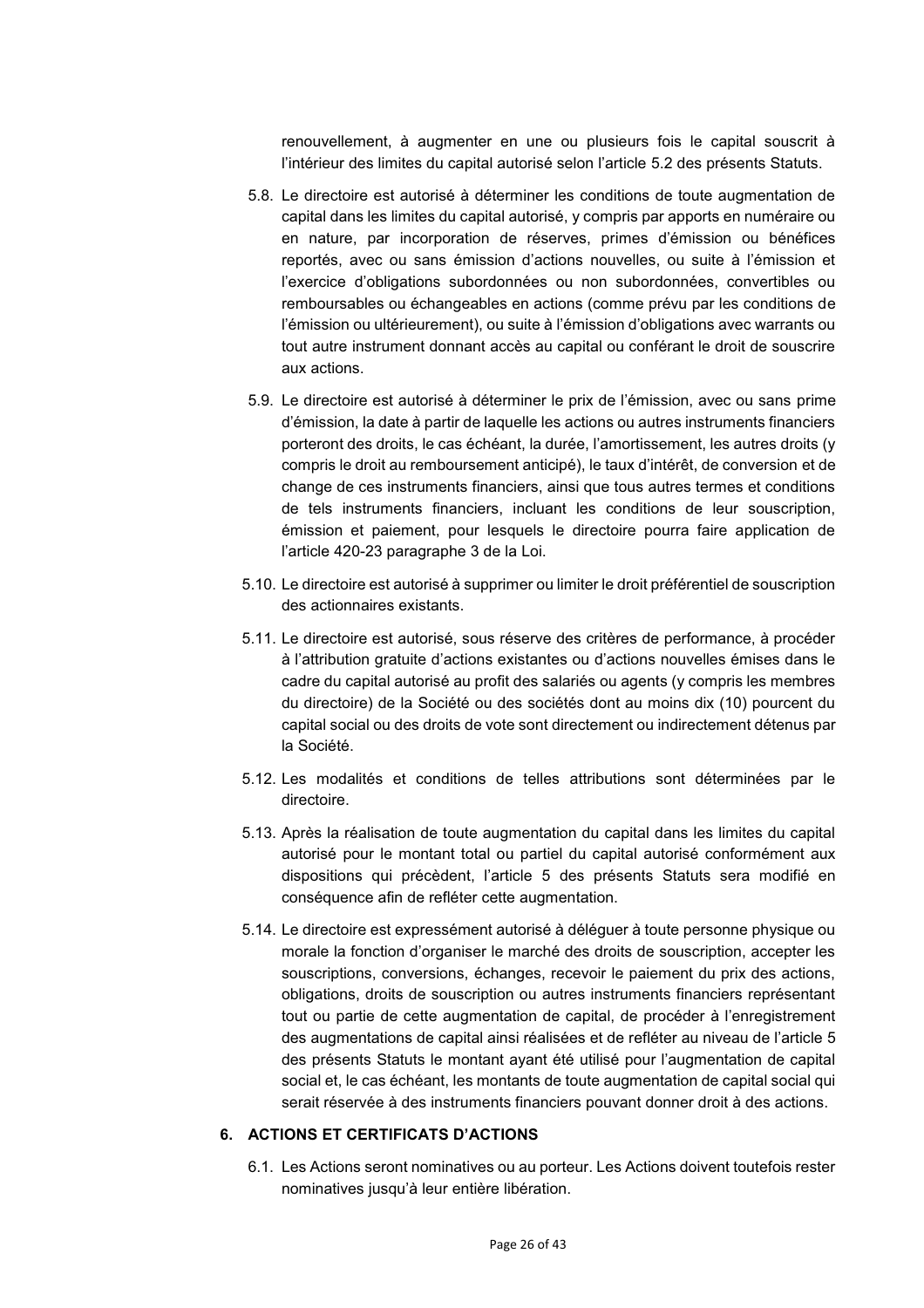- 6.2. Pour les Actions nominatives, un registre des actionnaires de la Société est maintenu au siège social de la Société, dont tout actionnaire pourra prendre connaissance. Ce registre doit indiquer le nom de chaque actionnaire, son lieu de résidence ou toute élection de domicile, le nombre d'Actions qu'il détient, le montant libéré sur chaque Action, ainsi que les transferts d'Actions et la date de ces transferts. La propriété des Actions sera établie à l'égard de la Société par une inscription sur le registre des actionnaires de la Société. Un certificat d'inscription est délivré au détenteur des Actions nominatives, alors que les Actions au porteur sont représentées par un certificat global d'Actions au porteur.
- 6.3. Nonobstant toute disposition contraire des présents Statuts, lorsque (i) les Actions nominatives sont inscrites au registre des actionnaires pour le compte d'une ou de plusieurs personnes au nom d'un système de règlement d'opérations sur titres ou de l'opérateur d'un tel système, ou au nom d'une institution financière ou tout autre dépositaire professionnel de titres ou de tout autre dépositaire (ces systèmes, professionnels ou autres dépositaires étant désignés ci-après comme **Dépositaires**), ou d'un sous-dépositaire désigné par un ou plusieurs Dépositaires, ou (ii) lorsque les Actions au porteur sont déposées auprès d'un Dépositaire ou sous-dépositaire, sous réserve des dispositions légales et des conditions et restrictions applicables en vertu d'un contrat de dépôt ou autre contrat similaire en vigueur, et après la réception de la confirmation d'un tel Dépositaire ou sous-dépositaire, la Société permettra à ces personnes (**Détenteur Indirect**) d'exercer les droits attachés à ces Actions, y compris l'admission et le vote aux assemblées générales et considérera un tel Détenteur Indirect comme actionnaire à cette fin et pour les besoins de l'exercice des droits d'actionnaire prévus par les présents Statuts.

Nonobstant toute disposition contraire des présents Statuts, la Société n'effectuera des paiements (y compris tout paiement de dividende ou autres distributions) sur Actions enregistrées au nom ou déposées auprès du Dépositaire ou sous-dépositaire, le cas échéant, en espèces, en actions ou en d'autres valeurs, que pour le compte du Dépositaire ou sous-dépositaire ou de toute autre manière conformément à ses instructions, et un tel paiement libérera la Société de toute obligation relative au paiement concerné.

- 6.4. La Société peut procéder au rachat de ses propres Actions ou les faire racheter par ses filiales dans les limites fixées par le Règlement et la Loi.
- 6.5. Les Actions sont indivisibles à l'égard de la Société et la Société ne reconnaîtra qu'un (1) seul propriétaire par Action, les propriétaires indivis sont tenus de se faire représenter auprès de la Société par une seule et même personne pour pouvoir exercer leurs droits.
- 6.6. Toutes les Actions confèrent les mêmes droits.
- 6.7. Le décès, la suspension des droits civils, la dissolution, la faillite ou l'insolvabilité ou tout autre événement affectant un des actionnaires ne causeront pas la dissolution de la Société.

## **7. TRANSFERT D'ACTIONS**

7.1. Les Actions sont librement cessibles sous réserve des dispositions du Règlement, de la Loi et des présents Statuts. Tous les droits attachés à une Action sont transmis à tout cessionnaire respectif.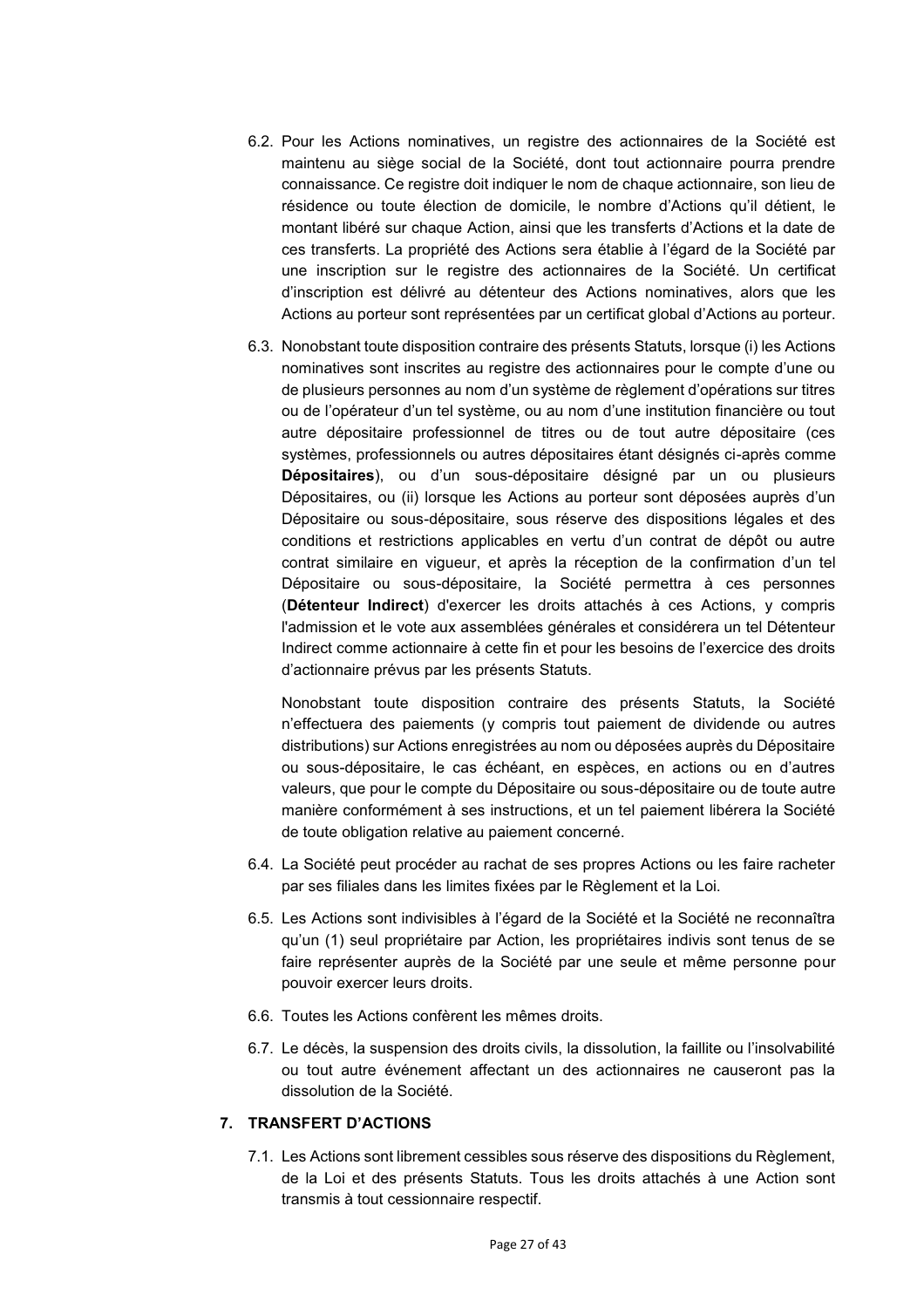7.2. Comme indiqué précédemment à l'article 6.5 des présents Statuts, la Société ne reconnaîtra qu'un seul propriétaire par Action; si une Action est détenue par plusieurs actionnaires, ils sont tenus de désigner une (1) seule personne comme étant propriétaire d'une telle Action à l'égard de la Société. La Société a le droit de suspendre l'exercice de tous les droits relatifs à une telle Action jusqu'à ce qu'une (1) seule personne ait été désignée comme en étant propriétaire.

## **8. DROITS ET OBLIGATIONS ATTACHES AUX ACTIONS**

8.1. Chaque Action donne droit à une part proportionnelle à la quotité du capital qu'elle représente dans les bénéfices (sous forme de distribution de dividendes), l'actif social et le boni de liquidation. Elle donne en outre le droit au vote et à la représentation dans les assemblées générales, ainsi que le droit d'être informé sur la marche de la Société et d'obtenir communication de certains documents sociaux aux époques et dans les conditions prévues par le Règlement, la Loi et les présents Statuts.

# **9. NOTIFICATION DE L'ACQUISITION OU DE LA CESSION DE PARTICIPATIONS IMPORTANTES**

- 9.1. Les dispositions des articles 8 à 15 inclus de la loi du 11 janvier 2008 relative aux obligations de transparence sur les émetteurs de valeurs mobilières telle que modifiée (la **Loi Transparence**) ainsi que les dispositions d'exécution des règlements grand-ducaux et de la Commission de Surveillance du Secteur Financier (**CSSF**) y afférents (tels que modifiés, complétés ou remplacés) et la sanction de suspension des droits de vote qui y est prévue s'appliquent également. Cela signifie que tout actionnaire qui acquiert ou cède des Actions, incluant des certificats représentatifs d'Actions, de la Société et auxquels des droits de vote sont attachés, est tenu de notifier à la Société le pourcentage des droits de vote de la Société détenus par ledit actionnaire à la suite de l'acquisition ou de la cession, lorsque ce pourcentage atteint les seuils de cinq (5) pourcent, dix (10) pourcent, quinze (15) pourcent, vingt (20) pourcent, vingt-cinq (25) pourcent, trente-trois un tiers (33 1/3) pourcent, cinquante (50) pourcent et soixante-six deux tiers (66 2/3) pourcent ou franchit ces seuils à la hausse ou à la baisse.
- 9.2. Les droits de vote doivent être calculés sur la base de l'ensemble des Actions, y compris les certificats représentatifs d'Actions, auxquelles sont attachés des droits de vote, même si l'exercice de ceux-ci est suspendu. Par ailleurs, cette information est également fournie pour l'ensemble des Actions, y compris les certificats représentatifs d'Actions.
- 9.3. Le présent article 9 ne s'applique pas aux Actions, y compris les certificats représentatifs d'Actions, acquises aux seules fins de la compensation ou du règlement dans le cadre du cycle habituel de règlement à court terme, ni aux dépositaires détenant des Actions, en cette qualité de dépositaire, pour autant que lesdits dépositaires ne puissent exercer les droits de vote attachés à ces Actions, y compris les certificats représentatifs d'Actions, que si instruction leur en a été donnée par écrit ou par voie électronique.
- **10. ACQUISITION OU CESSION DE POURCENTAGES IMPORTANTS DE DROITS DE VOTE**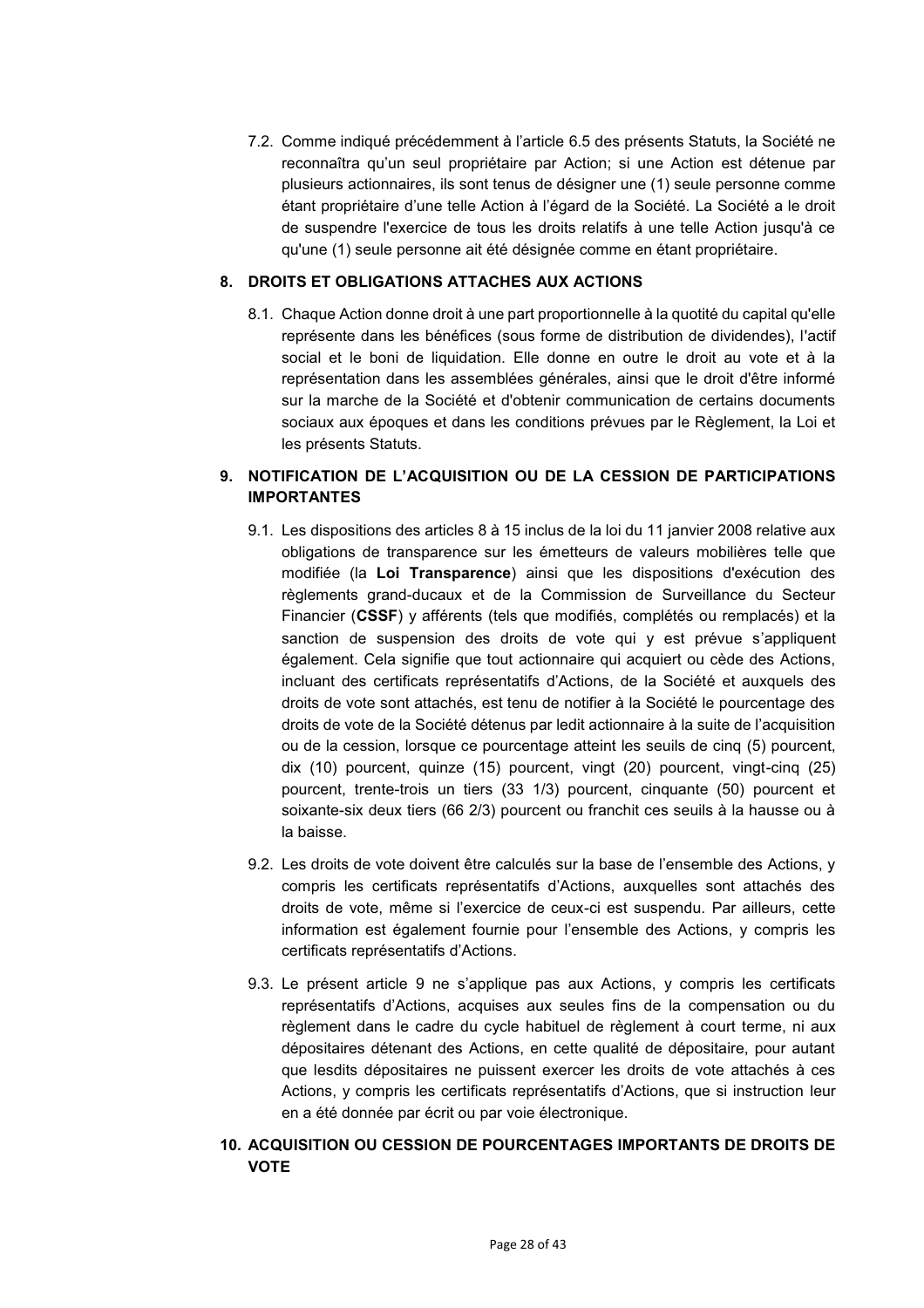- 10.1. Les exigences en matière de notification définies à l'article 9 des présents Statuts s'appliquent également à une personne physique ou morale dans la mesure où elle a le droit d'acquérir, de céder ou d'exercer des droits de vote lorsque l'un des cas ci-après ou une combinaison de ces cas se présente:
	- 10.1.1. les droits de vote sont détenus par un tiers avec qui cette personne ou entité a conclu un accord qui les oblige à adopter, par un exercice concerté des droits de vote qu'ils détiennent, une politique commune durable en ce qui concerne la gestion de la Société;
	- 10.1.2. les droits de vote sont détenus par un tiers en vertu d'un accord conclu avec cette personne ou entité et prévoyant le transfert temporaire et à titre onéreux des droits de vote en question;
	- 10.1.3. les droits de vote attachés aux Actions qui sont déposées en garantie auprès de cette personne ou entité, pour autant que celle-ci contrôle les droits de vote et déclare par écrit qu'elle a l'intention de les exercer;
	- 10.1.4. la personne a l'usufruit des droits attachés aux Actions;
	- 10.1.5. les droits de vote sont détenus, ou peuvent être exercés au sens des points 10.1.1 à 10.1.4 ci-dessus, par une entreprise contrôlée par cette personne ou entité;
	- 10.1.6. les droits de vote attachés aux Actions déposées auprès de cette personne ou entité qui peut les exercer comme elle l'entend en l'absence d'instructions spécifiques des actionnaires, qui détiennent ces Actions;
	- 10.1.7. les droits de vote sont détenus par un tiers en son nom propre pour le compte de cette personne ou entité; et/ou
	- 10.1.8. cette personne ou entité peut exercer les droits de vote en tant que mandataire et comme elle l'entend en l'absence d'instructions spécifiques des actionnaires.

## **11. PROCEDURE EN MATIERE DE NOTIFICATION ET DE PUBLICITE DES PARTICIPATIONS IMPORTANTES**

- 11.1. La CSSF détermine le contenu et la forme de la notification requise en vertu des articles 9 et 10 des présents Statuts, qui comprend les informations suivantes :
	- 11.1.1. la situation qui résulte de l'opération, en termes de droits de vote;
	- 11.1.2. la chaîne des entreprises contrôlées par l'intermédiaire desquelles les droits de vote sont effectivement détenus, le cas échéant;
	- 11.1.3. la date à laquelle le seuil a été atteint ou dépassé; et
	- 11.1.4. l'identité de l'actionnaire, même si cet actionnaire n'est pas habilité à exercer les droits de vote dans les conditions énoncées à l'article 10 des présents Statuts, et de la personne physique ou morale habilitée à exercer les droits de vote pour le compte de cet actionnaire.
- 11.2. La notification à la Société doit être effectuée rapidement, et au plus tard dans un délai de quatre (4) jours de cotation suivant la date à laquelle l'actionnaire, ou la personne physique ou morale visée à l'article 10 des présents Statuts: (i) a connaissance de l'acquisition ou de la cession, ou de la possibilité d'exercer les droits de vote, ou à laquelle, compte tenu des circonstances, aurait dû en avoir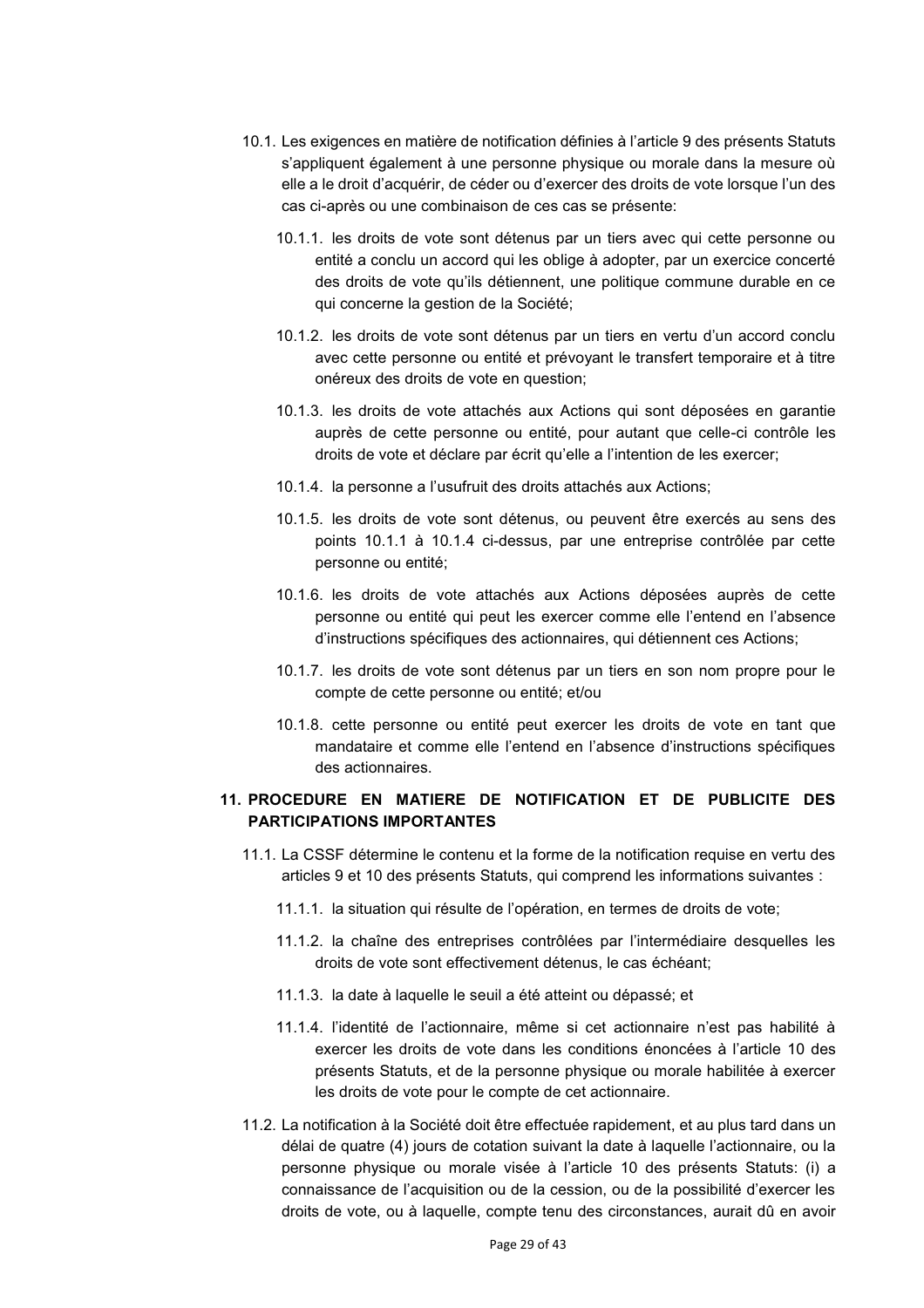connaissance, indépendamment de la date à laquelle l'acquisition, la cession ou la possibilité d'exercer les droits de vote prend effet ; ou (ii) est informé d'un franchissement de l'un des seuils susmentionnés à l'article 9.1, à la suite d'évènements modifiant la répartition des droits de vote, et sur la base des informations divulguées en vertu de l'article 14 de la Loi Transparence.

- 11.3. Dès réception de la notification effectuée en vertu de l'article 11.2 ci-dessus mais au plus tard trois (3) jours de cotation après celle-ci, la Société rend publiques toutes les informations contenues dans la notification.
- 11.4. En cas de non-respect des obligations de notification prévues par la Loi Transparence et exprimées aux articles 9 et 10 des présents Statuts, les droits de vote seront automatiquement suspendus, sans aucune action de la Société, et jusqu'à ce qu'il soit dûment et valablement remédié à ce manquement.

### **12. NOTIFICATION DE L'INTENTION**

12.1. Toute personne physique ou morale qui, prenant compte des exigences de notification mentionnées ci-dessus, acquiert des Actions lui conférant un droit de vote de cinq (5) pourcent ou plus ou d'un multiple de cinq (5) pourcent ou plus dans la Société, devra, sous peine de la suspension de son droit de vote dans la Société, informer la Société conformément à l'article 11.2, de (a) son intention d'acquérir ou de céder des Actions de la Société dans les douze (12) prochains mois, (b) de tenter d'obtenir le contrôle de la Société ou (c) de tenter de nommer un membre du conseil de surveillance et/ou du directoire de la Société.

#### **13. PROTECTION DES ACTIONNAIRES MINORITAIRES ET OFFRE OBLIGATOIRE**

- 13.1. Les détenteurs d'Actions de la Société doivent toujours bénéficier d'une égalité de traitement; en outre, si une tierce personne devait acquérir le contrôle de la Société, les autres détenteurs d'Actions doivent être protégés.
- 13.2. Les offres publiques d'acquisition au Luxembourg sont régies par la loi du 19 mai 2006 portant transposition de la directive 2004/25/CE du Parlement européen et du Conseil du 21 avril 2004 concernant les offres publiques d'acquisition (la **Loi OPA**).
- 13.3. La Loi OPA s'applique aux offres publiques d'acquisition de titres d'une société relevant du droit d'un Etat membre de l'Union européenne ou de l'Espace économique européen, ci-après dénommé **Etat Membre**, lorsque tout ou partie de ces titres sont admis à la négociation sur un marché réglementé dans un ou plusieurs Etats membres.
- 13.4. Conformément à la Loi OPA, la CSSF, qui exerce ses fonctions de manière impartiale et indépendante de toute partie à une offre, est l'autorité compétente pour contrôler les offres au regard des règles adoptées ou introduites en application de la Loi OPA.
- 13.5. A cet égard, en application de la Loi OPA, étant donné que les actions de la Société ne sont pas admises à la négociation sur un marché réglementé au Luxembourg où la Société a son siège social, l'autorité compétente pour surveiller une offre éventuelle est celle de l'Etat membre sur le marché réglementé duquel les titres de la Société sont admis à la négociation (l'**Autorité Compétente**).
- 13.6. Toutefois, conformément à la Loi OPA, les questions relatives à la contrepartie offerte en cas d'offre, en particulier au prix, et les questions relatives à la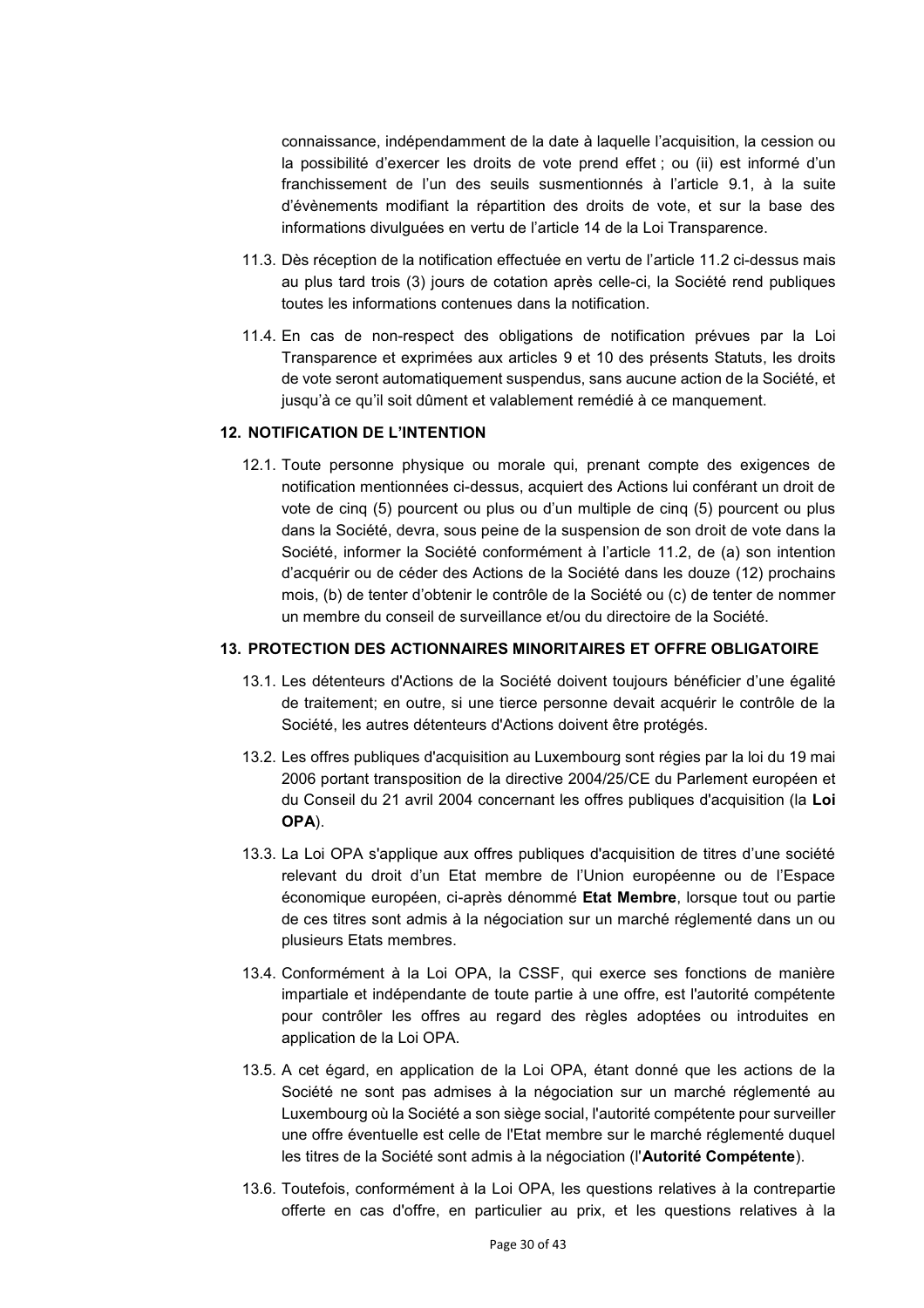procédure d'offre, notamment les informations sur la décision prise par l'offrant de faire une offre, au contenu du document d'offre et à la divulgation de l'offre, sont traitées conformément aux règles de l'Etat membre de l'Autorité Compétente.

Pour les questions relatives à l'information qui doit être fournie au personnel de la Société et les questions relevant du droit des sociétés, notamment le pourcentage de droits de vote qui donne le contrôle et les dérogations à l'obligation de lancer une offre, ainsi que les conditions dans lesquelles le directoire de la Société peut entreprendre une action susceptible de faire échouer l'offre, la Loi OPA s'appliquera et la CSSF sera l'autorité compétente.

### **14. POUVOIRS DE L'ASSEMBLEE GENERALE DES ACTIONNAIRES**

- 14.1. Les actionnaires exercent leur droit d'actionnaire collectivement au sein des assemblées générales des actionnaires. Toute assemblée générale des actionnaires de la Société régulièrement constituée représentera la collectivité des actionnaires de la Société. L'assemblée générale des actionnaires est investie des pouvoirs qui lui sont expressément reconnus par le Règlement, la Loi, les dispositions légales transposant la Directive 2001/86/CE au Luxembourg et par les présents Statuts.
- 14.2. Si la Société ne dispose que d'un seul actionnaire, toute référence faite à « l'assemblée générale des actionnaires » devra être entendue par référence à « l'actionnaire unique » selon le contexte et le cas échant, les pouvoirs conférés à l'assemblée générale des actionnaires seront exercés par l'actionnaire unique.

#### **15. CONVOCATIONS DES ASSEMBLEES GENERALES DES ACTIONNAIRES**

- 15.1. L'assemblée générale des actionnaires de la Société peut être convoquée à tout moment par le directoire, ainsi que le conseil de surveillance ou, le cas échéant, par le ou les commissaires aux comptes, conformément au Règlement ou à la Loi.
- 15.2. L'assemblée générale des actionnaires de la Société sera convoquée obligatoirement par le directoire, le conseil de surveillance ou par le(s) commissaire(s) aux comptes à la demande écrite d'un ou de plusieurs actionnaires représentant au moins dix (10) pourcent du capital social de la Société.
- 15.3. Toute assemblée générale des actionnaires de la Société dûment constituée représente l'ensemble des actionnaires de la Société.
- 15.4. La convocation à toute assemblée générale des actionnaires contiendra les informations requises par la loi du 24 mai 2011 concernant l'exercice de certains droits des actionnaires aux assemblées générales de sociétés cotées et portant transposition de la directive 2007/36/CE du Parlement européen et du Conseil du 11 juillet 2007 concernant l'exercice de certains droits des actionnaires de sociétés cotées (la **Loi de 2011**).
- 15.5. Les assemblées générales sont convoquées au moins trente (30) jours avant la date de la réunion. Si l'assemblée générale est convoquée à nouveau pour défaut de quorum lors de la première réunion, l'avis de convocation à la nouvelle réunion doit être publié au moins dix-sept (17) jours avant la date de l'assemblée, à condition que la première convocation ait satisfait aux exigences fixées par la Loi de 2011 et qu'aucun nouveau point n'ait été ajouté à l'ordre du jour.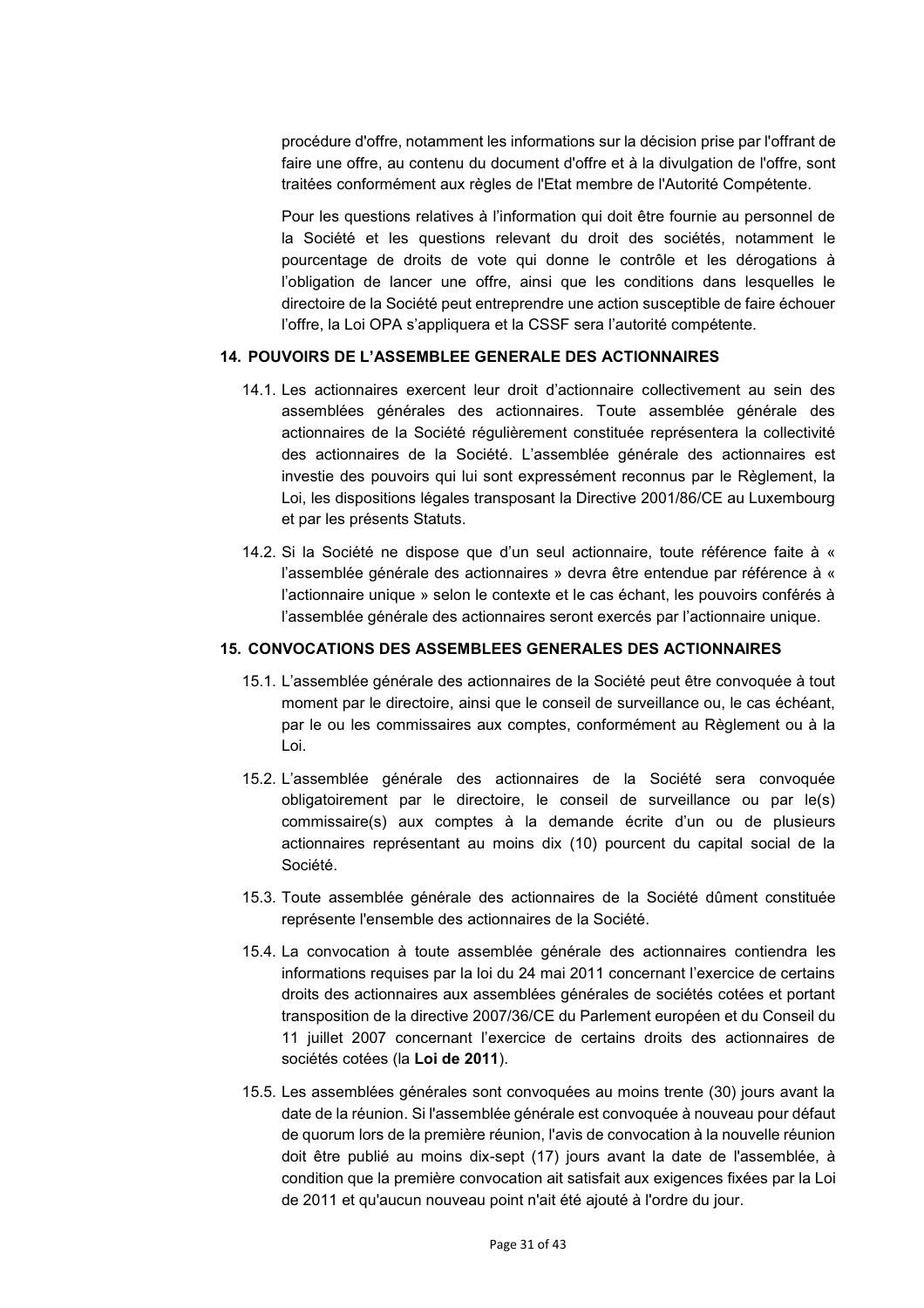- 15.6. Les convocations pour toute assemblée générale sont publiées au Recueil électronique des sociétés et associations (**RESA**) et dans un journal luxembourgeois; ainsi que dans un média dont on peut raisonnablement attendre une diffusion efficace des informations auprès du public dans l'ensemble de l'Espace économique européen et qui sont accessibles rapidement et de manière non discriminatoire.
- 15.7. Les convocations sont communiquées, conformément aux délais de convocation visés à l'article 15.5 des présents Statuts, aux actionnaires en nom, ainsi qu'aux membres du directoire et du conseil de surveillance, selon le cas, et réviseurs d'entreprises agrées. Cette communication se fait par lettre missive sauf si les destinataires ont individuellement, expressément et par écrit, accepté de recevoir la convocation moyennant un autre moyen de communication, sans qu'il doive être justifié de l'accomplissement de cette formalité.
- 15.8. Si tous les actionnaires sont présents ou représentés à l'assemblée générale des actionnaires et ont renoncé aux formalités de convocation, l'assemblée générale se tiendra sans convocation ou publication préalable.
- 15.9. La date d'enregistrement pour les assemblées générales est fixée au quatorzième (14ème) jour à minuit (24h00 heures) (heure de Luxembourg) précédant la date de l'assemblée générale (la **Date d'Enregistrement**). Les actionnaires doivent informer la Société de leur intention de participer à l'assemblée générale par écrit, par courrier ou par voie électronique, à l'adresse postale ou électronique indiquée dans la convocation, au plus tard le jour fixé par le directoire, qui ne peut être antérieur à la Date d'Enregistrement indiquée dans la convocation.
- 15.10. Les documents destinés à être présentés aux actionnaires dans le cadre d'une assemblée générale sont mis à disposition sur le site internet de la Société à partir de la date de la première publication de l'avis de convocation de l'assemblée générale conformément à la loi luxembourgeoise.

#### **16. DEROULEMENT DES ASSEMBLEES GENERALES DES ACTIONNAIRES**

- 16.1. II doit être tenu, chaque année, au moins une (1) assemblée générale au Grand-Duché de Luxembourg. L'assemblée générale annuelle des actionnaires de la Société se tiendra dans les six (6) mois de la clôture de l'exercice social, au Grand-Duché de Luxembourg au siège social de la Société ou en tout autre endroit du Grand-Duché de Luxembourg tel que spécifié dans l'avis de convocation de cette assemblée générale. Les autres assemblées générales d'actionnaires se tiendront à l'heure et l'endroit précisés dans les avis de convocation respectifs.
- 16.2. Un bureau sera constitué à chaque assemblée générale, composé d'un président, qui sera le président du directoire, d'un secrétaire et d'un scrutateur, qui n'auront pas besoin d'être actionnaires, ni membres du directoire. Le bureau de l'assemblée générale s'assurera tout particulièrement que la réunion se tienne conformément aux lois applicables et en particulier en accord avec les règles de convocation, de majorité, de comptabilisation des votes et de représentation des actionnaires.
- 16.3. Une liste de présence sera dressée à chaque assemblée générale des actionnaires.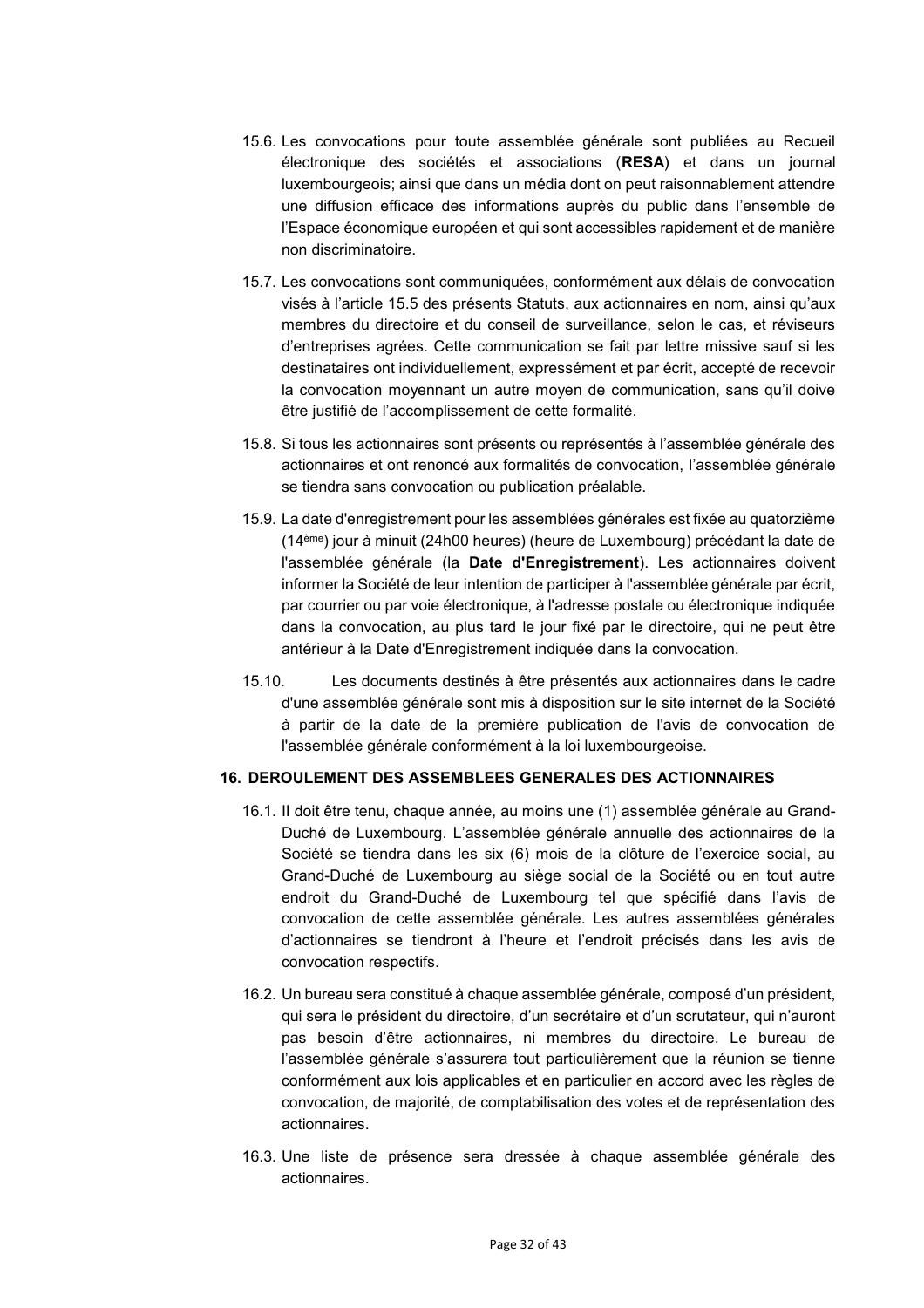- 16.4. Un actionnaire peut se faire représenter par un fondé de pouvoirs par voie de procuration écrite ou envoyée par télécopie, par courrier électronique ou par tout autre moyen de communication. Un (1) fondé de pouvoirs peut représenter plusieurs actionnaires, voire tous les actionnaires.
- 16.5. Lors de l'organisation d'une assemblée générale, le directoire peut, à sa seule discrétion, décider de mettre en place des dispositifs permettant aux actionnaires de participer par voie électronique à une assemblée générale, notamment par le biais des formes de participation suivantes: (i) la transmission de l'assemblée générale en temps réel; (ii) la communication bidirectionnelle en temps réel permettant aux actionnaires de s'adresser à l'assemblée générale à partir d'un lieu éloigné; ou (iii) un mécanisme permettant de voter, que ce soit avant ou pendant l'assemblée générale, sans qu'il soit nécessaire de désigner un fondé de pouvoir devant être physiquement présent lors de l'assemblée.
- 16.6. Le directoire peut également décider que les actionnaires peuvent voter à distance par correspondance, au moyen d'un formulaire fourni par la Société comportant les informations suivantes: (i) le nom, l'adresse et toute autre information pertinente concernant l'actionnaire; (ii) le nombre de voix que l'actionnaire souhaite exprimer, (iii) le sens de son vote ou de son abstention; (iv) à la discrétion de la Société, la possibilité de voter par procuration pour toute nouvelle résolution ou toute modification des résolutions qui pourraient être proposées au cours de l'assemblée ou annoncées par la Société après la remise par l'actionnaire du formulaire fourni par la Société; (v) le délai dans lequel le formulaire et la confirmation mentionnée ci-dessous doivent être reçus par la Société ou en son nom; (vi) et la signature de l'actionnaire.

Un actionnaire utilisant un formulaire de vote et qui n'est pas directement enregistré dans le registre des actionnaires doit annexer au formulaire de vote un certificat de confirmation attestant de son actionnariat à la Date d'Enregistrement. Une fois que les formulaires de vote sont soumis à la Société, ils ne peuvent être ni récupérés ni annulés, sauf dans le cas où un actionnaire a fourni une procuration pour voter dans les circonstances envisagées ci-dessus, l'actionnaire peut annuler cette procuration ou donner de nouvelles instructions de vote concernant les points pertinents par un avis écrit tel que décrit dans la convocation, avant la date spécifiée dans le formulaire de vote.

Les actionnaires ne peuvent utiliser que les formulaires de vote fournis par la Société.

- 16.7. Les formulaires de vote qui, pour une proposition de résolution donnée, ne contiendraient pas les instructions de (i) voter pour, (ii) contre ou (iii) de s'abstenir seront considérées comme nuls pour le vote de la résolution considérée. La Société comptabilisera seulement les formulaires de vote reçus avant l'assemblée générale pour laquelle ils auront été donnés.
- 16.8. Le directoire pourra déterminer toutes autres conditions qui seront à remplir par les actionnaires afin de pouvoir participer à une assemblée générale des actionnaires.

## **17. QUORUM, MAJORITE ET VOTE**

17.1. Chaque Action donne droit à une (1) voix lors des assemblées générales.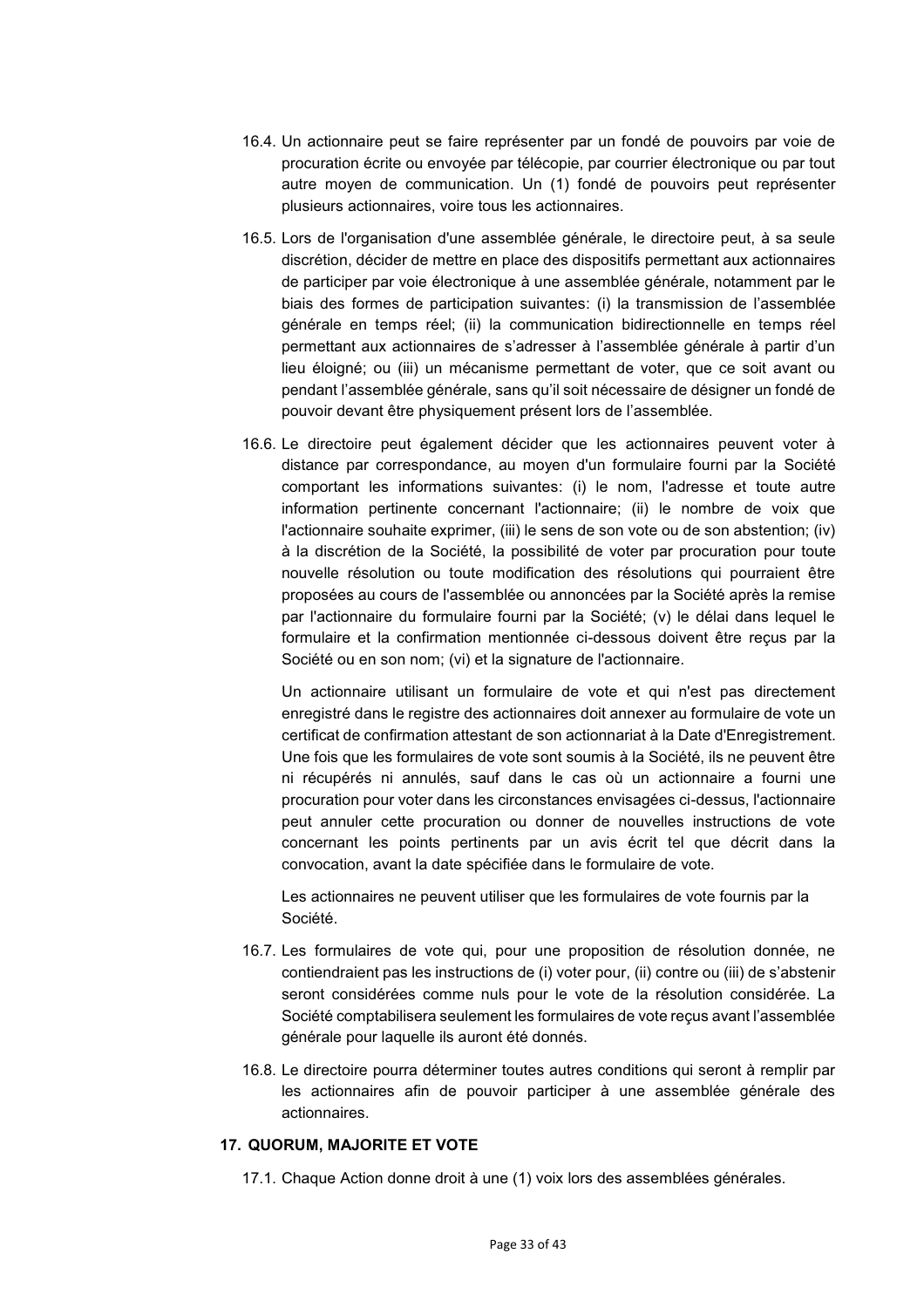- 17.2. Le directoire de la Société peut décider de suspendre les droits de vote d'un actionnaire qui est en défaut de remplir les obligations lui incombant en vertu des présents Statuts ou de son acte de souscription ou d'engagement.
- 17.3. Un actionnaire peut décider de renoncer temporairement ou de manière définitive à l'exercice de tout ou partie de ses droits de vote. L'actionnaire renonçant est tenu par cette renonciation qui s'impose à la Société dès lors qu'elle lui est notifiée.
- 17.4. Dans l'hypothèse où les droits de vote d'un ou de plusieurs actionnaires seraient suspendus conformément aux dispositions de l'article17.2 des présents Statuts ou qu'il a été renoncé à l'exercice des droits de vote par un ou plusieurs actionnaires conformément aux dispositions de l'article 17.3 des présents Statuts, les actionnaires concernés pourront accéder à toute assemblée générale de la Société sans toutefois que les Actions qu'ils détiennent soient prises en compte pour la détermination des conditions de quorum et de majorité à satisfaire aux assemblées générales de la Société.
- 17.5. Sauf stipulations contraires du Règlement, de la Loi ou des présents Statuts, les décisions prises en assemblée générale des actionnaires dûment convoquée ne nécessiteront aucun quorum et seront prises à la majorité simple des voix exprimées indépendamment de la portion de capital social représenté. Les abstentions et les votes nuls ne seront pas comptabilisés.

### **18. MODIFICATIONS DES PRESENTS STATUTS**

- 18.1. Toute assemblée générale extraordinaire ne délibère valablement que si la moitié (1/2) au moins du capital social est représentée et que l'ordre du jour indique les modifications statutaires proposées aux présents Statuts, et le cas échéant, le texte des résolutions qui touchent à l'objet ou à la forme de la Société. Si le quorum n'est pas atteint à la première assemblée, une nouvelle assemblée peut être convoquée conformément aux dispositions des articles 15.4 à 15.6 des présents Statuts; cette convocation reproduit l'ordre du jour, en indiquant la date et le résultat de la précédente assemblée. La seconde assemblée délibère valablement, quelle que soit la portion du capital représentée. Dans les deux assemblées, les résolutions, pour être valables, devront réunir les deux tiers (2/3) au moins des voix exprimées. Les voix exprimées ne comprennent pas celles attachées aux actions pour lesquelles l'actionnaire n'a pas pris part au vote ou s'est abstenu ou a voté blanc ou nul.
- 18.2. Dans l'hypothèse où les droits de vote d'un ou de plusieurs actionnaires sont suspendus conformément aux dispositions de l'article 17.2 des présents Statuts ou qu'il a été renoncé à l'exercice des droits de vote par un ou plusieurs actionnaires conformément aux dispositions de l'article 17.3 des présents Statuts, les dispositions de l'article 17.4 des présents Statuts s'appliquent mutatis mutandis.

### **19. CHANGEMENT DE NATIONALITE**

Les actionnaires peuvent décider de changer la nationalité de la Société et de transférer le siège social de la Société vers un autre Etat membre de l'Union Européenne selon les conditions prévues par le Règlement et la Loi.

#### **20. PROROGATION DES ASSEMBLEES GENERALES DES ACTIONNAIRES**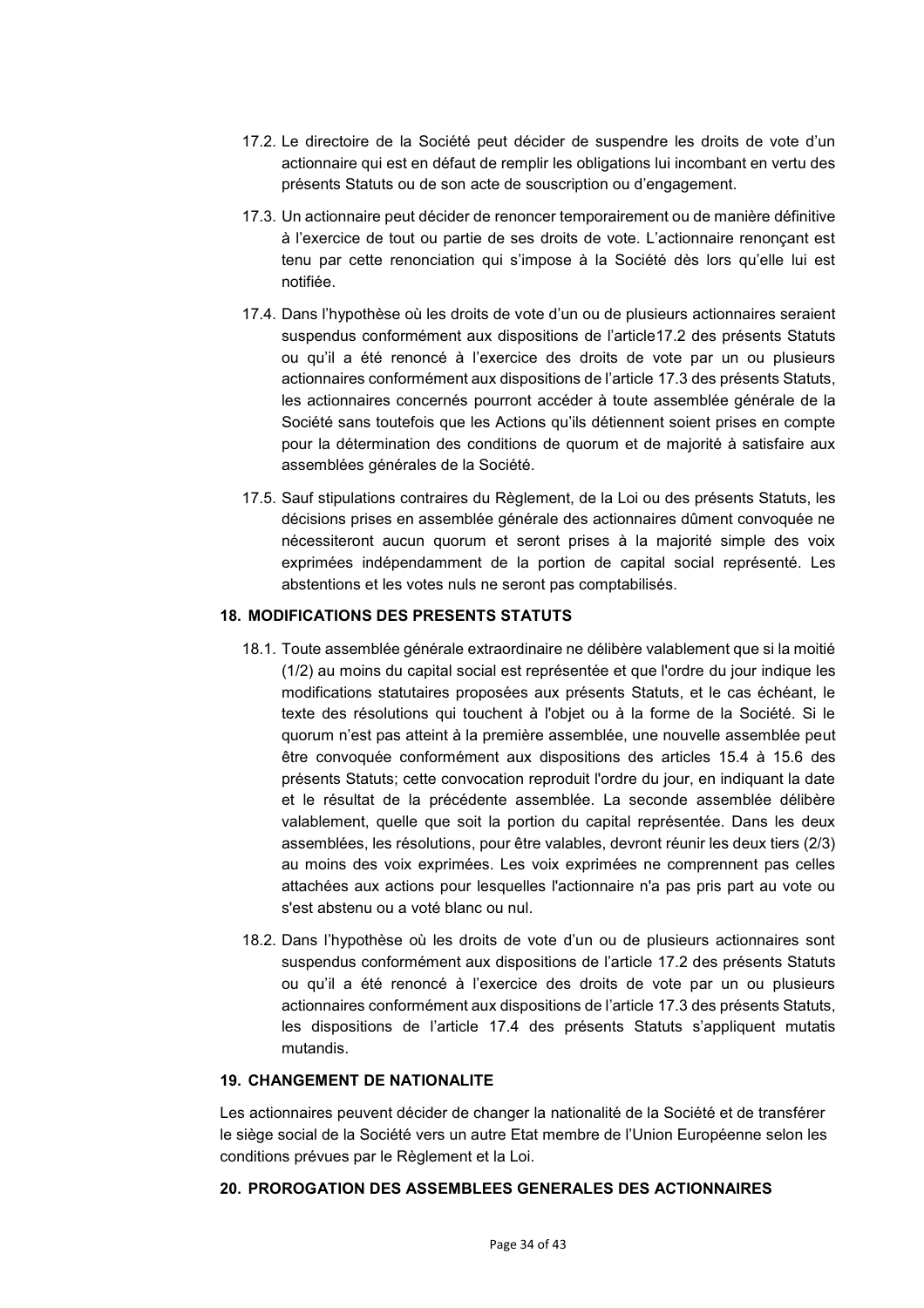Sous réserve des dispositions du Règlement ou de la Loi, le directoire de la Société a le droit de proroger, séance tenante, toute assemblée générale à quatre (4) semaines. Le directoire de la Société devra le faire à la demande d'un ou de plusieurs actionnaires représentant au moins dix (10) pourcent du capital social de la Société. Dans l'éventualité d'une prorogation, toute résolution déjà prise par l'assemblée générale des actionnaires sera annulée.

### **21. PROCES-VERBAUX DES ASSEMBLEES GENERALES DES ACTIONNAIRES**

- 21.1. Le bureau de l'assemblée générale des actionnaires dressera le procès-verbal de l'assemblée générale qui sera signé par les membres du bureau de l'assemblée générale ainsi que par chaque actionnaire qui en fera la demande.
- 21.2. Toute copie ou extrait de l'original du procès-verbal à produire dans le cadre de procédures judiciaires ou au bénéfice de tout tiers sera certifié conforme par le notaire dépositaire de l'acte notarié si l'assemblée s'est tenue en la forme notariée, ou par le président du directoire de la Société, le cas échéant, ou par deux membres du directoire ou, en dernier lieu, par le délégué à la gestion journalière.

## **22. CONSEIL DE SURVEILLANCE**

- 22.1. Le conseil de surveillance se compose de trois (3) membres au moins, nommés par les actionnaires pour une période de quatre (4) ans et sont rééligibles. Ils sont révocables, sans motif, à tout moment par décision de l'assemblée générale des actionnaires.
- 22.2. Lorsqu'une personne morale est nommée membre du conseil de surveillance, celle-ci est tenue de désigner un représentant permanent chargé de l'exécution de cette mission au nom et pour le compte de la personne morale. Ce représentant est soumis aux mêmes conditions et encourt la même responsabilité civile que s'il exerçait cette mission en nom et pour compte propre, sans préjudice de la responsabilité solidaire de la personne morale qu'il représente. Celle-ci ne peut révoquer son représentant qu'en désignant simultanément son successeur. La désignation et la cessation des fonctions du représentant permanent sont soumises aux mêmes règles de publicité que s'il exerçait cette mission en nom et pour compte propre. Une personne physique ne peut être représentant permanent de plus d'un (1) membre du conseil de surveillance et ne peut pas être membre du conseil de surveillance en même temps.
- 22.3. Dans l'hypothèse d'une vacance de poste de membre du conseil de surveillance pour cause de décès, d'incapacité juridique, de faillite, de démission ou pour toute autre raison, il pourra être procédé à une cooptation de ce poste de manière temporaire et pour une durée n'excédant pas la durée du mandat initial du membre du conseil de surveillance ainsi remplacé par les membres du conseil de surveillance encore en place jusqu'à la prochaine assemblée générale des actionnaires de la Société qui se prononcera sur le remplacement définitif conformément aux dispositions légales applicables.
- 22.4. Nul ne peut simultanément être membre du directoire et du conseil de surveillance. Toutefois, en cas de vacance au sein du directoire, le conseil de surveillance peut désigner l'un (1) de ses membres pour exercer les fonctions de membre du directoire; au cours de cette période, les fonctions de l'intéressé en sa qualité de membre du conseil de surveillance sont suspendues.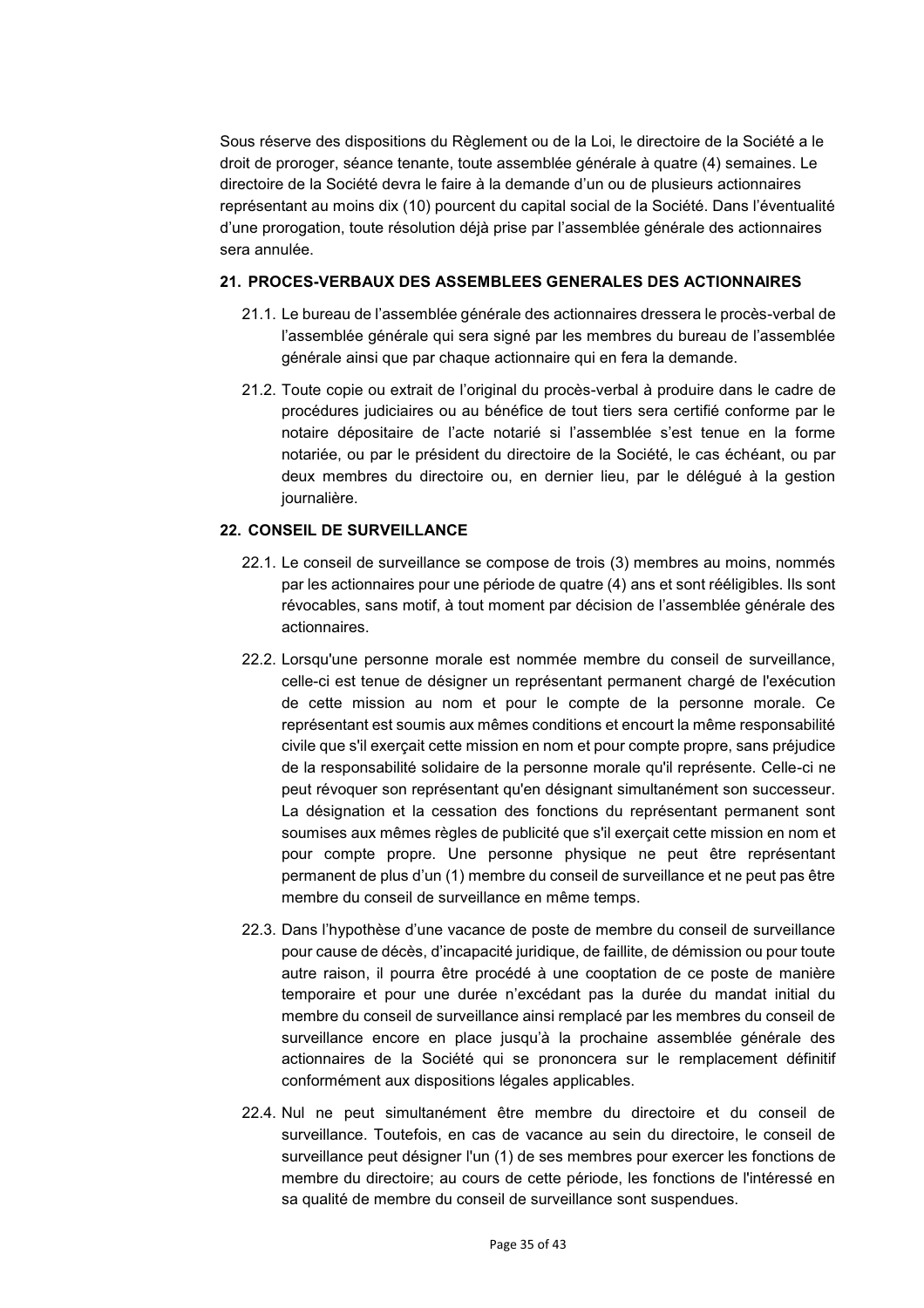- 22.5. Le conseil de surveillance élit un président et un vice-président parmi ses membres, qui sont rééligibles et qui sont chargés de convoquer le conseil de surveillance et d'en diriger les débats.
- 22.6. Le conseil de surveillance a la faculté de nommer un secrétaire qui peut être choisi en dehors de ses membres. Le secrétaire est chargé d'assister le président et le vice-président dans la préparation des réunions du conseil de surveillance et dans toutes les formalités y relatives.

### **23. REUNIONS DU CONSEIL DE SURVEILLANCE**

- 23.1. Le conseil de surveillance se réunit aussi souvent que l'intérêt de la société l'exige et au moins quatre (4) fois par an.
- 23.2. Les réunions du conseil de surveillance sont convoquées par le président du conseil de surveillance par tous moyens écrits. Le président du conseil de surveillance est tenu de convoquer le conseil de surveillance à la demande (par lettre recommandée avec accusé de réception) d'un (1) membre du directoire ou d'un tiers (1/3) des membres du conseil de surveillance, auquel cas le président doit convoquer le conseil de surveillance à une date qui ne peut être postérieure à quinze (15) jours à compter de la réception de la demande.
- 23.3. L'ordre du jour des réunions du conseil de surveillance est préparé par son président. Chaque membre du conseil de surveillance ou du directoire peut demander au président du conseil de surveillance d'inscrire des points spécifiques à l'ordre du jour. Le projet de l'ordre du jour doit être communiqué au directoire pour consultation.
- 23.4. La convocation à toute réunion, l'ordre du jour et les documents de la réunion doivent être adressés aux membres du conseil de surveillance et du directoire au moins sept (7) jours avant la date de la réunion, sauf lorsque (i) le président du conseil surveillance décide qu'un délai plus court pour la convocation, l'ordre du jour et/ou les documents de la réunion est raisonnablement requis au regard des circonstances en cause ou (ii) tous les membres du conseil de surveillance acceptent un délai plus court.
- 23.5. Les réunions du conseil de surveillance sont généralement tenues au siège social de la Société comme indiqué dans la convocation du président, mais peuvent également se tenir à tout autre endroit. Les réunions du conseil de surveillance sont de préférence tenues en tant que réunions physiques. Alternativement, les réunions peuvent être tenues, à la discrétion du président et par ordre décroissant de préférence par i) visioconférence, ii) conférence téléphonique ou iii) tout autre moyen de communication, à condition que tous les participants puissent être identifiés et s'entendre les uns les autres simultanément.

## **24. DECISIONS DU CONSEIL DE SURVEILLANCE**

24.1. Le conseil de surveillance ne délibère valablement que si tous ses membres ont été convoqués selon les règles indiquées ci-dessus et si la majorité de ses membres sont présents à la réunion, y compris le président et, en son absence, le vice-président du conseil de surveillance. Les réunions du conseil de surveillance peuvent également se tenir valablement sans respecter les formalités de convocation lorsque tous les membres du conseil de surveillance sont présents à la réunion et aucun d'eux ne s'est opposé à la tenue de la réunion ou aux points portés à son ordre du jour.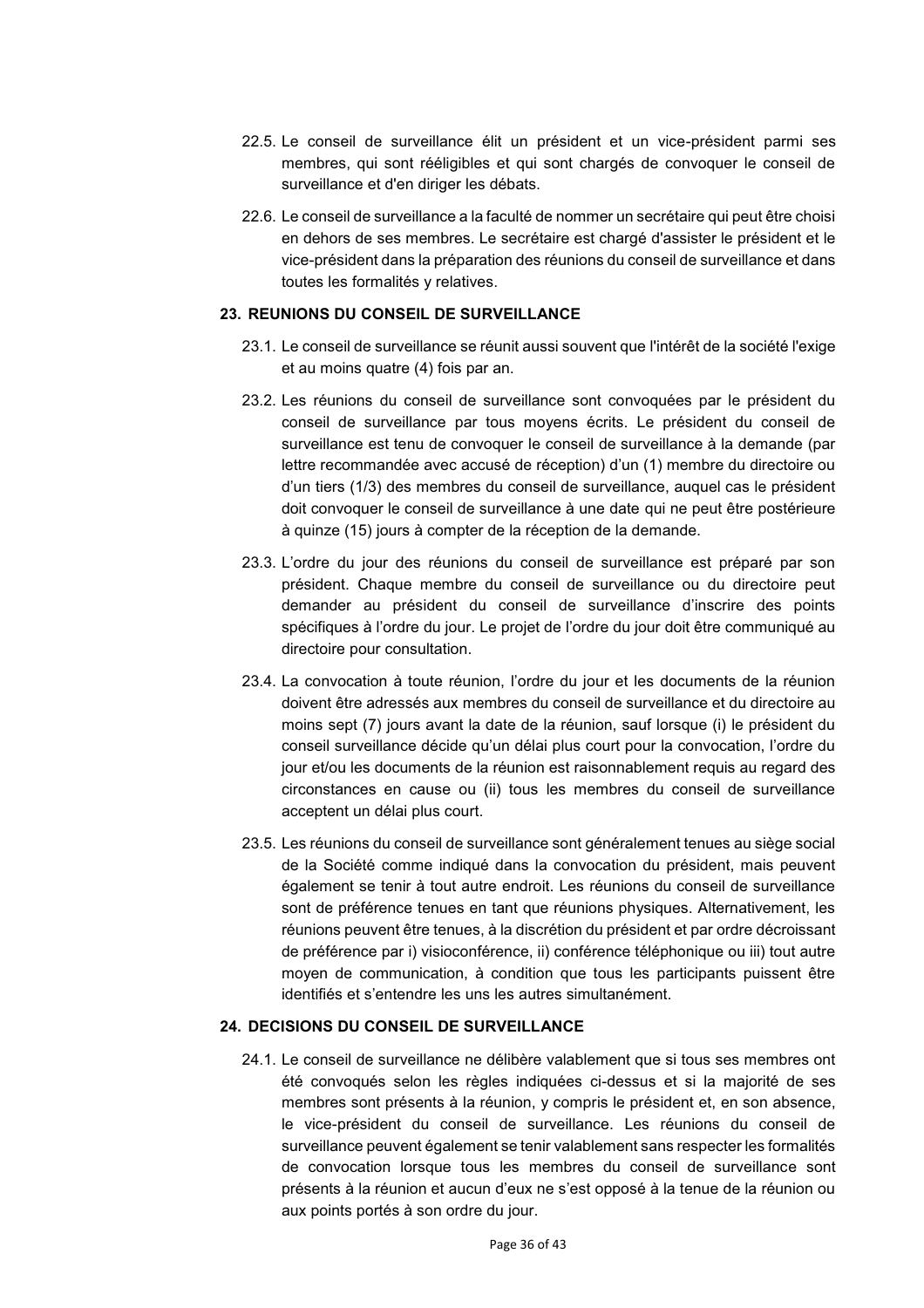- 24.2. Le conseil de surveillance délibère valablement si la majorité de ses membres en fonction sont présents ou représentés. Chaque membre du conseil de surveillance peut agir à toute réunion du conseil de surveillance en désignant par écrit un autre membre du conseil de surveillance comme son mandataire étant entendu qu'un (1) membre du conseil de surveillance ne peut représenter qu'un (1) seul autre membre du conseil de surveillance.
- 24.3. Les résolutions du conseil de surveillance sont adoptées à la majorité simple des votes des membres du conseil de surveillance présents ou représentés à une telle réunion.
- 24.4. En cas d'égalité des voix le président aura une voix prépondérante (la **Voix Prépondérante**). Pour éviter tout doute, la Voix Prépondérante est attachée à la fonction de président du conseil de surveillance de sorte qu'en l'absence d'un président du conseil de surveillance élu, la Voix Prépondérante sera transmise au vice-président du conseil de surveillance élu, agissant *pro tempore* en tant que président du conseil de surveillance à la réunion du conseil de surveillance.
- 24.5. Le conseil de surveillance peut adopter des règlementations internes définissant son organisation et la manière dont il doit accomplir ses fonctions.
- 24.6. Les règlementations internes peuvent prévoir que les membres du conseil de surveillance qui participent à la réunion du conseil de surveillance par visioconférence ou tout autre moyen de télécommunication permettant leur identification seront réputés présents pour le calcul du quorum et de la majorité. De tels moyens de télécommunication doivent satisfaire aux exigences techniques permettant la participation effective à la réunion et les délibérations de la réunion doivent être transmises sans interruption.
- 24.7. Une décision écrite, signée par tous les membres du conseil de surveillance, sera valable, comme si elle avait été adoptée pendant une réunion du conseil de surveillance dûment convoquée et tenue. Une telle décision peut être documentée par un seul ou plusieurs documents séparés ayant le même contenu et chacun d'eux sera signé par un ou plusieurs membres du conseil de surveillance.
- 24.8. Les procès-verbaux des réunions du conseil de surveillance sont signés par le président du conseil de surveillance et, en son absence, par le vice-président du conseil de surveillance et un autre membre du conseil de surveillance. Le directeur général, le secrétaire du conseil de surveillance et le directeur juridique groupe peuvent établir et signer les extraits des procès-verbaux en informant le président du conseil de surveillance ou le vice-président du conseil de surveillance.

## **25. DELEGATIONS DU CONSEIL DE SURVEILLANCE**

25.1. Le conseil de surveillance peut déléguer à ses membres ou aux comités spéciaux nommés par lui, l'accomplissement d'actions de surveillance spécifiques.

#### **26. POUVOIRS DU CONSEIL DE SURVEILLANCE**

- 26.1. Le conseil de surveillance exerce le contrôle permanent de la gestion de la société par le directoire, sans pouvoir s'immiscer dans cette gestion.
- 26.2. Sauf disposition contraire de la Loi ou des présents Statuts, les pouvoirs et les fonctions du conseil de surveillance comprennent :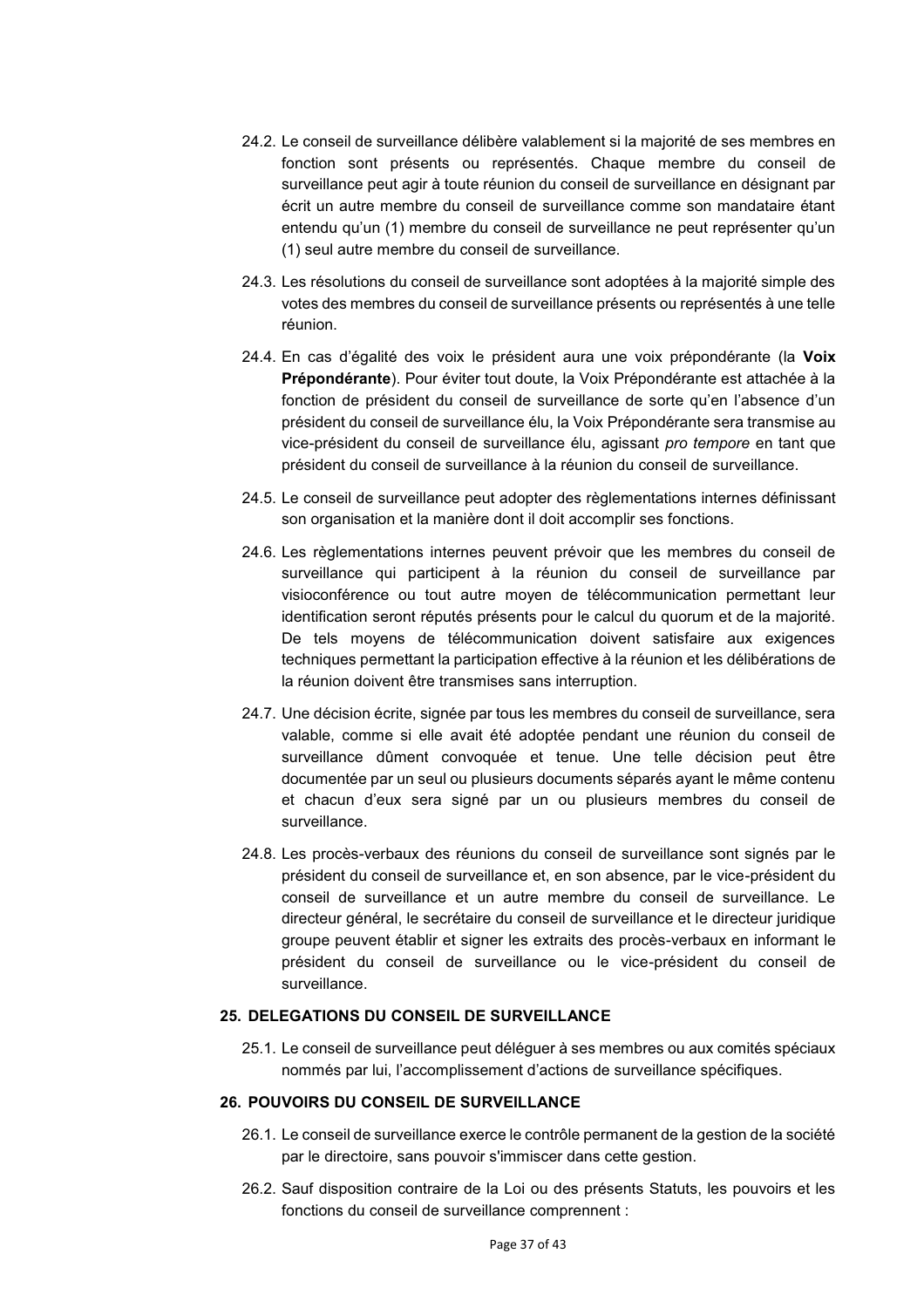- 26.2.1. l'évaluation des comptes annuels et du rapport du commissaire aux comptes ou, le cas échéant, du réviseur d'entreprises agréé sur les activités de la Société, ainsi que du rapport préparé par le directoire;
- 26.2.2. la formulation des recommandations, le cas échéant, concernant l'identité du réviseur d'entreprises agréé qui sera nommé par l'assemblée générale des actionnaires;
- 26.2.3. l'évaluation des recommandations du directoire de procéder à la distribution de profits ou couvrir les pertes.
- 26.3. Les membres du directoire et du conseil de surveillance peuvent recevoir une rémunération en cette qualité. Le type et le montant de rémunération due aux membres du directoire doivent être déterminés par le conseil de surveillance. Le type et le montant de rémunération due aux membres du conseil de surveillance doivent être déterminés par l'assemblée générale des actionnaires.

### **27. DIRECTOIRE**

- 27.1. La Société sera administrée par un directoire, composé de trois (3) membres au moins, actionnaires ou non. Si la Société n'a qu'un (1) seul actionnaire ou si le capital de la société est inférieur à cinq cent mille euros (EUR 500.000-), le directoire peut être composé d'un (1) seul membre.
- 27.2. Lorsqu'une personne morale est nommée membre du directoire, celle-ci est tenue de désigner un représentant permanent chargé de l'exécution de cette mission au nom et pour le compte de la personne morale. Ce représentant est soumis aux mêmes conditions et encourt la même responsabilité civile que s'il exerçait cette mission en nom et pour compte propre, sans préjudice de la responsabilité solidaire de la personne morale qu'il représente. Celle-ci ne peut révoquer son représentant qu'en désignant simultanément son successeur. La désignation et la cessation des fonctions du représentant permanent sont soumises aux mêmes règles de publicité que s'il exerçait cette mission en nom et pour compte propre.
- 27.3. Une personne physique ne peut être représentant permanent de plus d'un (1) membre du directoire et ne peut pas être membre du directoire en même temps.
- 27.4. Le conseil de surveillance doit nommer un membre du directoire au poste de président du directoire. Le conseil de surveillance peut à tout moment, et sans avoir à justifier sa décision, révoquer le président du directoire qui conserve alors la qualité de membre du directoire.
- 27.5. Les membres du directoire sont nommés et révoqués par le conseil de surveillance, qui détermine leur nombre, pour une période de quatre (4) ans, et demeurent en fonction jusqu'à la nomination de leurs successeurs. Ils sont rééligibles et révocables à tout moment, avec motif, par une résolution du conseil de surveillance.
- 27.6. Dans l'hypothèse d'une vacance de poste de membre du directoire, les membres du directoire restants peuvent y pourvoir provisoirement. Dans ce cas, le conseil de surveillance ou l'assemblée générale des actionnaires, le cas échéant, procède à l'élection définitive lors de la première réunion. Le membre du directoire ainsi nommé remplit son mandat pour la durée restante du mandat du membre qu'il remplace.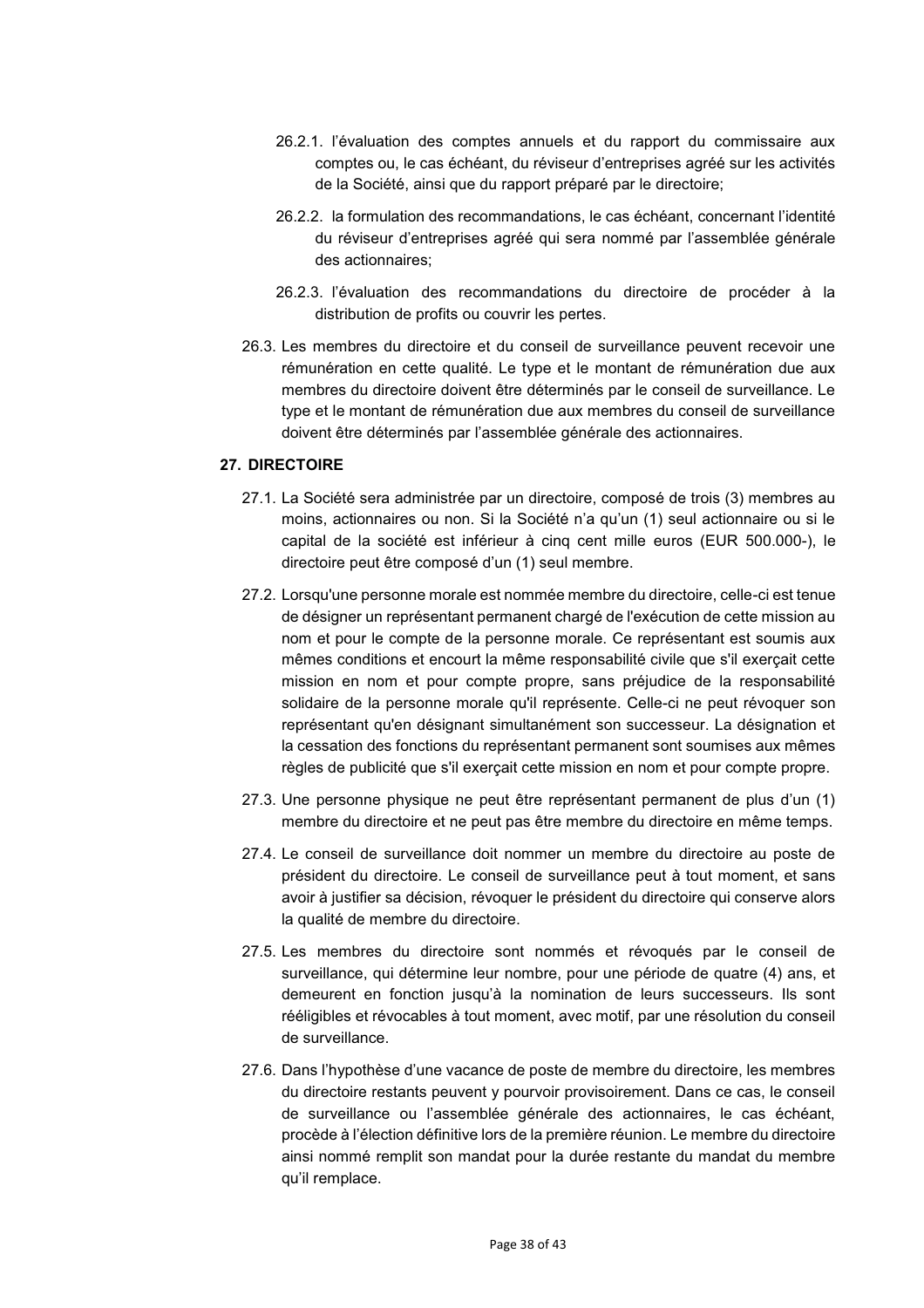- 27.7. Un membre du directoire ne peut simultanément être membre du conseil de surveillance.
- 27.8. La rémunération des membres du directoire est déterminée par le conseil de surveillance dans le procès-verbal décidant de la nomination des membres du directoire. Cette rémunération peut être fixe ou proportionnelle ou les deux à la fois et peut être modifiée selon les modalités et conditions fixées par le conseil de surveillance.
- 27.9. Le directoire peut adopter des règles de gouvernance d'entreprise régissant le directoire, qui fixera en détails les règles de gouvernance et les procédures internes du directoire et des organes et comités qui pourront être établis dans le futur par le directoire. Le directoire, ainsi que tout organe ou comité créé par lui sera tenu par ces règles alors en vigueur.

### **28. POUVOIRS DU DIRECTOIRE**

- 28.1. Le directoire a le pouvoir d'accomplir tous les actes nécessaires ou utiles à la réalisation de l'objet social de la Société. Tous pouvoirs non expressément réservés à l'assemblée générale ou au conseil de surveillance par les présents Statuts relèvent de la compétence du directoire.
- 28.2. Au moins, les actions et opérations suivantes relatives à la gestion de la Société nécessitent une décision expresse du directoire :
	- 28.2.1. préparation et approbation du rapport annuel de la Société destiné à l'assemblée générale des actionnaires de la Société;
	- 28.2.2. acquisition ou cession des filiales de la Société;
	- 28.2.3. acquisition ou cession de participations dans d'autres sociétés, ainsi que clôture ou vente d'entreprises ou d'opérations d'affaires;
	- 28.2.4. fusions, consolidations, recapitalisations ou autres regroupements d'entreprises;
	- 28.2.5. acquisition, vente ou affectation à titre de garantie des biens immobiliers;
	- 28.2.6. demande de financement supplémentaire par voie d'apport au capital, de prêt d'actionnaire(s) ou toute autre assistance financière par les actionnaires;
	- 28.2.7. octroi de prêt ou de crédit, ou de toute forme de sûreté y relative;
	- 28.2.8. réalisation ou consentement à toute opération ou séries d'opérations y associées;
	- 28.2.9. adoption de principes généraux de la politique commerciale.

#### **29. CONVOCATION AUX REUNIONS DU DIRECTOIRE**

- 29.1. Le directoire se réunit aussi souvent que l'intérêt de la Société l'exige et au moins tous les trois (3) mois afin de délibérer de la marche des affaires de la Société et de leur évolution prévisible.
- 29.2. Le directoire se réunit sur convocation de son président. Cependant, chaque membre du directoire a le droit de convoquer le directoire si celui-ci ne s'est pas réuni depuis plus de deux (2) mois.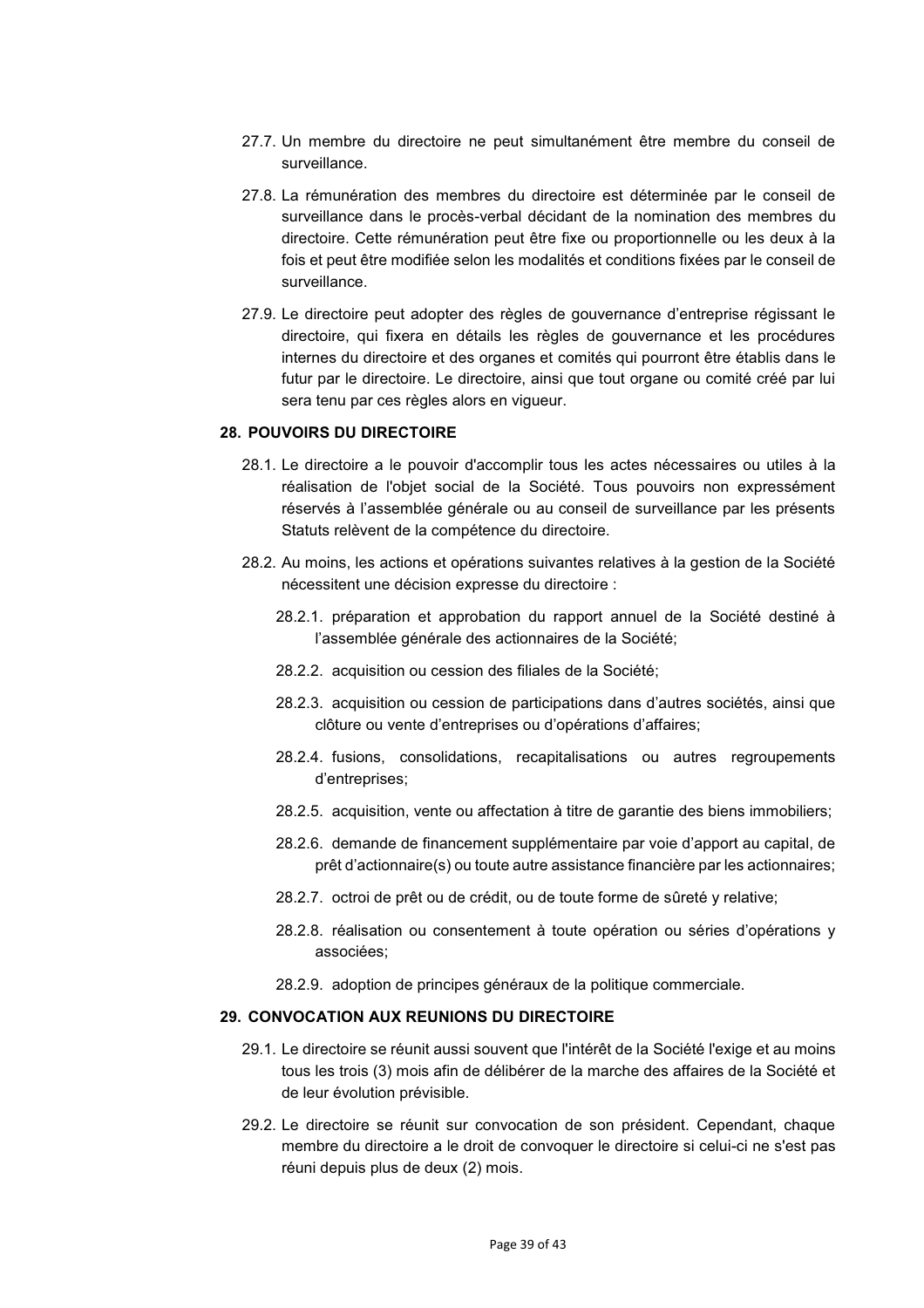- 29.3. Les réunions du directoire sont tenues au siège social de la Société, sauf stipulation contraire dans l'avis de convocation à la réunion.
- 29.4. La convocation écrite à toute réunion du directoire devra être adressée à ses membres au moins vingt-quatre (24) heures à l'avance de la date prévue pour la réunion, sauf en cas d'urgence, auquel cas la nature et les raisons de cette urgence devront être expliquées dans l'avis de convocation. Il peut être renoncé à la convocation écrite par accord écrit de chaque membre du directoire donné soit par écrit, par fax, courrier électronique ou par tout autre mode de communication équivalent, une copie signée suffisant à constituer cette preuve. Une convocation écrite ne sera pas nécessaire pour les réunions du directoire qui sont tenues aux heures et lieu indiqués dans une décision antérieure du directoire communiquée à tous ses membres.
- 29.5. Une convocation écrite n'est pas nécessaire si tous les membres du directoire, présents ou représentés, renoncent aux formalités de convocation durant leur réunion ou, dans le cas de résolutions circulaires écrites, si tous les membres du directoire approuvent et signent lesdites résolutions.

#### **30. REUNIONS DU DIRECTOIRE**

- 30.1. Une réunion du directoire est ouverte sous la présidence du président du directoire, qui peut être assisté d'un secrétaire, membre du directoire ou non, chargé d'établir des procès-verbaux des réunions.
- 30.2. Le président du directoire préside toutes les réunions du directoire mais, en son absence, le directoire peut nommer un autre membre en tant que président *pro tempore* élu par la majorité des membres présents ou représentés à une telle réunion. Au cas où un président *pro tempore* ne peut pas être nommé parmi les autres membres du directoire, le membre du directoire le plus âgé agira en tant que président *pro tempore*.
- 30.3. Chaque membre peut agir à toute réunion du directoire en constituant un autre membre comme son mandataire, par écrit, par télécopie, par courrier électronique ou par tout autre moyen de communication équivalent, une copie signée suffisant à constituer cette preuve. Un membre peut représenter un seul autre membre à la fois.
- 30.4. Les réunions du directoire peuvent également se tenir par conférence téléphonique ou par visioconférence ou par tout autre moyen de télécommunication grâce auquel les personnes participant à cette réunion peuvent s'entendre les unes les autres sans interruption et participer de manière effective à cette réunion. Une participation à cette réunion par le biais de tels moyens techniques sera assimilée à une présence physique de la personne à cette réunion.
- 30.5. Le directoire peut délibérer et agir valablement uniquement si au moins la moitié (1/2) de ses membres est présente à la réunion du directoire.
- 30.6. Les décisions sont prises à la majorité des membres présents ou représentés à une telle réunion. En cas de partage des voix, la voix du président de séance est prépondérante.
- 30.7. Le directoire peut adopter des résolutions circulaires à l'unanimité et exprimer son accord par écrit, télécopie, courrier électronique ou par tout autre moyen de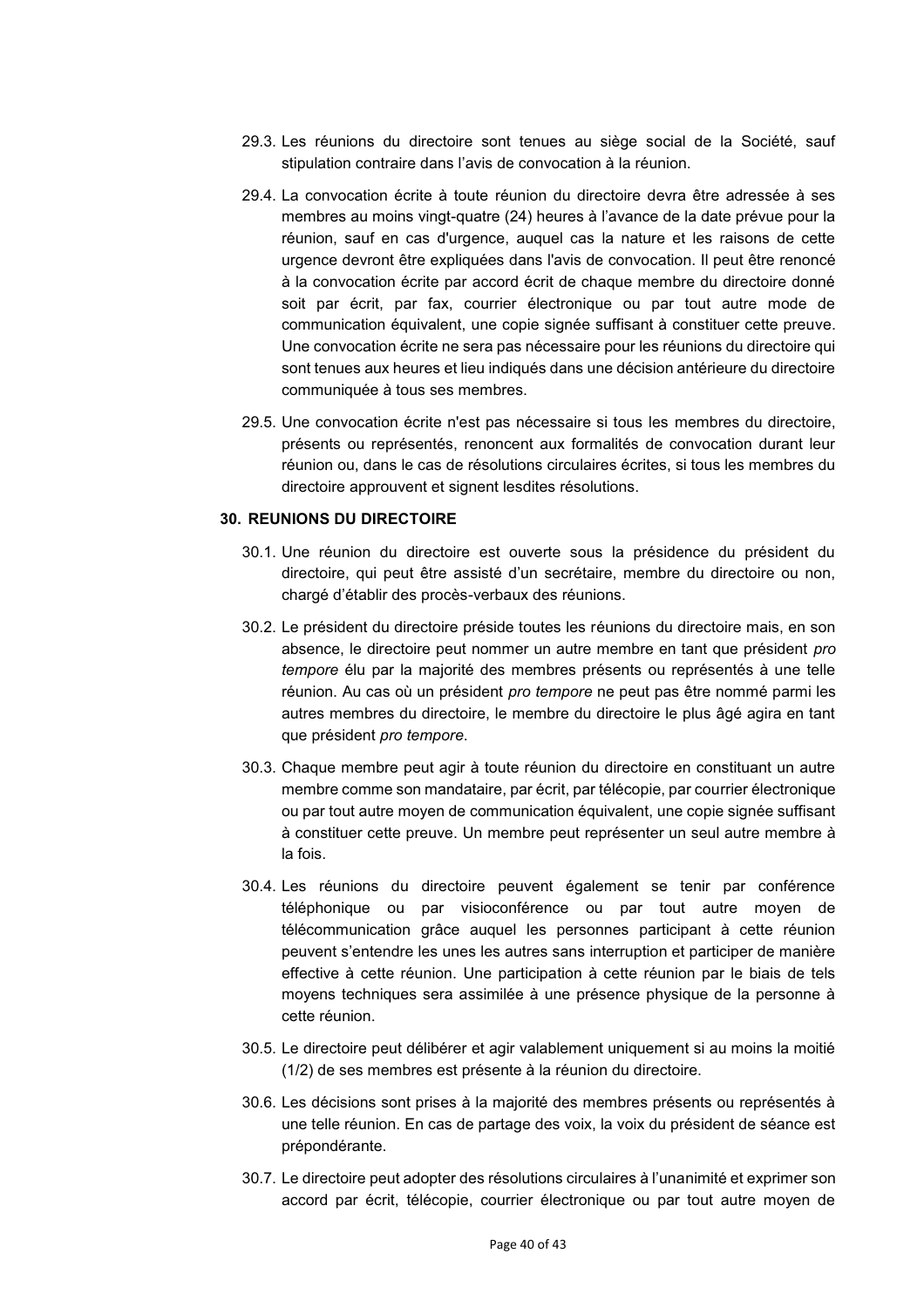communication. Chaque membre pourra marquer son accord séparément, l'ensemble des accords intervenus matérialisant l'adoption des résolutions. La date des résolutions ainsi adoptées sera celle de la dernière signature en date.

### **31. PROCES-VERBAUX DES REUNIONS DU DIRECTOIRE**

- 31.1. Les procès-verbaux de chaque réunion du directoire sont signés conjointement par le président du directoire ou, en son absence, par le président pro tempore, et un autre membre du directoire.
- 31.2. Le directeur général, le secrétaire du directoire et le directeur juridique groupe peuvent établir et signer les extraits des procès-verbaux en informant le président du directoire ou le président pro tempore.

### **32. DELEGATION DE POUVOIRS, REPRESENTATION DE LA SOCIETE**

- 32.1. Le président du directoire représente la Société à l'égard des tiers et peut valablement engager la Société sous sa seule signature.
- 32.2. Par décision du conseil de surveillance, la Société peut également être représentée par un ou plusieurs autres membres du directoire qui porteront alors le titre de « Directeur Général » avec pouvoir de signature conjointe ou unique, selon la décision du conseil de surveillance. Le conseil de surveillance peut révoquer à tout moment le pouvoir de représentation conféré à un membre du directoire, qui perdra alors le titre de « Directeur Général ».
- 32.3. Dans le cadre de la gestion journalière, la Société sera valablement engagée visà-vis des tiers par la seule signature du Directeur Général ou de toute autre personne à qui un tel pouvoir de signature aura été délégué.
- 32.4. Par ailleurs, la Société peut être valablement engagée par la signature conjointe ou la signature unique de toute personne à qui de tels pouvoirs de signature auraient été délégués.

#### **33. OBLIGATION DE CONFIDENTIALITE**

Les membres du directoire et du conseil de surveillance, le directeur général, le cas échéant, les membres de tout sous-comité existant, ainsi que toute personne appelée à assister aux réunions de ces organes sociaux de la Société, sont tenus de ne pas divulguer, même après la cessation de leurs fonctions, les informations dont ils disposent sur la Société et dont la divulgation serait susceptible de porter préjudice aux intérêts de la Société, à l'exclusion des cas dans lesquels une telle divulgation est exigée ou admise par une disposition légale ou réglementaire applicable à la Société ou dans l'intérêt public.

## **34. CONFLITS D'INTERETS AU SEIN DU DIRECTOIRE ET DU CONSEIL DE SURVEILLANCE**

- 34.1. Sauf s'il en est autrement disposé par la Loi, un membre du directoire ou du conseil de surveillance, qui, directement ou indirectement, a un intérêt financier opposé à celui de la Société, dans une opération relevant de la compétence du directoire ou du conseil de surveillance, est tenu d'en informer le directoire ou le conseil de surveillance et de faire mentionner cette déclaration au procès-verbal de la séance. Le membre concerné ne peut prendre part à ces délibérations.
- 34.2. Il est spécialement rendu compte, à la première assemblée générale, avant tout vote sur d'autres résolutions, des opérations dans lesquelles un des membres du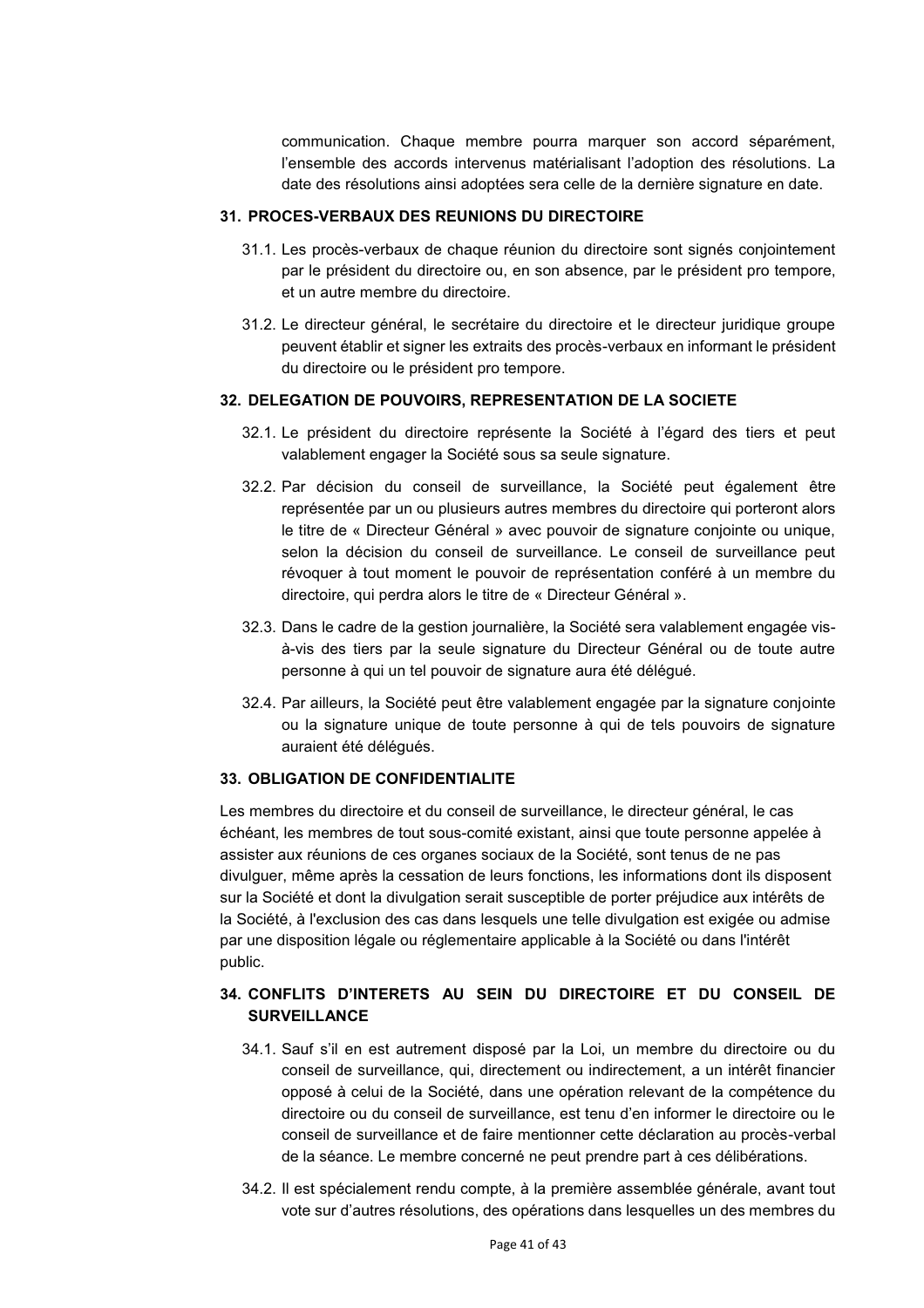directoire ou du conseil de surveillance aurait eu un intérêt opposé à celui de la Société.

- 34.3. Par dérogation à l'article 34.1 des présents Statuts, lorsque le directoire ou le conseil de surveillance de la Société ne comprend qu'un seul membre, il est seulement fait mention dans un procès-verbal des opérations intervenues entre la Société et son membre du directoire ou du conseil de surveillance ayant un intérêt opposé à celui de la Société.
- 34.4. Lorsque, en raison d'une opposition d'intérêts, le nombre de membres requis statutairement en vue de délibérer et de voter sur le point en question n'est pas atteint, le directoire ou le conseil de surveillance peut, sauf disposition contraire des statuts, décider de déférer la décision sur ce point à l'assemblée générale des actionnaires.
- 34.5. Lorsqu'une opération fait apparaître un intérêt opposé entre la Société et un membre du directoire, l'autorisation du conseil de surveillance est en outre requise.
- 34.6. Les dispositions des articles 34.1 à 34.5 des présents Statuts qui précèdent ne sont pas applicables lorsque les décisions envisagées concernent des opérations courantes conclues dans des conditions normales.

#### **35. REVISEUR**

- 35.1. Les opérations de la Société sont contrôlées par un ou plusieurs réviseurs d'entreprises agrées. Le(s) réviseur(s) d'entreprises agréé(s) est/sont nommé(s) pour une période de six (6) ans maximum et est/sont rééligible(s).
- 35.2. Le(s) réviseur(s) d'entreprises agréé(s) est/sont nommé(s) par l'assemblée générale des actionnaires de la Société qui détermine leur nombre, leur rémunération et la durée de leur mandat. Le(s) réviseur(s) d'entreprises agréé(s) peuvent être révoqués de leur fonction à tout moment par l'assemblée générale des actionnaires de la Société avec ou sans raison.

#### **36. ANNEE COMPTABLE**

L'exercice social de la Société commence le premier (1er) janvier et se termine le trente et un (31) décembre de chaque année.

## **37. REPARTITION DES BENEFICES**

- 37.1. Du bénéfice net annuel de la Société, cinq (5) pour cent seront alloués à la réserve requise par la Loi. Ces allocations cesseront d'être obligatoires dès que, et aussi longtemps que, cette réserve atteindra dix (10) pour cent du capital social de la Société, tel que fixé, augmenté ou réduit conformément à l'article 5 ci-dessus, mais la réserve devra être reconstituée si, à tout moment, et pour une raison quelconque, la réserve tombe sous les dix (10) pourcent du capital social souscrit de la Société.
- 37.2. Le bénéfice restant sera à disposition de l'assemblée générale des actionnaires de la Société, qui déterminera seule s'il sera procédé à une distribution de bénéfices ou à un report en tout ou en partie.
- 37.3. Des dividendes peuvent être versés en euro et à tels lieux et moment déterminés par le directoire de la Société.